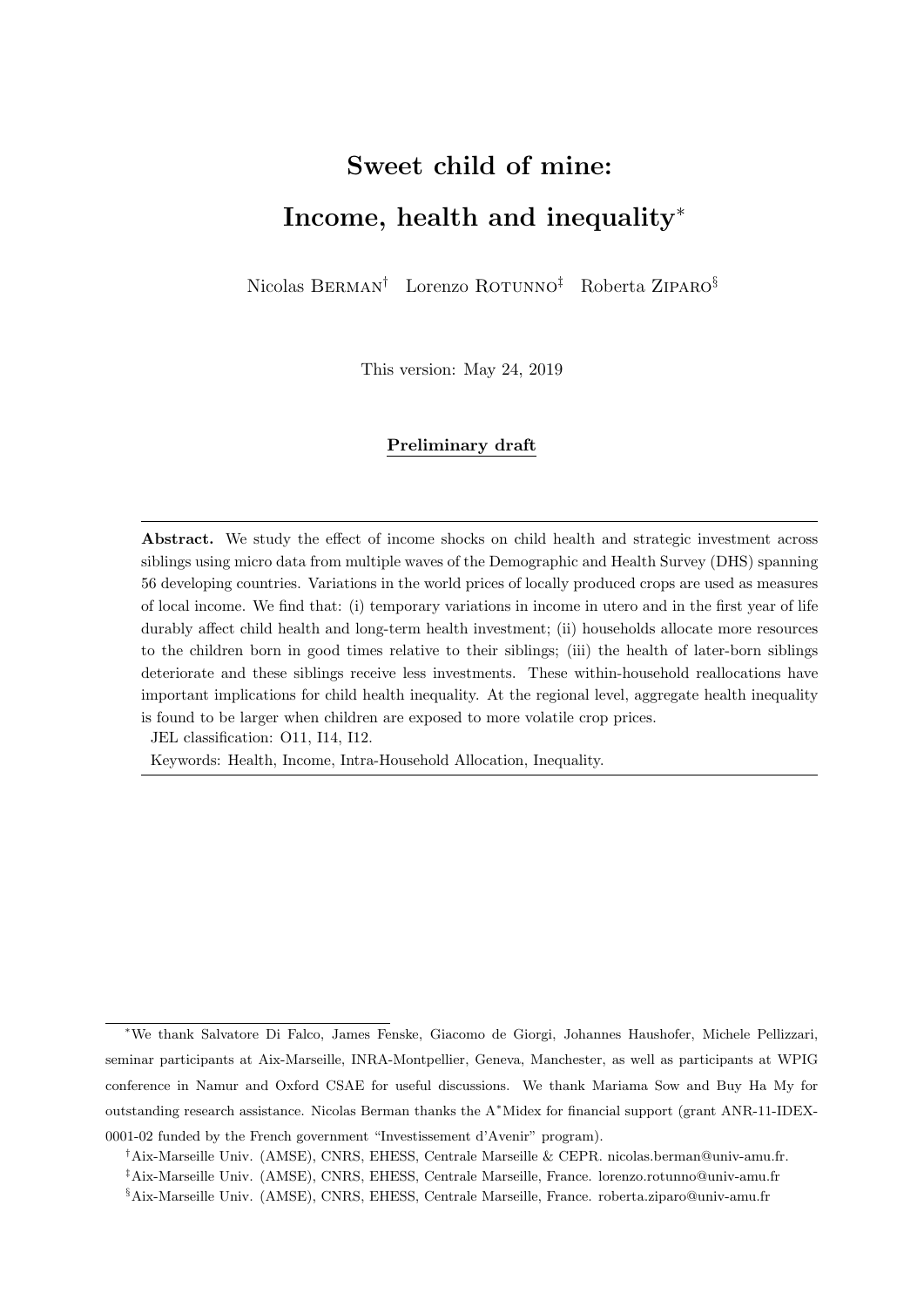## 1 Introduction

How to allocate resources among children is a crucial decision for households in developing countries. While economists have paid attention to intra-household education and health investments in children, the quantitative implications for aggregate inequality are not well-studied. An equalising strategy that neutralizes the effects of negative early shocks should reduce inequality among children, whereas strategies that favour children with positive early shocks should enlarge disparities. Assessing the role of these intra-household investment decisions can shed light on the mixed patterns in overall child health inequality observed in the developing world [\(Li et al.,](#page-29-0) [2017;](#page-29-0) [Vogl,](#page-30-0) [2018\)](#page-30-0).

In this paper, we investigate, theoretically and empirically, the relationship between early-life income shocks, health investments in children and health inequality in a large set of developing countries. We have two main objectives. One is to gauge the impact of income shocks at birth on household decisions to invest in children's health. By estimating the effect of income shocks during pregnancy and in early life, we aim to assess whether parents tend to offset or reinforce initial disparities in economic and health conditions. The other objective is to quantitatively assess the role of these intra-household investment decisions in driving child health inequality within developing countries. Put differently, do areas more exposed to income-related shocks experience higher child health inequality? And how do these income shocks affect the significance of health disparities within households (relative to the role of inequalities across households)?

The importance of in utero and early-life events for long-term health, education and labour market outcomes is now well-established (see [Almond et al.](#page-28-0) [\(2018\)](#page-28-0) for a recent review of the literature). The mediating role of parental responses to these shocks may be more relevant to the experience of developing countries since income fluctuations can deeply alter investment decisions in households subject to severe budget constraints with limited access to financial markets. Furthermore, the lack of effective old-age pension systems may push parents to allocate scarce resources within the family on the basis of efficiency rather than equity concerns. Importantly, asymmetries in parents' investment choices over the health and education of their children affect within-household and hence overall inequality.

We first provide a simple theoretical framework that explains why income earned during pregnancy and first year of life of a child have-long lasting effects on parental investment, health and educational outcomes, and within household advantages. Credit and saving markets plays a crucial role in translating income shocks occurring in-utero and during the early childhood of a child into investment and endowments shocks specific to that child. Our framework emphasises how the child's human capital accumulation process in the presence of shocks may exacerbate intra-household competition on resources, given production functions and budget constraints. We use this model to derive predictions that relate income fluctuations to sibling competition on resources. These predictions are tested in the second part of the paper using household-level data on health investment and outcomes, and education and the price of locally produced commodities.

Then, we empirically trace out the effects of early-life income changes on children's health and parental health investment. Our analysis uses data on more than 500 thousands women and 800 thousands children (up to five years old) from multiple waves of the Demographic and Health Survey (DHS). We combine monthly world prices of agricultural commodities with geo-referenced data on land suitability for agriculture (from the Global Agro-Ecological Zones (GAEZ) dataset)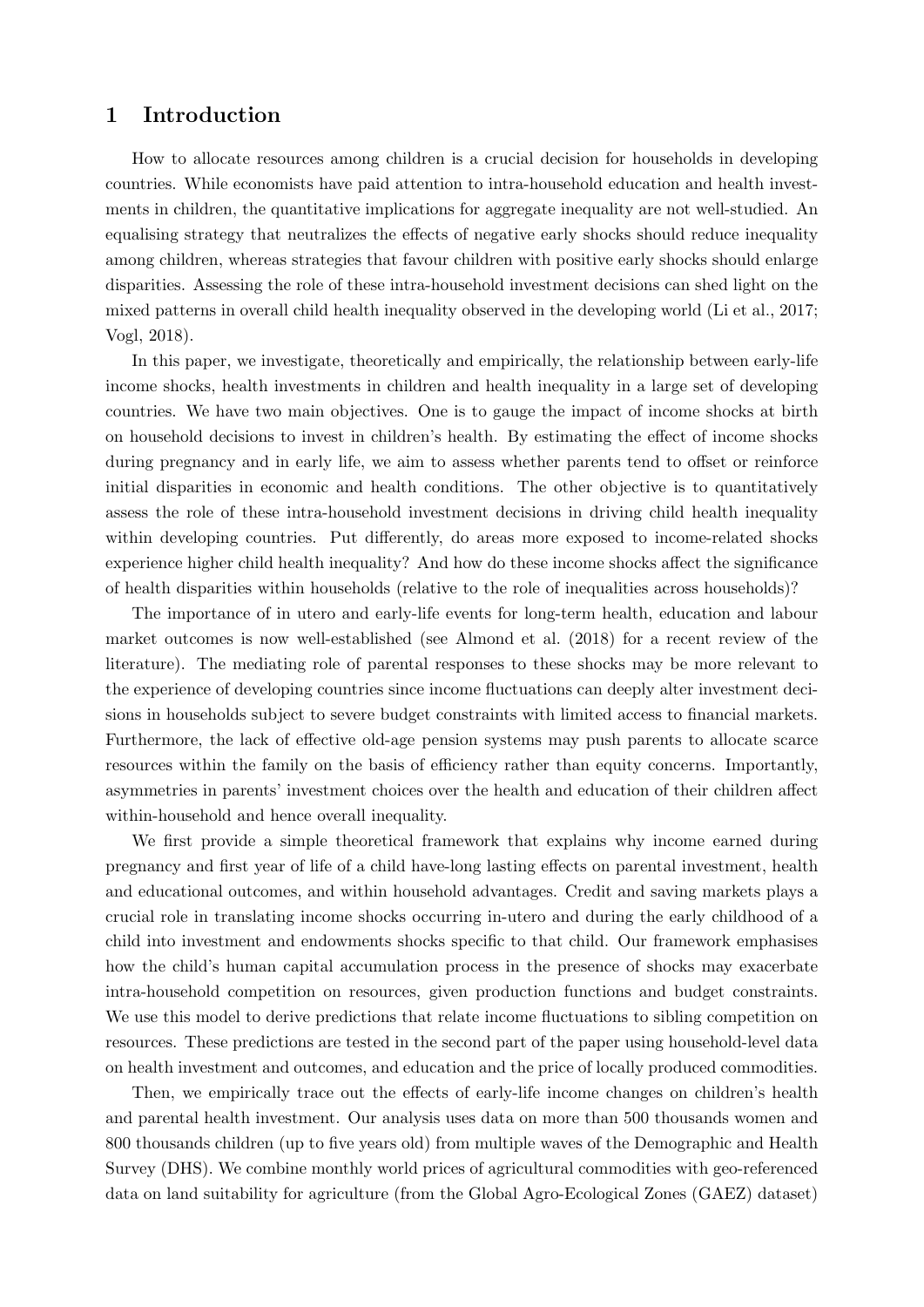in order to measure local exposure to variation in prices of produced crops, which represent a major source of income in many developing countries. We then estimate the effect of this exogenous income-related variation on child mortality, health at birth and during infancy, and investments in children's health at the individual level using the DHS data.

Our empirical strategy relies on the comparison of health outcomes and investments across siblings. We examine whether child health as measured by weight and height indicators varies systematically with local exposure to the world prices of produced crops. To investigate parental responses, we then estimate the impact of the income-related price variables on health investments, such as vaccinations and provision of health treatments. The effect of the price variables is identified under the plausible assumption that siblings' characteristics, while important in driving health outcomes [\(Almond and Mazumder,](#page-28-1) [2013\)](#page-28-1), do not affect exposure to the world prices of produced crops. By comparing health investment in a given period across siblings who were born at most five years apart, our estimates net out the influence of plausible savings behaviour at the household level – e.g., the possibility that parents can save part of the income coming from a positive shock and spend it later on the health of their children.

We find that child health improves significantly with income-related crop prices during pregnancy and in the first year of life. Our estimates suggest that the variation in early exposure to crop prices observed in the data can explain around 10% of the differences in health across siblings. The effects are quantitatively similar when comparing children across families and living in the same area.

The magnitudes are specific to a persistent effect of exposure to income-related variation during pregnancy and in the first year of life that survives throughout infancy up to five years of age – i.e., the oldest age for which key health indicators are recorded. Parental responses to the initial exposure to crop prices can explain this persistency. Siblings that experience higher local prices early in life are more likely to receive vaccinations, iron pills and deworming – they are the 'sweet children' of their parents. The estimated coefficients imply that differences in early exposure to world crop prices can account for 5 to 10% of the average gap in health interventions across children within the same family.

Our results are confirmed when we control for time-varying confounders at the local level, such as rainfall, conflicts and exposure to world prices of minerals, and when we drop 'migrant' mothers (i.e., who were born in a different place from the one of residence at the time of the survey) or urban households. The analysis further confirms the assumption, largely adopted in previous work [\(Adhvaryu et al.,](#page-28-2) [2017;](#page-28-2) [McGuirk and Burke,](#page-29-1) [2017;](#page-29-1) [Berman and Couttenier,](#page-28-3) [2015\)](#page-28-3), that the variation in exposure to the world prices of locally produced crops captures supply-side income variation and not price-induced changes in consumption. A demand-side channel should have the opposite effect on health and parental investment than that of production-side income changes. Instead, we find similar positive health effects across cash and non-cash crops – the latter being more prone to local consumption –, indicating that, if anything, the 15 crops in our sample (representing on average 40% of land suitable for crop production) are primarily for production.

The positive within-household coefficient on the price variable suggests that parents' health investment decisions reinforce any initial disparity that asymmetric income shocks across siblings might have created. We also find direct evidence of negative spillover effects across siblings.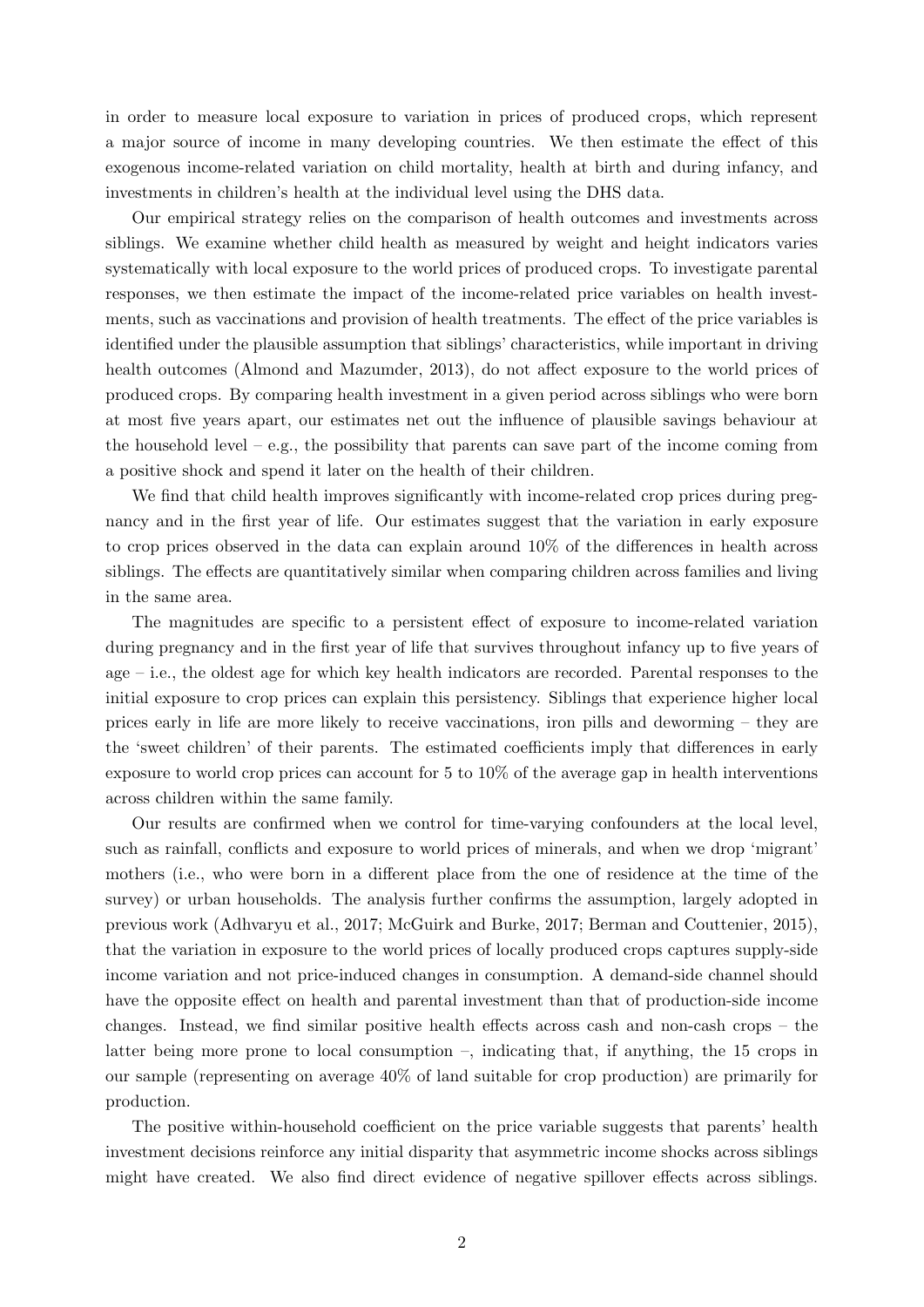Child health and parental health investments deteriorate with the price index received at birth by siblings. The coefficient on the child's own price variable remains positive and significant, and similar in magnitude than the one estimated in the specification with household fixed effects.

Parents' preferences, budget constraints and children's health production function can explain an health investment strategy that exacerbates initial differences in income-driven health outcomes across siblings [\(Duque et al.,](#page-29-2) [2018;](#page-29-2) [Almond et al.,](#page-28-0) [2018;](#page-28-0) [Almond and Mazumder,](#page-28-1) [2013;](#page-28-1) [Venkataramani,](#page-29-3) [2012\)](#page-29-3). Our results suggest that the trade-off in resource allocation within the family is particularly salient for households with low socioeconomic status, thus corroborating the idea that parents invest relatively more on the 'sweet' child especially when budget constraints are tight. We find that the positive effect of exposure to world crop prices on health investments (and children's health) is significantly weaker in households where the mother has better education and has a higher Rohrer's index (a corpulence measure that should proxy for wealth).

Once we estimate the effects of income shocks on health outcomes and parents' investment at the micro-level, we investigate the aggregate implications of our results. The positive and persistent health effects of crop prices in early life coming from within-household variation across children can have important consequences for the evolution of child health inequality. We thus examine how the variation in exposure to world crop prices affects changes in child health inequality (in height and weight) at the regional level within countries. The micro DHS data allow us to identify the contribution of the within- and between-household components of disparities in child health.

The estimates reveal a strong and quantitatively important effect of variation in world crop prices at birth on child health inequality. Consistent with the micro evidence, this effect is driven by a positive association with changes in within-household disparities in child health. Regions that are more exposed to fluctuations in world crop prices experienced larger increases in health differences across siblings. The estimates indicate that the observed average increase in the regional price index of produced crops might have led to a 36% increase in health disparities across children within the same household.

Contribution and related literature. In this paper, we provide novel evidence on how incomerelated shocks affect children's health within the household. Our results contribute to a better understanding of child health inequality in developing countries, whose reduction is one the United Nations [Sustainable Development Goals.](http://www.undp.org/content/dam/undp/library/corporate/brochure/SDGs_Booklet_Web_En.pdf) Previous work has analysed trends in health inequalities within countries, with a focus on disparities across socioeconomic groups and regions. While disparities across children and teens have been stable or decreasing in developed countries since the  $1990s<sup>1</sup>$  $1990s<sup>1</sup>$ , trends in developing countries are rather mixed. In our sample of DHS countries with data from the 1990s and the 2010s, we observe an average decline in inequalities in child health as measured by height and weight. This is shown in Figure [A.1](#page-16-0) of the online appendix section [B.5.](#page-38-0) What this Figure shown is also a strong heterogeneity in the 2010s-1990s percent changes across countries.

Similar patterns in child health disparities in developing countries have been already docu-

 $1<sup>1</sup>$ The literature looks mainly at inequality in mortality rates and life expectancy within age groups. The evidence shows that healthy inequality among the young has been declining in the U.S. [\(Currie and Schwandt,](#page-28-4) [2016b,](#page-28-4)[a\)](#page-28-5) and in Spain (Gonz $\tilde{A}$ ; lez and Rodriguez-Gonzalez, [2018\)](#page-28-6), while it remained stable in France [\(Currie et al.,](#page-28-6) 2018) and in Canada [\(Baker et al.,](#page-28-7) [2017\)](#page-28-7).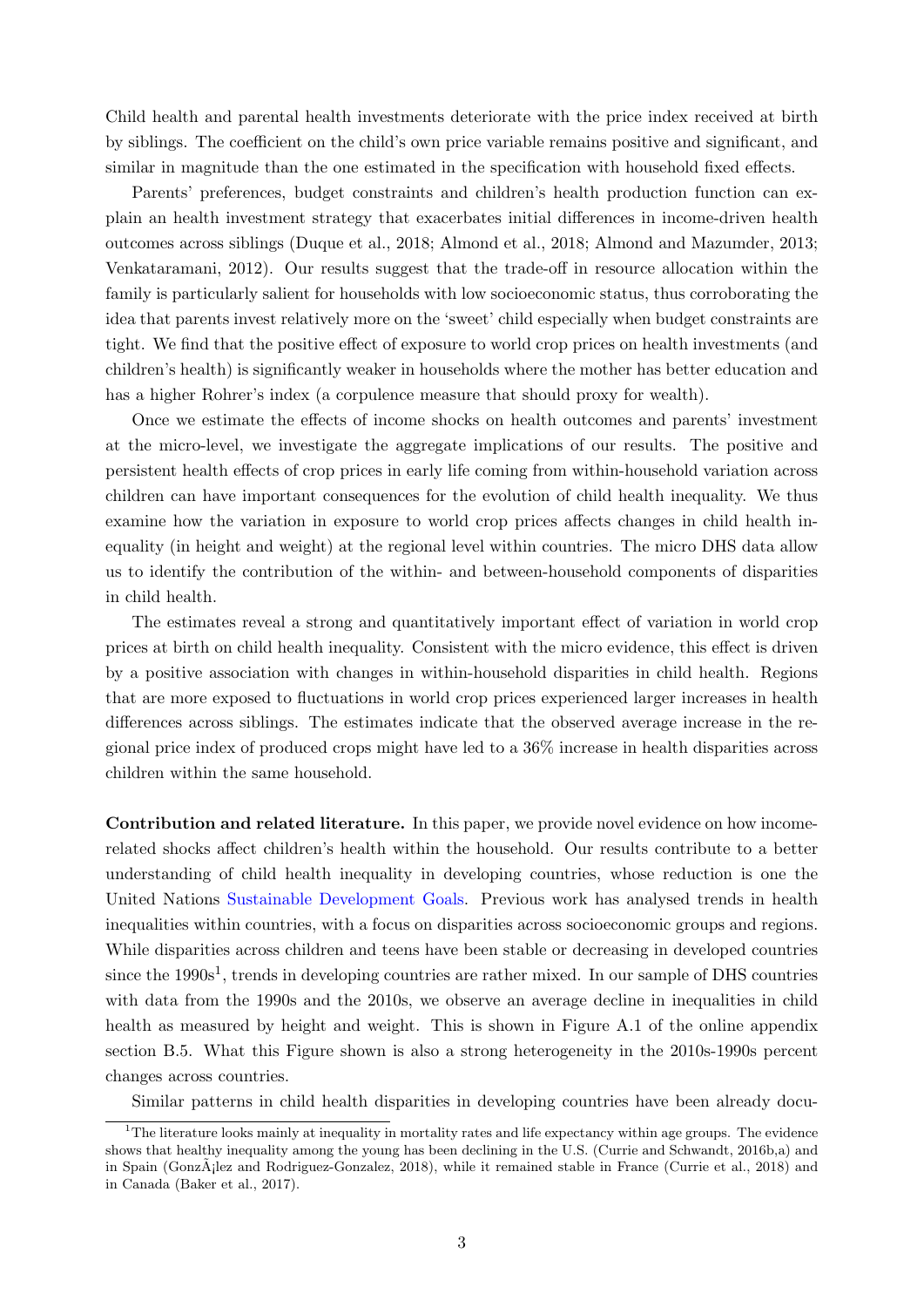mented elsewhere [\(Li et al.,](#page-29-0) [2017;](#page-29-0) [Wang,](#page-30-1) [2003\)](#page-30-1). These papers attribute the overall inequalities to disparities across households or groups with different socioeconomic characteristics (e.g., income, race and gender), but neglect possible disparities within the household. [Vogl](#page-30-0) [\(2018\)](#page-30-0) examines the evolution of overall (rather than between-group) inequality in child mortality and finds that children's deaths have become more concentrated on a few mothers over time. We contribute to this line of work by documenting for the first time the role of within-household inequality in driving changes in overall health disparities within poor countries.

In our sample of developing countries, the within-household component accounts on average for around 20% of the overall inequality in child health. Figure [A.2](#page-26-0) in the online appendix shows the percent change between 2010s and 1990s in the within- and between-households components of child health inequality (as measured by the mean log deviation – other indices display similar trends). Most countries in our sample record a decline in child health disparities both between and within households, consistently with the aggregate patterns. The trends vary however markedly across countries, with some experiencing a doubling in the level of child health inequalities within households.

In our empirical analysis, we will exploit even richer geographical variations across regions within countries and find that the changes in health inequalities within household increase significantly with exposure to income-related world prices early in life. Recent papers have stressed the importance of differences in economic outcomes within households in order to better target anti-poor and development policies [\(Brown et al.,](#page-28-8) [2017,](#page-28-8) [2018\)](#page-28-9). In this paper, we widen the scope of within-household inequalities by looking at child health.

The association between within-household inequality in child health and exposure to world prices at birth is consistent with the evidence at the child level. Our results indicate that parental health investments complement variations in producer prices at birth across siblings. These findings accord well with the existing literature finding that health investments tend to reinforce initial disparities in child endowment especially in developing countries [\(Rosenzweig and Zhang](#page-29-5) [\(2009\)](#page-29-5); [Venkataramani](#page-29-3) [\(2012\)](#page-29-3); [Adhvaryu et al.](#page-28-2) [\(2017\)](#page-28-2); [Duque et al.](#page-29-2) [\(2018\)](#page-29-2); and [Almond and](#page-28-1) [Mazumder](#page-28-1) [\(2013\)](#page-28-1); [Almond et al.](#page-28-0) [\(2018\)](#page-28-0) for recent reviews of the literature).<sup>[2](#page-0-0)</sup> We empirically test for the aggregate implications of reinforcing investments by looking at how the same price variable affecting investments shapes child health inequality.

Our paper contributes also to the "fetal origin" literature, which hypothesizes that early life conditions and in particular early nutrition has long term effects on health, educational attainment and labor market outcomes – see the reviews by [Almond and Currie](#page-28-10) [\(2011\)](#page-28-10) and [Currie and Vogl](#page-29-6) [\(2013\)](#page-29-6), as well as recent contributions by [Groppo and Kraehnert,](#page-29-7) [2016;](#page-29-7) [Adhvaryu et al.,](#page-28-2) [2017;](#page-28-2) [Dercon and Porter,](#page-29-8) [2014.](#page-29-8) In particular, our analysis is close to a recent paper by [Adhvaryu et al.](#page-28-2) [\(2017\)](#page-28-2) showing that high prices of cocoa in Ghana lead to better adult mental health, and that improved investments in children's health is an important channel. We extend their empirical approach by consistently exploiting within-households (or mother) variation over time and hence controlling for individual heterogeneity driving, for instance, selection into fertility and health

 $2$ [Yi et al.](#page-30-2) [\(2015\)](#page-30-2) finds evidence for compensating health investments (i.e., parents investing more in the health of the less healthy child at birth) and for reinforcing education investments using data on twins from China. We connect also to the literature on "dynamic complementarities" [\(Heckman,](#page-29-9) [2007\)](#page-29-9), which studies how the returns to investments vary with the baseline health (or cognitive) 'stock' of the child. We estimate how early life income shocks affect parental investments, but identification of the "dynamic" aspect of investments would require a separate shock for the investment decision (see [Almond et al.](#page-28-0) [\(2018,](#page-28-0) Section 1) for a discussion).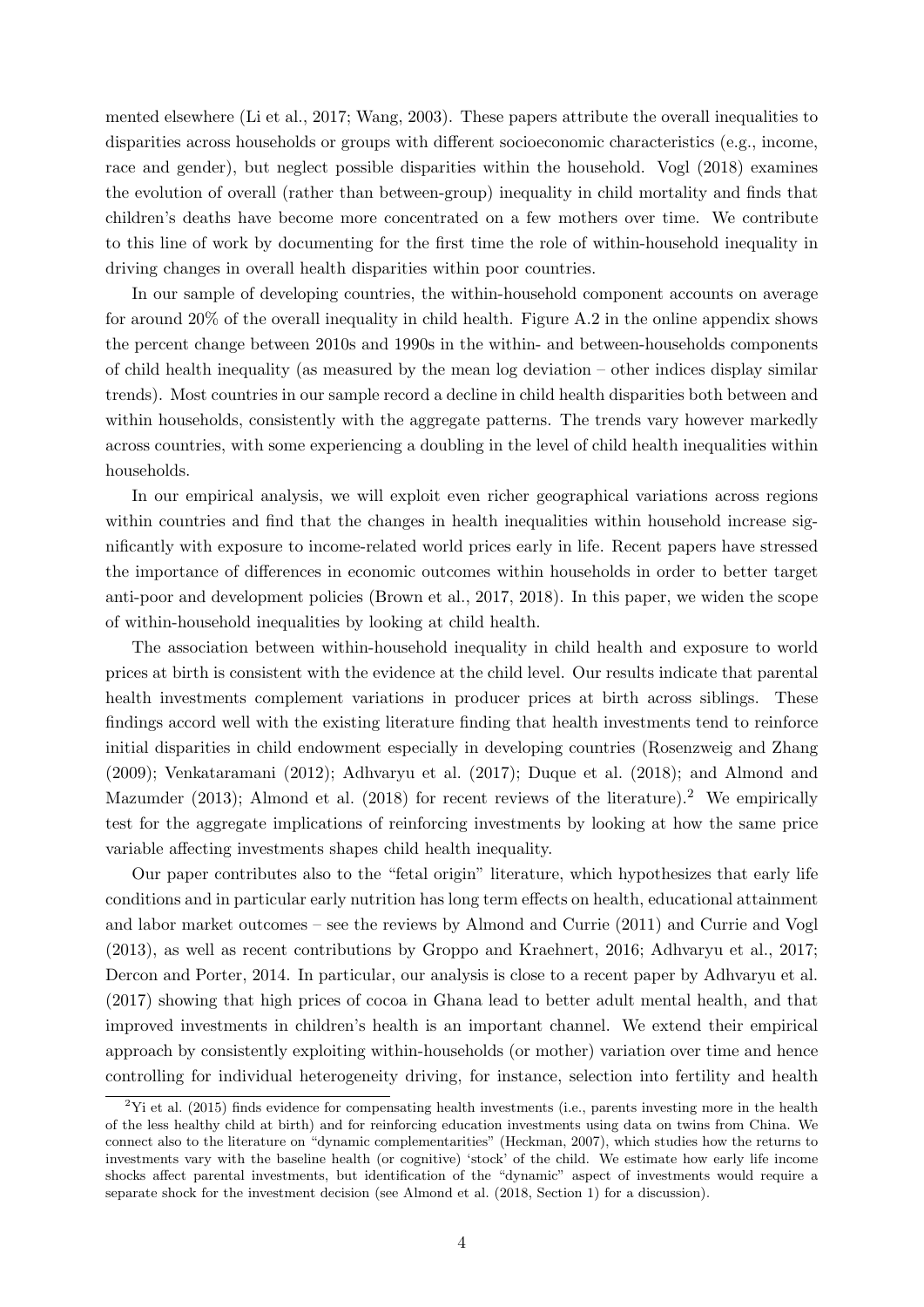investment decisions.

Finally, our paper relates to empirical work trying to estimate the causal impact of (contemporaneous) income shocks on child survival and health. Overall, the sign of the empirical relationship seems unclear (see the review by [Ferreira](#page-29-10) [\(2009\)](#page-29-10)). [Baird et al.](#page-28-11) [\(2011\)](#page-28-11) find that short-term changes in GDP per capita are positively correlated with infant survival in a panel of developing countries – a result that is confirmed by [Benshaul-Tolonen](#page-28-12) [\(2018\)](#page-28-12) in Africa and [Cogneau and Jedwab](#page-28-13) [\(2012\)](#page-28-13) in Cote d'Ivoire –, while [Miller and Urdinola](#page-29-11) [\(2010\)](#page-29-11) find evidence for counter-cyclical survival in Colombia. We also estimate the effects of income-related variation on child health, and further scrutinize the response of parental health investments.

The rest of the paper is organised as follows. Section [2](#page-5-0) outlines a theoretical framework that can guide our empirical analysis at the micro level. Section describes the health and price data that we use, and sections [4.1](#page-11-0) and discuss the empirical strategy adopted to investigate effects at the child level, and the corresponding results. In section , we then explore the implications of our micro-level evidence for child health inequality within regions. Section concludes.

### <span id="page-5-0"></span>2 Theoretical Framework

We present a simple theoretical framework that highlights the conditions under which variations in household income occurring in the early life of a child have lasting consequences on the health investments she receives. This framework also allows us to study investment externalities across siblings and their impact on child quality.

#### 2.1 Environment

Consider a representative household consisting of a married couple (the parents) with children. Parents allocate resources across children and over time. To characterise the parents' problem, we build on seminal models of children human capital accumulation, parents' optimal investment decisions, and sibling externalities [\(Heckman,](#page-29-9) [2007;](#page-29-9) [Almond and Currie,](#page-28-10) [2011;](#page-28-10) [Yi et al.,](#page-30-2) [2015;](#page-30-2) [Almond et al.,](#page-28-0) [2018\)](#page-28-0). As our objective is to study the effect of income fluctuations on investment at different stages of children's life, we extend these frameworks in order to incorporate a time dimension in investment decisions.

Assume for now that the parents have two children (we will relax this assumption and extend the model to higher parities), and have no access to credit or saving facilities. We distinguish three stages in the life of a child. Stage 1 represents the in utero period and first year of life: parents need to decide how much income to devote to the child's nutrition and health, given income and competing expenditures. In stage 2 the child still lives with her parents who have to decide how much to invest in her human capital (either health or education). Investments in period 1 and 2 determine the quality of the child that is realized in period 3, when she becomes and adult and does not depend on parents' resources anymore.

Children come in specificied birth order. The first child is alone with the parents during stage 1 of life; in stage 2, she overlaps with the second child, who is in his stage 1. So, overall, the household lives 4 periods – the last one being when the quality of the second child is realized.

The income of the household  $y_t$  is uncertain and varies over time. Income is independently drawn from a probability distribution function  $f(.)$  over  $(0; +\infty)$ . The expected value of  $y_t$  is denoted  $\overline{y}$ .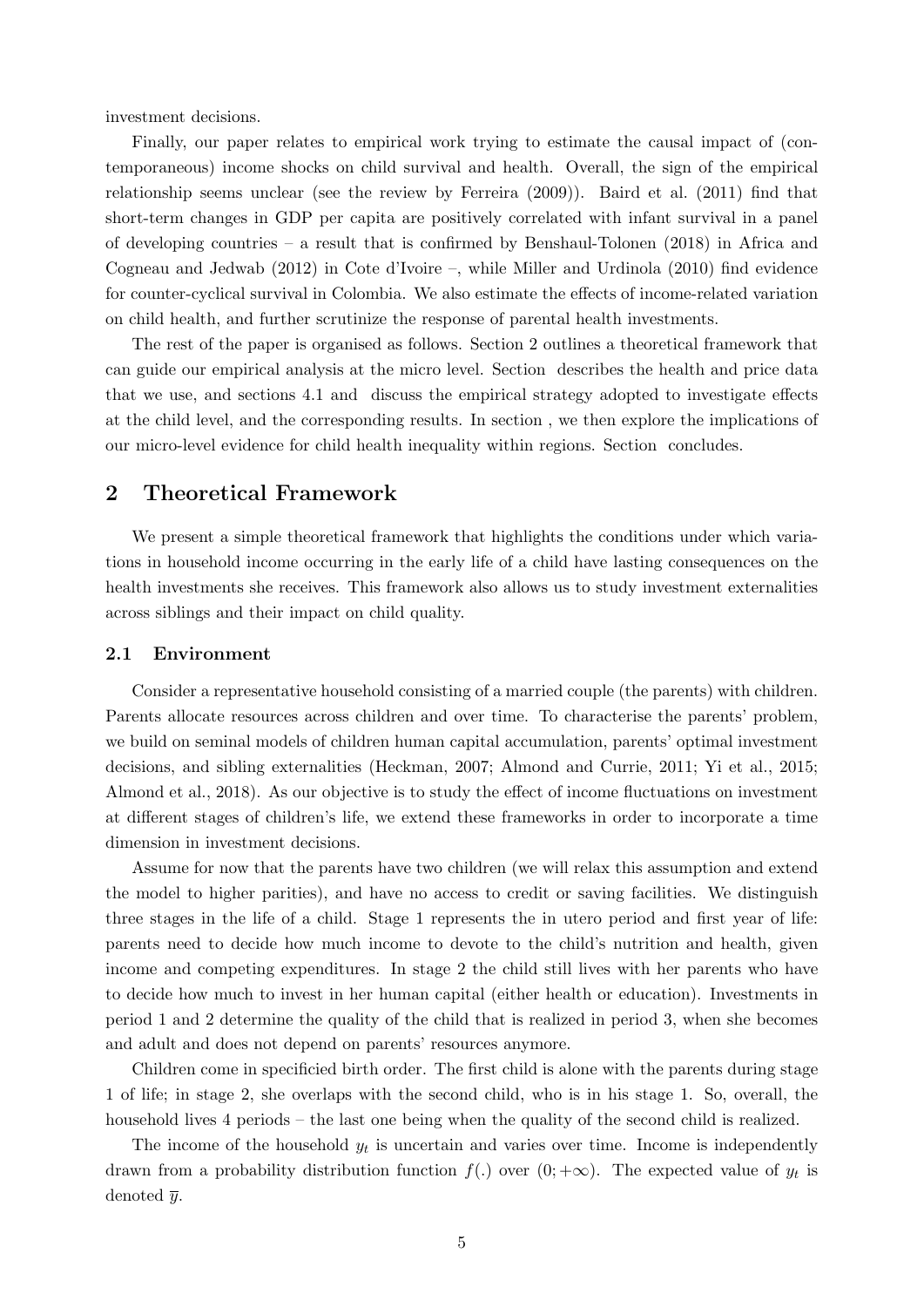Human capital production function. As in [Almond et al.](#page-28-0) [\(2018\)](#page-28-0), and following [Heckman](#page-29-9) [\(2007\)](#page-29-9), the quality of children production technology is given by a two-period Constant Elasticity of Substitution (CES) function:

$$
h_c=A\left[\gamma(I_c^{p_1})^{\frac{(s-1)}{s}}+(1-\gamma)(I_c^{p_2})^{\frac{(s-1)}{s}}\right]^{\frac{s}{(s-1)}}
$$

where  $I_c^{p_1}$  and  $I_c^{p_2}$  are the investments parents make into child  $c = (c_1, c_2)$  in period 1 and 2 of their life. Since we are interested in the long-term effect of early life shocks, the parameter s, the elasticity of substitution between  $I_c^{p_1}$  and  $I_c^{p_2}$  is key. We start deriving results for  $s = 0$ , implying that the two investments are complements.

If  $s = 0$ , the production function takes on a Cobb-Douglas form:

$$
h_c = A(I_c^{p_1})^{\gamma} (I_c^{p_2})^{1-\gamma}
$$

As the Fetal Origin literature has shown since the work of [Currie and Hyson](#page-28-14) [\(1999\)](#page-28-14) and [Costa](#page-28-15) [\(2000\)](#page-28-15), health investments during pregnancy and the first year of life are particularly important for further development (see e.g. [Almond and Currie,](#page-28-10) [2011,](#page-28-10) for a review of this literature). We hence assume that  $\gamma > \frac{1}{2}$ .

Parents' preferences and budget constraint. Parents value investment as long as it increases quality. Since investment goes also through nutrition, we are implicitly assuming that, in each period, investment is high enough to guarantee survival. Investment is traded-off against parental consumption. In particular, the inter-temporal utility function of the parents has the following form<sup>[3](#page-0-0)</sup>:

$$
u_p = \log(C_1) + \log(C_2) + \log(C_3) + h_{c1} + h_{c2}
$$

The specific functional form we use embeds some assumptions: first, since  $\frac{\partial^2 h_c}{\partial I_c^{p_2} \partial I_c^{p_1}} > 0$  we are assuming dynamic complementarities in investment, meaning that the returns of the second period investment increase with first period investment. Also, since we are interested in how competition on resources affects investment across children, we assume that parents have no inequality aversion in children quality. However, our theoretical predictions hold for a moderate level of inequality aversion.

Parents face the following budget constraints:

$$
C_1 + pI_{c1}^{p_1} \le Y_1
$$
  
\n
$$
C_2 + p(I_{c1}^{p_2} + I_{c2}^{p_1}) \le Y_2
$$
  
\n
$$
C_3 + pI_{c2}^{p_2} \le Y_3
$$

where  $p$  is the aggregate cost of human capital investment in children.

<sup>3</sup>Since we are ruling out savings and credit, we assume the discount factor equals 1.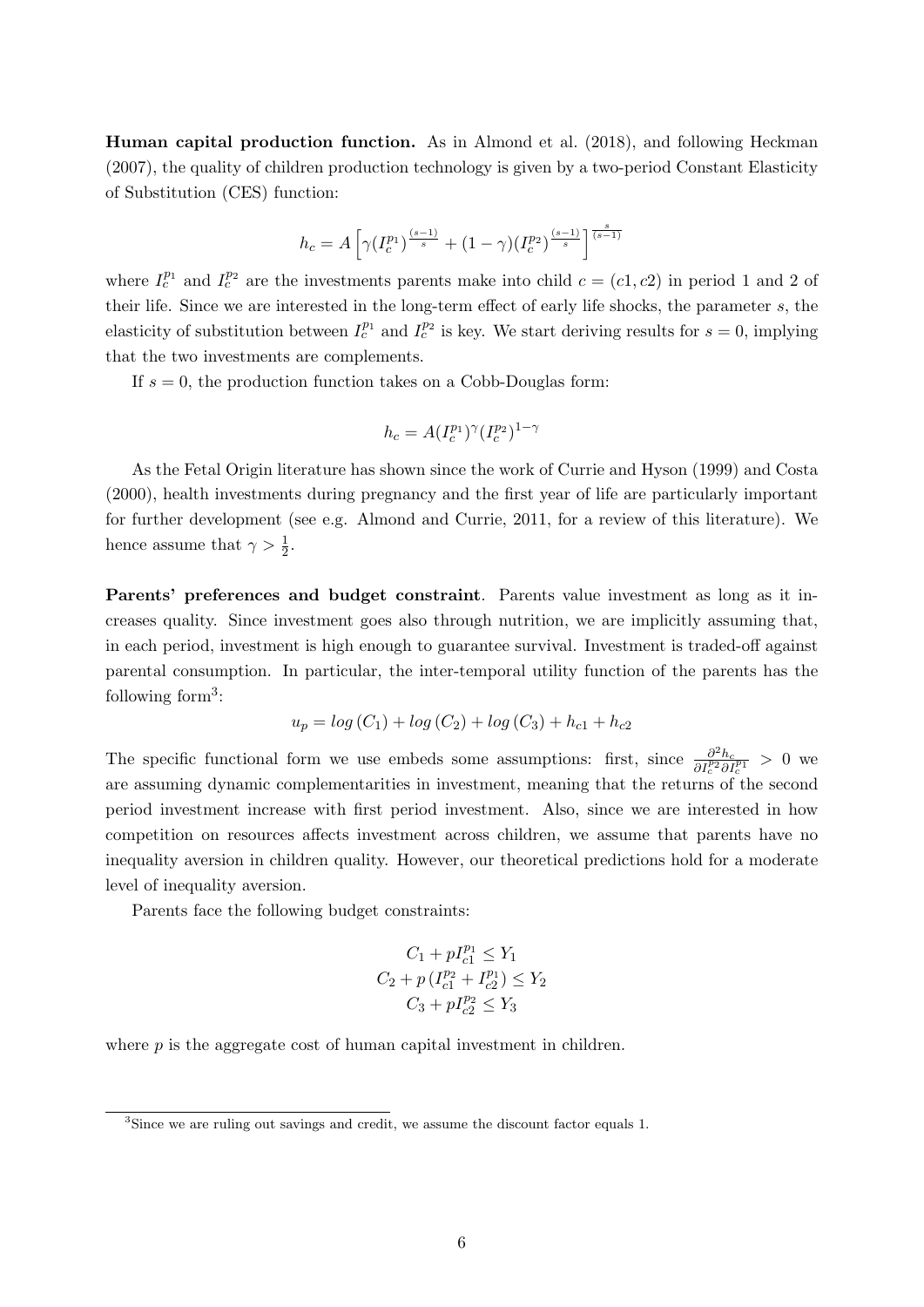#### 2.2 Parental optimal investment and realised quality

Optimal Investment without income fluctuations. Assume that income is fixed, i.e. that  $y_1 = y_2 = y_3 = \overline{y}$ . In this case, when maximizing their utility over time, parents can choose the optimal investment path in period 0. They solve simultaneously the system of first order conditions for interior investment solutions (see [A](#page-33-0)ppendix  $A$ ) and want to equalize marginal returns of investment to the marginal utility of consumption.

Since investment in the first period of life of a child has higher returns and that the first child is alone in his period of life, her realised quality is higher. This is due to the fact that the lower investment in child one in period two in less important than the lower investment in child two in period one. This prediction traces a relationship between investment in a child health and birth rank and refers to the "siblings' rivalry" effect: a child born at later birth order has (by definition) more older siblings and, thus, has to compete more for resources <sup>[4](#page-0-0)</sup>.

We now study how income variability affect optimal investment.

Optimal Investment under uncertainty. We allow income to vary over time. Parents maximise their utility equalizing marginal rates of consumption and investment under each state of the world. However, when deciding period 1 investments, they are now uncertain about the level of investment of the second period.

Due to risk-aversion, the uncertainty of period 2 investment for the second child decreases his period 1 investment. This, is turn, decreases the resource constraint faced by the first child in period 2. Due to dynamic complementarities, the increase in period 2 investment should drive period 1 investment up for child 1; however, the income uncertainty pushes period 1 investment down: so the overall effect on period 1 investment for child one is ambiguous.

We now consider the effects of a positive income realization  $y_t > \overline{y}^5$  $y_t > \overline{y}^5$  occurring in period 1 on investment in period 1 and 2 for one child, keeping the income of the other period fixed and equal to  $\bar{y}^6$  $\bar{y}^6$ . An increase in income has a direct positive effect on investment for all children living in that period. The increase in investment implies also an indirect effect for the child that is in his first period of life when the increase in income occurs: thanks to dynamic complementarities , a positive income shock increases investment also in period 2.

**Proposition 1** A positive shock occurring in the first period of life of a child increases both first and second period investment on that child. Thus, adult quality increases following a positive income shock.

Proof. See Appendix.

As shown in the proof of the proposition, the increase in investment is higher for the second child than for the first child.

<sup>&</sup>lt;sup>4</sup>The "siblings' rivalry" effect has been shown the be particularly detrimental for high birth rank girls [\(Garg](#page-29-12) [and Morduch,](#page-29-12) [1998;](#page-29-12) [Pande,](#page-29-13) [2003\)](#page-29-13)

<sup>5</sup>All the results hold in a symmetric way for a negative shock.

<sup>6</sup>This assumption mimic our main empirical specification that relies on household fixed effects to get rid of unobservables. Once fixed effects are introduced, we study the effects, for each child, of price deviations from mean prices during pregnancy and first year of life of all children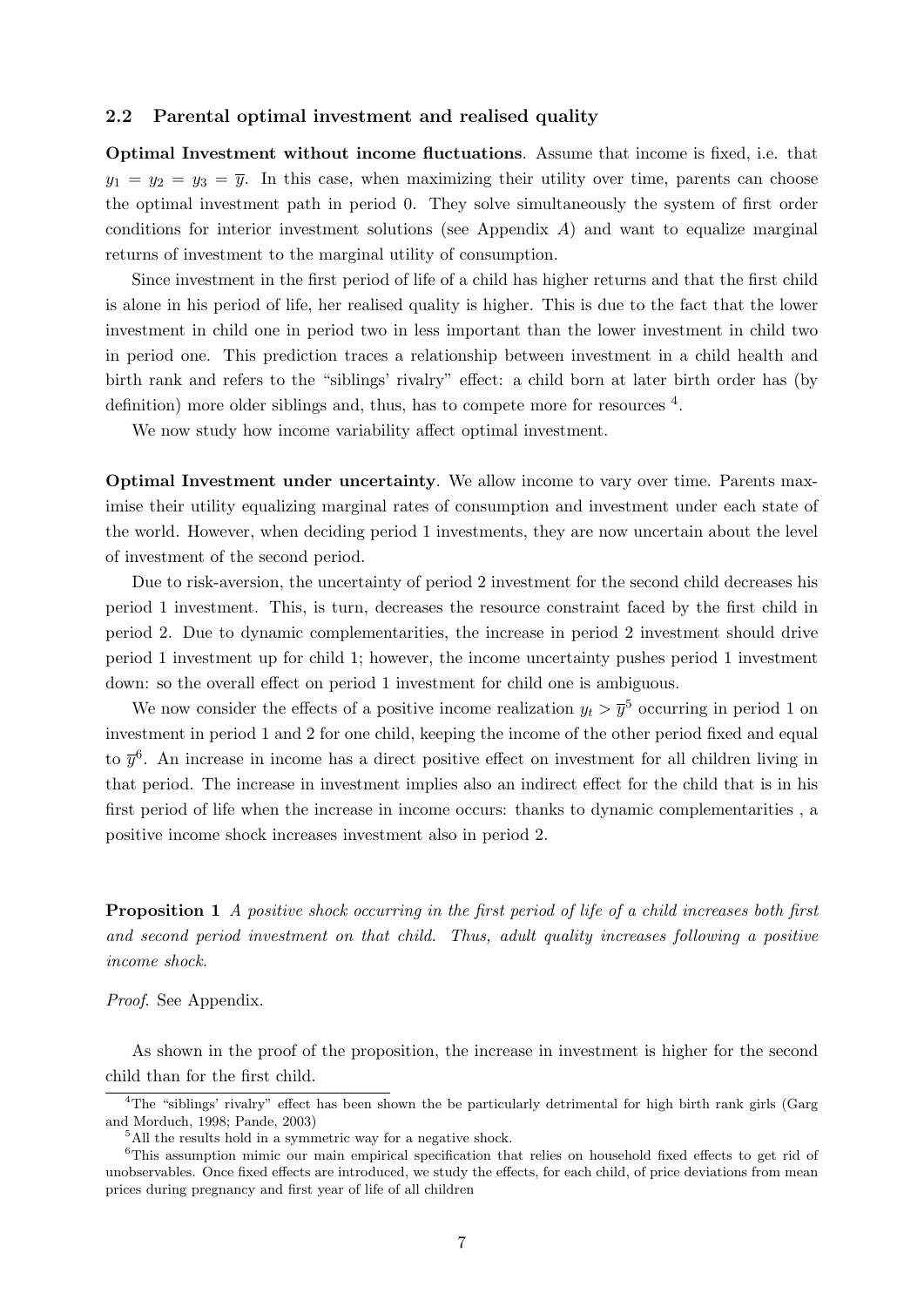We can further study the 'sibling effect" – the marginal effect of an income shock in the first period (the in utero and first year of life for the older child) on parents' investments in the second and third period on the second child. The "sibling rivalry" mechanism occurring in period 2 is the main channel of transmission of the shock: since investment in child 1 is more profitable, thanks to dynamic complementarities, incentives to devote resources to the second child decrease. Formally:

**Proposition 2** A positive shock occurring in the first period of life of the first child reduces both first and second period investments on the second child. Thus, adult quality of the second child decreases following a positive income shock occurring in the first period of life of the first child.

Proof. See Appendix.

## 3 Data

Our first objective is to identify the effects of local income shocks during in utero and early life on child health and parental health investments in poor countries. We therefore primarily need data on (i) health indicators and health investments at the individual (child) level; (ii) income shocks which are exogenous to health and more generally individual behavior. The online appendix section [B](#page-34-0) provides additional details about the sources and the construction of the data.

#### 3.1 Individual data

Our baseline data on child mortality, health and other individual and household characteristics come from the Demographic and Health Surveys (DHS).[7](#page-0-0) We restrict our analysis to countries containing information on the geo-location of households. This restriction is crucial as we need the household GPS coordinates to to link the individual data to income shocks. These restrictions leave us with 56 countries, among which 35 are African countries, 8 are in Latin American, 11 in Asia and 2 in (Eastern) Europe. Maps showing the countries covered and the location of the household appear in the online appendix, section [B.5.](#page-38-0) Table [A.1](#page-11-1) contains the list of countries, as well as the number waves and individuals for each of them.

The data includes information on household members characteristics, primarily the mother and children. Some additional data cover adult men; we will also make use of this data later on, when looking at adult health and educational outcomes. Note that the DHS is not a panel: each household – hence child – appears only once in the data. This however is not a problem for our purposes, as in most estimations we are interested in the effect of income shocks within household, across children.

Child health. We make use of two types of information: data on anthropometric indicators (height-for-age, weight-for-age) and child mortality – at birth and in the first year. Anthropometric measures are available only for children under five years old. We therefore restrict

<sup>7</sup> <https://dhsprogram.com/Data/>.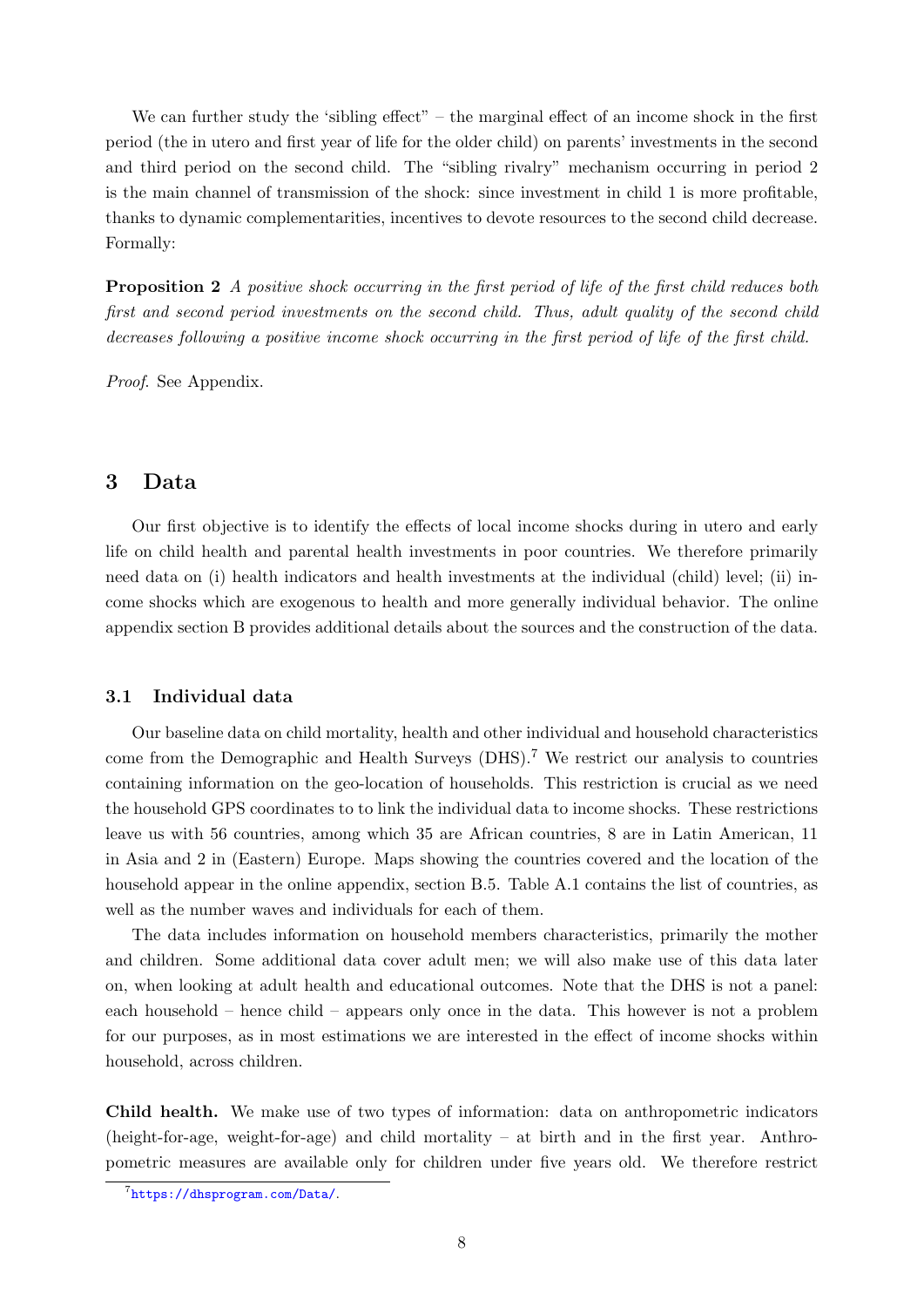our sample to these children, i.e. a little more than 1,3 million children born from about 872 thousands mothers aged between 15 and 49 at the time of the survey. We use as baseline anthropometric indicators (i) the log of weight (height), divided by age-specific population mean; (ii) under-weight (under-height), defined as weight (height) being at least two standard deviations below the age-specific population mean. Population means come from the WHO.<sup>[8](#page-0-0)</sup>

Health Investments. The DHS contains detailed information on early-life investments; as for the anthropometric indicators, information is available for all children under five years old at the time of the survey. We use information on vaccines of Polio, DPT, BCG and Measles ; data on medication taken over the three months preceding the survey (iron pills and deworming); and data on the duration of breastfeeding.

Other variables. The surveys also contain a rich set of demographic and socio-economic variables, which we use as controls in our analysis. At the child level, we use information on age (in months), gender, birth order and a twin dummy. At the mother or household level, we keep information on age, rural/urban status, education and Rohrer's Index, and wealth index.

#### 3.2 Income shocks

Our analysis requires to identify income variations which are exogenous to local conditions and are not expected to impact health directly. The "fetal origin" literature has used exposure to a number of external events (e.g., infectious diseases, extreme weather shocks – see [Almond and](#page-28-10) [Currie,](#page-28-10) [2011\)](#page-28-10), usually within a single country and at a specific point in time. Given our focus on poor, agriculture-oriented countries, a possibility would have been to use rainfall or other weather-related shocks. These, however, might impact health directly through the spread of diseases ; they also might also impact health indirectly through channels other than income, e.g. infrastructures. Instead of weather shocks, we exploit local exposure to changes in world prices of agricultural commodities, as predicted by agro-ecological land characteristics, to identify variation in available income. This type of instrument enhances the validity of the empirical strategy for a wide set of developing countries where agriculture is still a major source of household income. Previous work has indeed successfully applied a similar strategy to test for the effects of income shocks on local conflicts [\(Berman and Couttenier,](#page-28-3) [2015;](#page-28-3) [McGuirk and Burke,](#page-29-1) [2017\)](#page-29-1).

We first divide each country of our sample in  $5,941$  cells of  $0.5 \times 0.5$  (roughly  $55 \times 55$  km at the equator). For each of these cells, we compute the suitability of the cell to grow each of the crops for which we have world prices. Land suitability is taken from the fao's Global Agro-Ecological Zones (gaez). This data is constructed from models that use location characteristics such as climate information (for instance, rainfall and temperature) and soil characteristics. This information is combined with crop characteristics in order to generate a global gis raster of the suitability of a grid cell for cultivating each crop. The main advantage of this data is that crop suitability is exogenous to changes in local conditions and world demand, as it is not based on actual production. We focus on the 15 'crops' for which world price data is available from the World Bank: banana, barley, cocoa, coconut, coffee, cotton, maize, palm oil, rice, sorghum, soybean, sugar, tea, tobacco, wheat.

<sup>8</sup> <https://www.who.int/childgrowth/standards/en/>.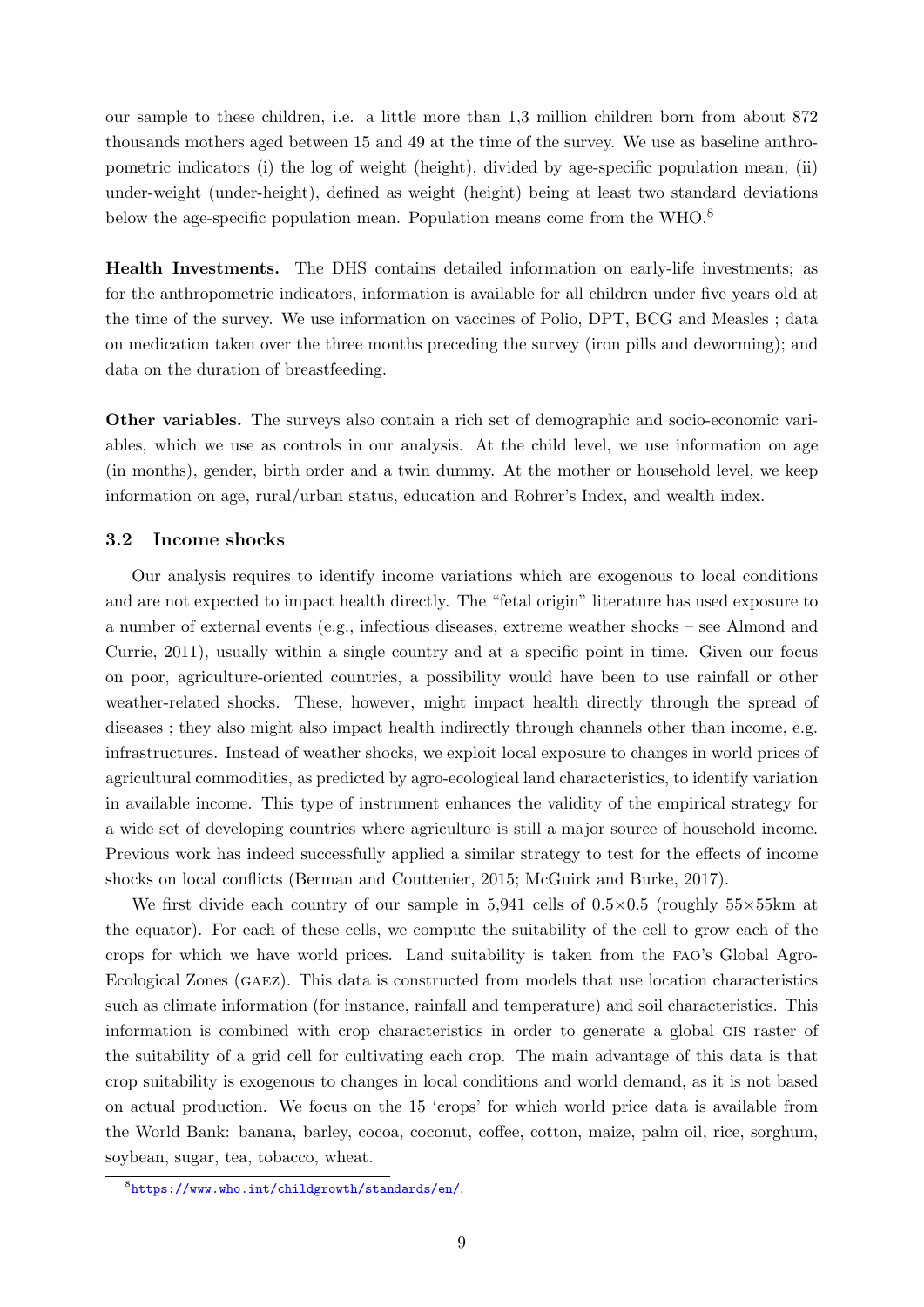For each cell and year, we compute the following price shock:

<span id="page-10-0"></span>
$$
P_{kt} = \sum_{p} \alpha_{pk} \times P_{pt}^{W}
$$
 (1)

where  $\alpha_{pk}$  is the suitability of cell k to grow crop p and  $P_{pt}^W$  is the monthly nominal world price of crop  $p$  at time (month)  $t$  (relative to its level in January 2010). In our baseline regressions we will average these prices across the months of pregnancy and the first year of life of the child; we will consider later-life prices in our robustness exercises. In these robustness checks we will also use alternative data from the M3-crops database [\(Monfreda et al.,](#page-29-14) [2008\)](#page-29-14), which measures the share of total harvested area in a cell going to the production of crop p around the year 2000. By proxying actual production, this measure is less exogenous to world prices and local conditions (although it does not vary over time) than the GAEZ-based share, but it could capture better the patterns of agricultural specialisation.

Figure [A.4](#page-39-0) in the online appendix plots the evolution of world prices of the four most popular (potentially 'produced') crops in our data. There are considerable fluctuations over time – e.g., the two recent spikes related to the 2007-2008 and 2011-2012 world food price crises –, and the prices of different commodities, while being clearly correlated, do diverge substantially during certain periods (e.g., during the 2011-2012 crisis). The ensuing analysis exploits this rich variation to identify the causal effects of income-related variation in world prices on child health across siblings in developing countries.

Throughout our analysis, we interpret variations in  $P_{kt}$  as positively correlated to local agricultural and individual income. This is the common interpretation in the literature (e.g. [Berman](#page-28-3) [and Couttenier,](#page-28-3) [2015,](#page-28-3) [McGuirk and Burke,](#page-29-1) [2017,](#page-29-1) Dube and Vargas, 2014); [McGuirk and Burke](#page-29-1) [\(2017\)](#page-29-1) provide direct evidence of the effect of such shocks on farmers' income and self-declared poverty using individual data from the Afrobarometer; [Berman and Couttenier,](#page-28-3) [2015](#page-28-3) show that these variations are positively correlated with GDP per capita at the sub-national level. Yet, if production and consumption patterns are correlated in space, increases in  $P_{kt}$  could instead be interpreted as negative real income shocks (increase in consumption prices). This is however unlikely, for several reasons. First, all our estimations will control for country  $\times$  year fixed effects; to the extent that consumption patterns do not vary too much within countries, these fixed effects will capture changes in consumption prices. Second, our results will be hard to reconcile with this consumption side interpretation. Third and more importantly, we will show that our results hold when we split  $P_{kt}$  into two indexes, computed for food crops and for cash crops only. As cash crops are not consumed, we will interpret these results as further evidence that our shocks are indeed positively correlated with income.

#### 3.3 Descriptive statistics

Table [1](#page-11-1) reports summary statistics for the main variables used in the child-level empirical analysis. Mothers are 29 years old on average and households are primarily rural (70%). Information on mortality is available for 1.319 million children, while anthropometric indicators are non-missing for about 745 thousands children. Underweight affects 8% of the children, while underheight (stunting) reaches 18 % of the sample.

Table [1](#page-11-1) also displays statistics on the health investments variables that we use in our empirical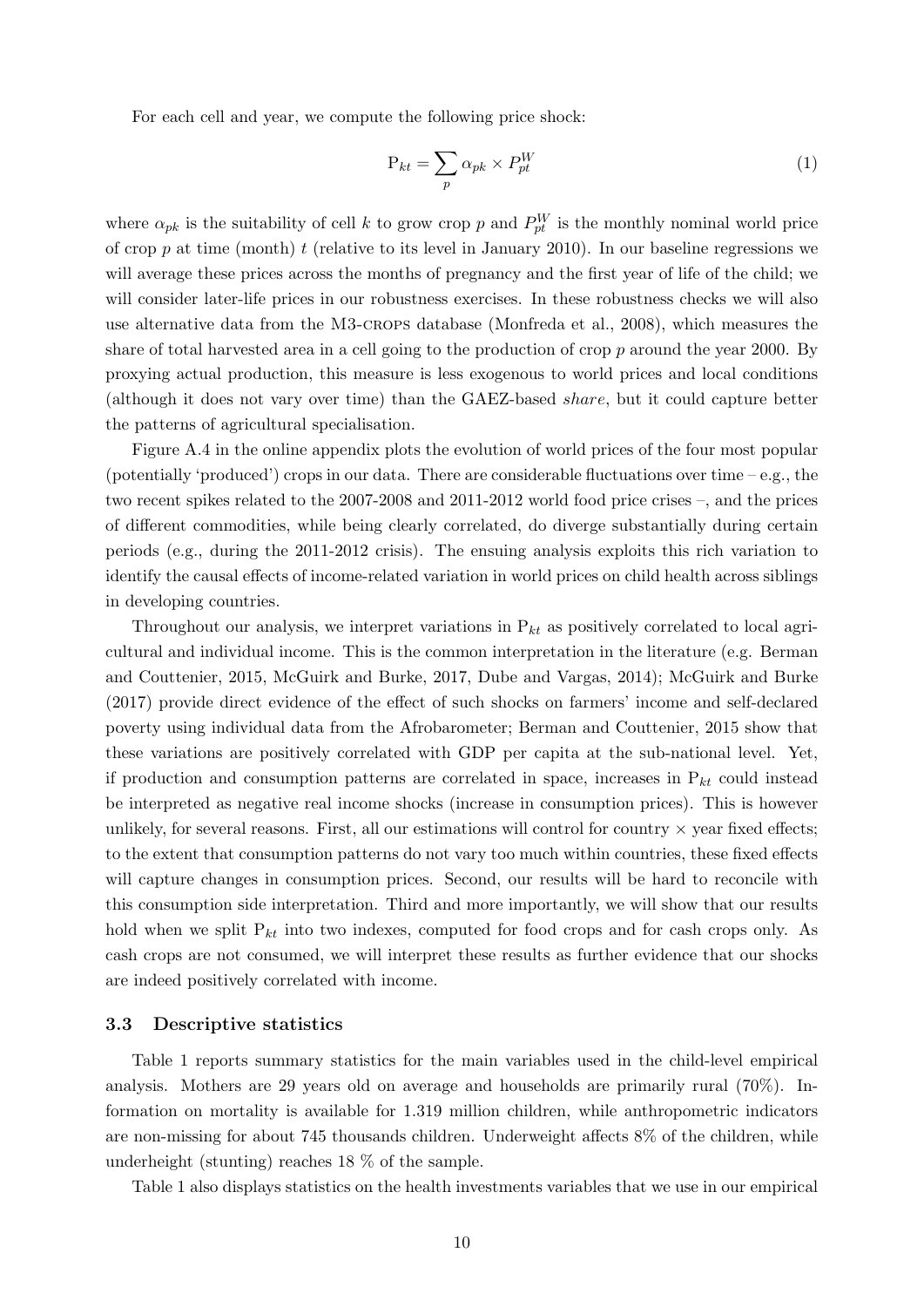analysis. Breastfeeding duration is long on average, as 84% of children are breastfed at least six months. On the other hand, medications such as deworming or iron pills are much less widespread.

<span id="page-11-1"></span>

|                             | Obs.    | Mean     | S.D.     | $1st$ Quartile   | Median           | $3^{\rm rd}$ Quartile |
|-----------------------------|---------|----------|----------|------------------|------------------|-----------------------|
| Child-level                 |         |          |          |                  |                  |                       |
| Age                         | 1221185 | 1.99     | 1.48     | $\mathbf{1}$     | $\overline{2}$   | 3                     |
| Gender                      | 1319209 | 1.49     | 0.50     | $\mathbf{1}$     | $\mathbf{1}$     | $\overline{2}$        |
| Birth order                 | 1319209 | 3.50     | 2.44     | $\overline{2}$   | 3                | $\overline{5}$        |
| Twin                        | 1319209 | $0.03\,$ | 0.17     | $\theta$         | $\overline{0}$   | $\boldsymbol{0}$      |
| Underheight                 | 745956  | 0.18     | $0.39\,$ | $\Omega$         | $\overline{0}$   | $\overline{0}$        |
| Underweight                 | 745956  | 0.08     | $0.27\,$ | $\boldsymbol{0}$ | $\overline{0}$   | $\overline{0}$        |
| Height (cm)                 | 733508  | 81.96    | 14.51    | 71.80            | 82.50            | 93                    |
| Weight (kg)                 | 739738  | 11.88    | 9.38     | 8.40             | 11               | 13.60                 |
| Death Birth                 | 1319209 | 0.01     | 0.11     | $\theta$         | $\Omega$         | $\overline{0}$        |
| Death First year            | 1319209 | 0.03     | 0.17     | $\theta$         | $\overline{0}$   | $\overline{0}$        |
| Breastfeeding $> 6m$        | 1119604 | 0.84     | 0.37     | $\mathbf{1}$     | $\mathbf{1}$     | $\mathbf{1}$          |
| $#$ Polio vaccines          | 814501  | 2.72     | 1.36     | $\overline{2}$   | 3                | $\overline{4}$        |
| $#$ DPT vaccines            | 1013853 | 2.04     | 1.28     | $\mathbf{1}$     | 3                | $\boldsymbol{3}$      |
| BCG vaccine (dummy)         | 1023497 | 0.82     | 0.38     | $\mathbf{1}$     | $\mathbf{1}$     | $\mathbf{1}$          |
| Measles vaccine (dummy)     | 1012648 | 0.62     | 0.49     | $\overline{0}$   | $\mathbf{1}$     | $\mathbf{1}$          |
| Iron pills in last 3 months | 564681  | 0.14     | 0.34     | $\Omega$         | $\theta$         | $\theta$              |
| Deworm in last 3 months     | 619010  | 0.38     | 0.49     | $\boldsymbol{0}$ | $\boldsymbol{0}$ | $\mathbf{1}$          |
| Mother-level                |         |          |          |                  |                  |                       |
| Education (mother)          | 1319121 | 0.90     | 0.89     | $\overline{0}$   | $\mathbf{1}$     | $\overline{2}$        |
| Age (mother)                | 1319209 | 28.98    | 6.96     | 24               | 28               | 34                    |
| Rural                       | 1319209 | 0.70     | $0.46\,$ | $\boldsymbol{0}$ | $\mathbf{1}$     | $\mathbf{1}$          |
| Cell-level                  |         |          |          |                  |                  |                       |
| In crop prices (GAEZ)       | 1275549 | 4.43     | 0.31     | 4.15             | 4.43             | 4.69                  |

Table 1: Summary statistics

Source: Authors' computations from DHS, GAEZ, M3-CROP and World Bank data. See main text for data sources.

## 4 Income, child health and early life investment

#### <span id="page-11-0"></span>4.1 Empirical strategy

The model presented in section [2](#page-5-0) contains two main testable predictions. A higher income in the early life of a child: (i) increases the investment she receives and therefore her health in subsequent periods (proposition 1); (ii) worsens the investment and health of children born subsequently (proposition 2).

In this section we present our strategy to test these predictions. We focus on health and parental investment during childhood (up to five years of life); section [5](#page-20-0) studies longer term effects on health and education.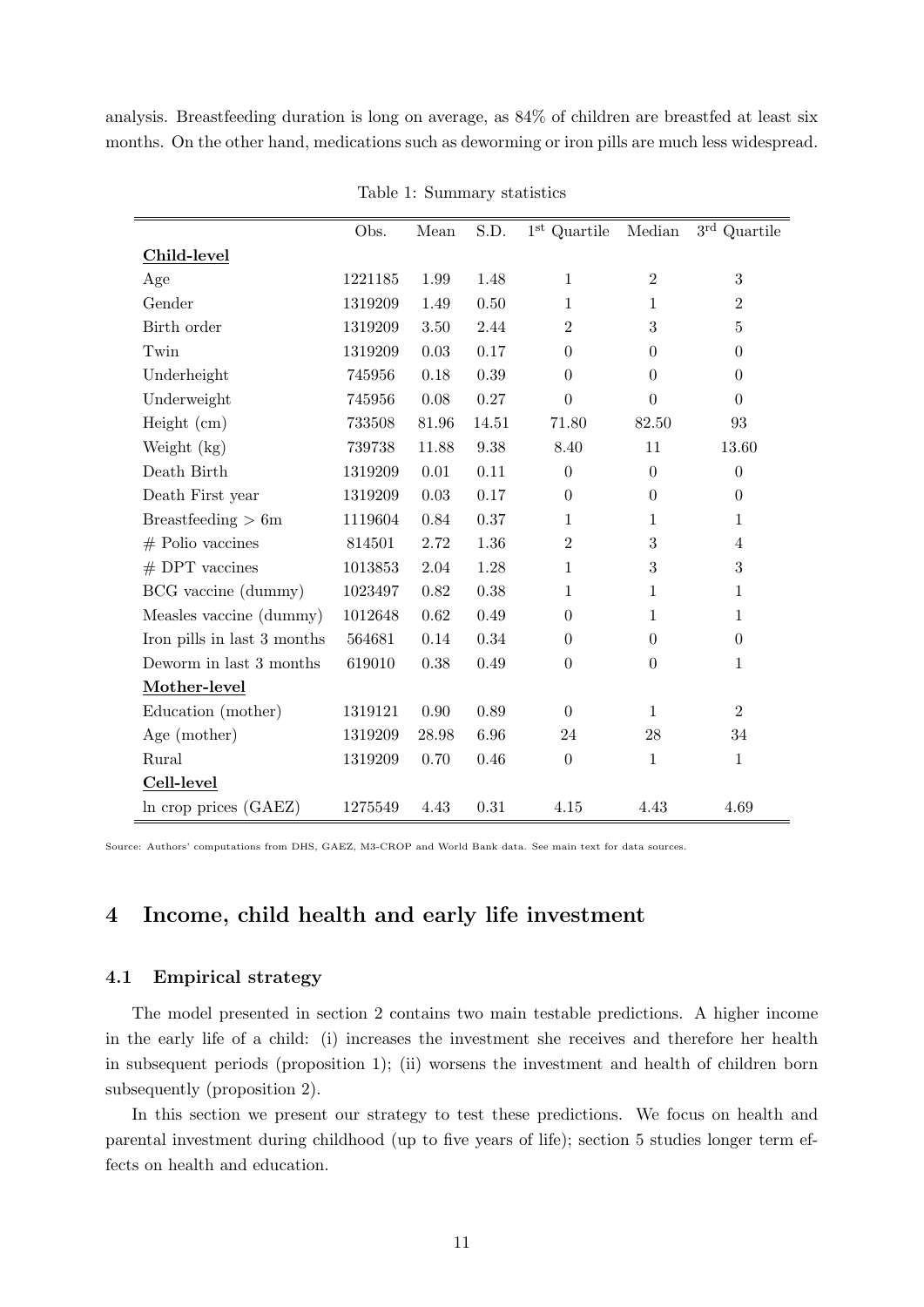Income shocks and child health. We first want to study the effect of income variations, proxied by world agricultural commodity prices, on child health – child "quality". Local exposure to agricultural world prices may correlate with household behaviour and characteristics which can in turn affect children's health later in life. To control for the influence of timeinvariant confounders, our baseline and preferred specifications include mother (or family) fixed effects. Despite the fact that each mother – and child characteristic – is observed only once in our data, the presence of multiple children per mother allows us to control for unobserved household characteristics. We therefore focus on within-mother variation in exposure to world commodity prices over time. Denote by c a child, located in cell k and born in year t, month m. We estimate a specification of the form:

<span id="page-12-0"></span>
$$
Y_c = \alpha \log \overline{P}_{c,k} + \mathbf{D_c'}\delta + \mu_H + \gamma_{i,t} + \nu_m + \varepsilon_c \tag{2}
$$

where  $Y_c^H$  is a mortality or health indicator for child c at time t (month-year), sequentially: a dummy for under-height, which equals 1 if the height-for-age ratio is at least 3 standard deviations below the corresponding z-score from WHO; a dummy for under-weight, which equals 1 if the weight-for-age ratio is at least 3 standard deviations below the corresponding z-score from WHO;<sup>[9](#page-0-0)</sup> the continuous measures of height and weight relative to the WHO reference values (in logs); a dummy for death at birth; and a dummy for death in the first year.

 $P_{k,t}$  is the average of the monthly prices of crops produced in cell k during the in utero period and in the first year of life (or only during in utero period when the dependent variable is death at birth). Note that we will also separate the in utero and first year of life periods, as well as consider subsequent years. Our results show that in utero and first life prices generally have similar effects, while later years prices have a much lower impact.  $D'_{ct}$  is a vector of child characteristics – age, gender, twin, birth order.  $\mu_H$  are household fixed effects.  $\gamma_{i,t}$  and  $\nu_m$  are additional fixed effects accounting for country×year (of birth) and month-of-birth unobserved factors affecting child health that might be correlated with crop prices.  $\gamma_{i,t}$  in particular control for all country-wide shocks that might affect health, such as global economic conditions or civil wars. In our sensitivity analysis we will additionally include controls for local weather shocks and other commodity prices shocks (oil and mineral prices in oil or mineral producing regions) that might correlate with  $\overline{P}_{c,k}$ .

In equation [\(2\)](#page-12-0),  $\alpha$  is our coefficient of interest that can be interpreted as the effect of an increase in price on child mortality and health, relative to other children of the same household. Put differently, the coefficient tells us whether children born during periods of high crop prices are in better health than their siblings. Identifying  $\alpha$  requires observing at least two children per mother, i.e. the sample is restricted to households with at least two siblings born over the 5 years before the survey.

When  $Y_c$  measures child health,  $\alpha$  could either reflect a contemporaneous effect – a high family income during pregnancy and the first year of life improves health at birth and in the first year of life –, or a longer-term impact – beyond their contemporaneous effects, early life income fluctuations affect child health after several years. To answer this question, we estimate

<sup>9</sup>These definition correspond to "severe" underweight and stunting. The results are similar when "moderate" underweight and stunting are considered, i.e. two standard deviations below mean.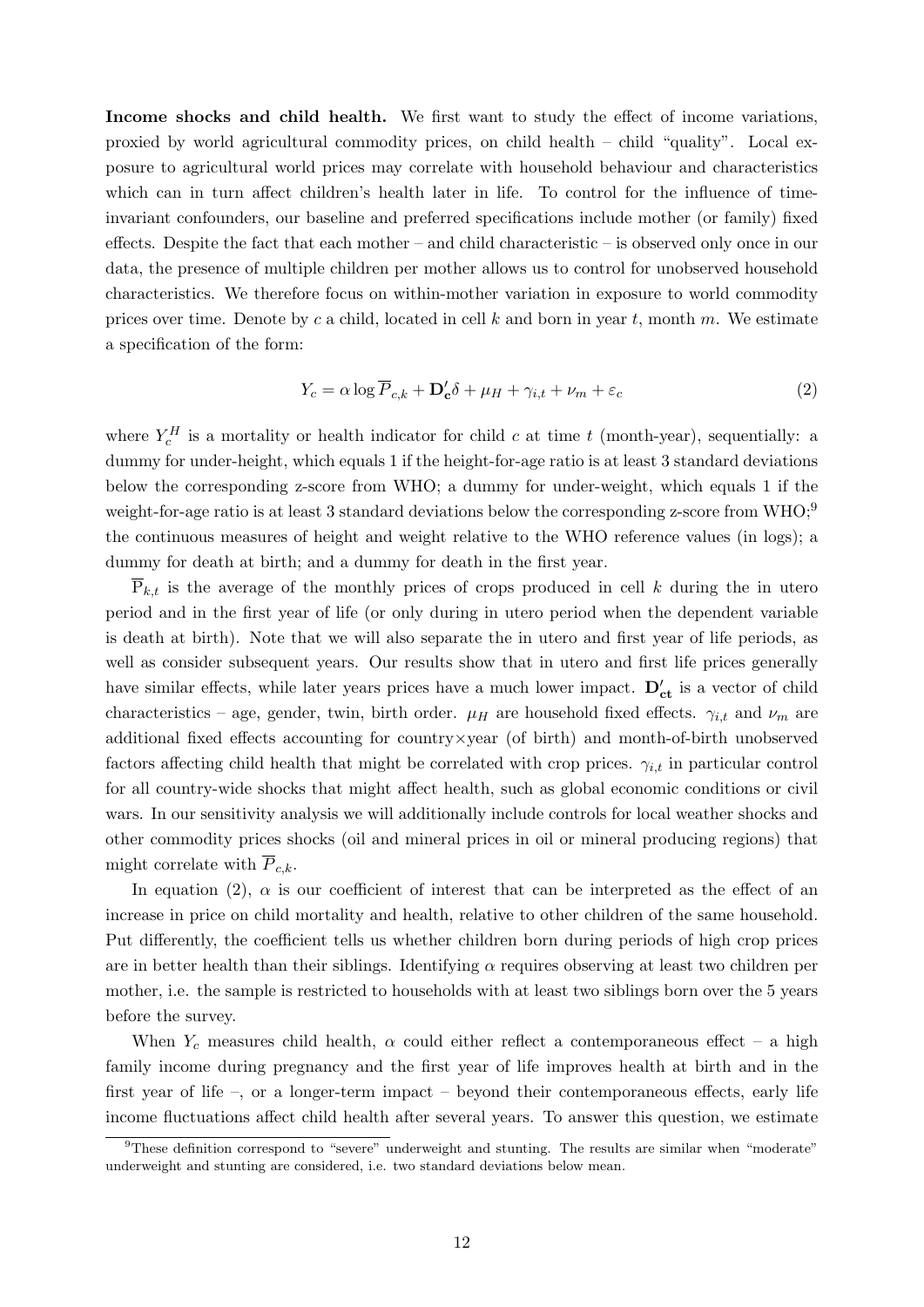the following variant of equation  $(2)$ :

<span id="page-13-0"></span>
$$
Y_c = \sum_{a=0}^{4} \alpha^a \text{Age}_c^a \times \log \overline{P}_{k,t} + \mathbf{D}_c' \delta + \mu_H + \gamma_{i,t} + \nu_m + \varepsilon_c \tag{3}
$$

where  $Age_c^a$  are dummies which equal 1 if the child is aged  $a = (0, 4)$  years at the time of the survey. Since we have anthropometric data on children up to five years of age, we cannot test for the significance of early-life income fluctuations later in children's life. The profile of the  $\alpha^a$ however informs us about the persistence of early life shocks on health.

Parental investments in child health. Specifications [\(2\)](#page-12-0) and [\(3\)](#page-13-0) estimate the health effects of early life price shocks, and whether these are persistent. As in our model, persistence could come from the direct effect of better nutrition on health and/or from other health investments. If, as in our model, health investments in each periods are complements, we would expect parents to spend more on the health of their children born during good times – compared to their siblings –, potentially in a durable way.

We examine the parental investment responses by looking at whether exposure to the world prices of commodities in utero and during the first year of life affects the parents' investments in the child's health, and for how long. Specifically, we run a specification akin to [\(2\)](#page-12-0), but replace the dependent variable with a health investment measure:

<span id="page-13-1"></span>
$$
I_c = \beta \log \overline{P}_{c,k} + \mathbf{D}'_c \delta + \mu_H + \gamma_{i,t} + \nu_m + \varepsilon_c \tag{4}
$$

where  $I_c$  is either a dummy for durable breastfeeding (longer than 6 months); the count of doses of vaccines against polio, DPT (diphtheria, pertussis and tetanus), tuberculosis (BCG) and measles; or an indicator for provision of iron pills or deworming in the last three months.<sup>[10](#page-0-0)</sup>

A significant  $\beta$  coefficient would suggest that at least part of the effects on children's health that we estimate in [\(2\)](#page-12-0) is going through parental investments – the  $I_c$  variables could be seen as 'bad' controls in specification [\(2\)](#page-12-0) [\(Pei et al.,](#page-29-15) [2018\)](#page-29-15).

Again, we estimate a variant of [\(4\)](#page-13-1) where the  $\beta$  are split by by child age category, similar to what we do for the health indicators in specification  $(3)$ . This allows us to determine whether the effect of early life shocks on health investment across children is persistent, which itself is an indication of whether early and later life investments are complements. This exercise makes little sense in the case of breastfeeding and vaccinations, which are investments typically taking place upon birth or in the first year of life, but it does in the case iron and deworm pills, which are observed at the current age of the child.

Across households estimates and sibling effects. Equations [\(2\)](#page-12-0) to [\(4\)](#page-13-1) feature household fixed effects, i.e. they provide estimates that we can only interpret in relative terms, across children born in the same households. The primary objective of this papers to study these intra-household adjustments. We might however be interested in the effect across households, in absolute terms. To do so, we will estimate variants of equations [\(2\)](#page-12-0) to [\(4\)](#page-13-1) in which household

<sup>10</sup>[Adhvaryu and Nyshadham](#page-28-16) [\(2016\)](#page-28-16) uses a similar set of variables to proxy for investment in child health. The DHS also contains a variable coded one if the child received Vitamin A over the last three months; results are similar.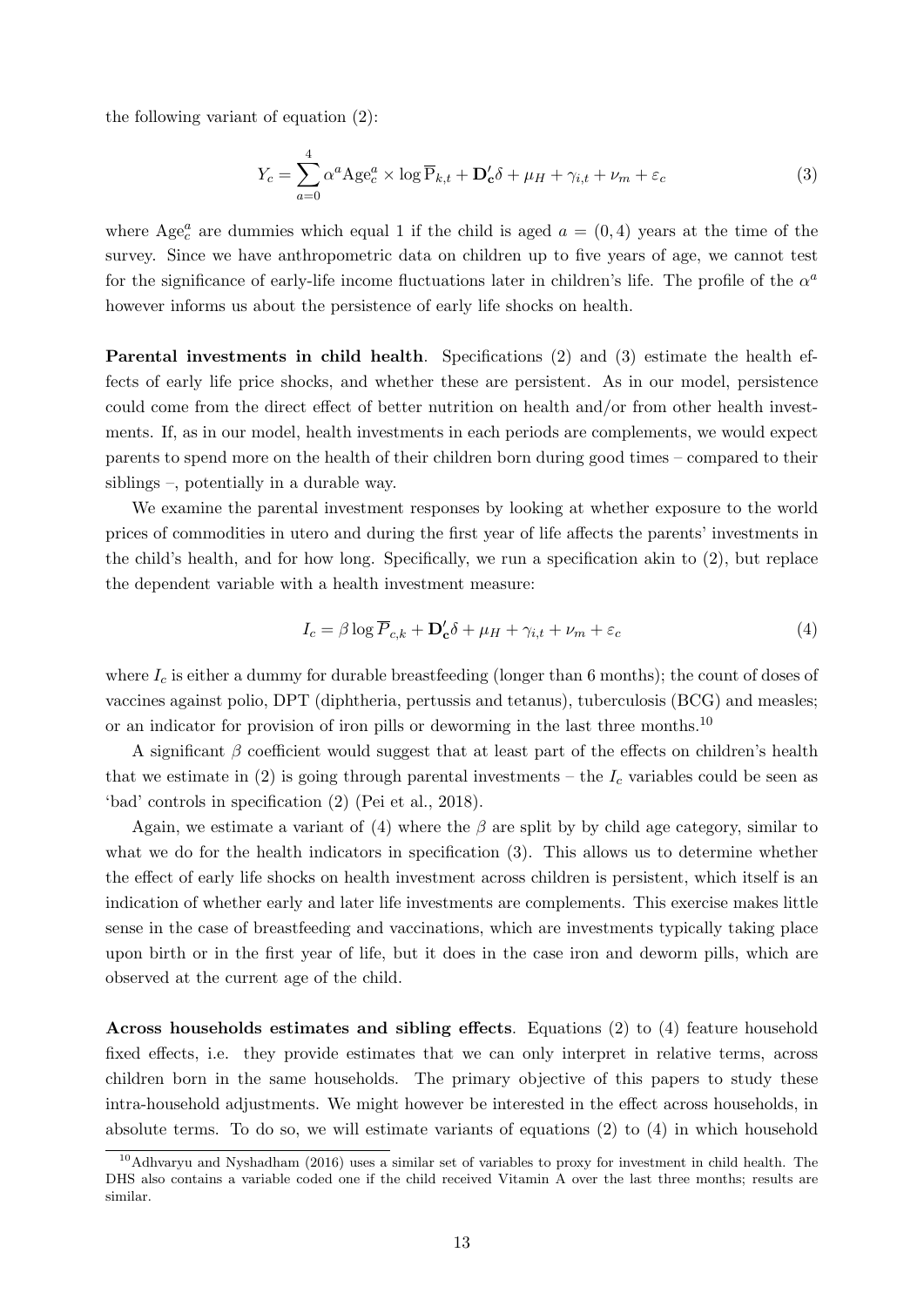fixed effects  $\mu$ H are removed and replaced by cell k fixed effects and by a set of mother / household specific controls.

In these less restrictive specifications we can also isolate sibling effects [\(Adhvaryu and Nyshad](#page-28-16)[ham,](#page-28-16) [2016\)](#page-28-16), which allows us to directly test Proposition 2. The within-mother estimates exploit variation in the producer price  $P$  received by child  $c$  relative to the average producer price received by all the siblings. Therefore, any effect of exposure to producer prices in early life compounds the effect of the 'own' price (received by child c) and that of the siblings' prices (received by all siblings in the households). To disentangle the contributions of these two components, we estimate specifications of this form (e.g., for health outcomes):

<span id="page-14-0"></span>
$$
Y_c = \alpha \log \overline{P}_{c,k} + \alpha^s \log \overline{P}_{c,k}^s + \mathbf{D}_{c}'\beta + \mathbf{C}_{H}'\gamma + \mu_k + \gamma_{i,t} + \nu_m + \varepsilon_c \tag{5}
$$

with the s superscript indicating is the average of  $P$  across the older siblings of child  $c$ . The matrix C collects controls for the mother's age (and its value squared), level of education, and for whether the household is located in an urban area. The  $\mu_k$  term denote cell k fixed effects. A similar specification is estimated also for health investment outcomes. The coefficient  $\alpha^s$  indicates whether having siblings born in 'good' times (high  $\overline{P}_{k,t}^s$ ) affects the health of child c (conditional on her own price,  $\overline{P}_{k,t}$ ). Proposition 2 predicts  $\alpha$  and  $\alpha^s$  to be of opposite signs.

Econometric issues. We estimate all specifications using least squares; this is the preferred estimator, despite the fact that the dependent variables are often binary or categorical, due to the large dimensions of fixed effects we include. Standard errors are clustered at the cell-level in the baseline. In our robustness we allow the error term to be spatially correlated (within a 500km radius), as well serially correlated.

There are two main threats to identification in equation  $(2)$  to  $(5)$ . The first is omitted variables, which might correlate with world prices and affect child health through channels other than income. In our robustness exercises, we will control for various potential time-varying confounders, such as mineral and oil prices, conflicts and rainfall. The second threat is persistence in prices over time. If early life prices are strongly correlated with later life prices, [\(2\)](#page-12-0) to [\(5\)](#page-14-0) might wrongly capture the effect of later price. We will show that our results are similar when controlling for the full sequence of prices, from the in utero period to the current age of the child.

#### 4.2 Results

Income and child health. Table [2](#page-15-0) shows the estimates of the effect of exposure to world prices of produced crops on mortality and child health. Panel A reports the estimates of the coefficient  $\alpha$  in specification [\(2\)](#page-12-0), exploiting within-mother variation. Panel B shows the result of a less restrictive specification where we compare children within the same cell k (mother fixed effects are replaced with cell fixed effects). All regressions control for the age (in months), gender and birth order of the child, and whether the child is a twin. Overall, children's health is positively associated to increases in world prices of locally produced commodities in early life. Children exposed to higher crop prices during pregnancy and the first year of life have higher weight and height relative to standard reference values, and are less likely to be stunted or underwieghted. The size of the coefficients are comparable in Panels A and B, suggesting that we are not only capturing a divergence between kids within households, but also an positive effect of positive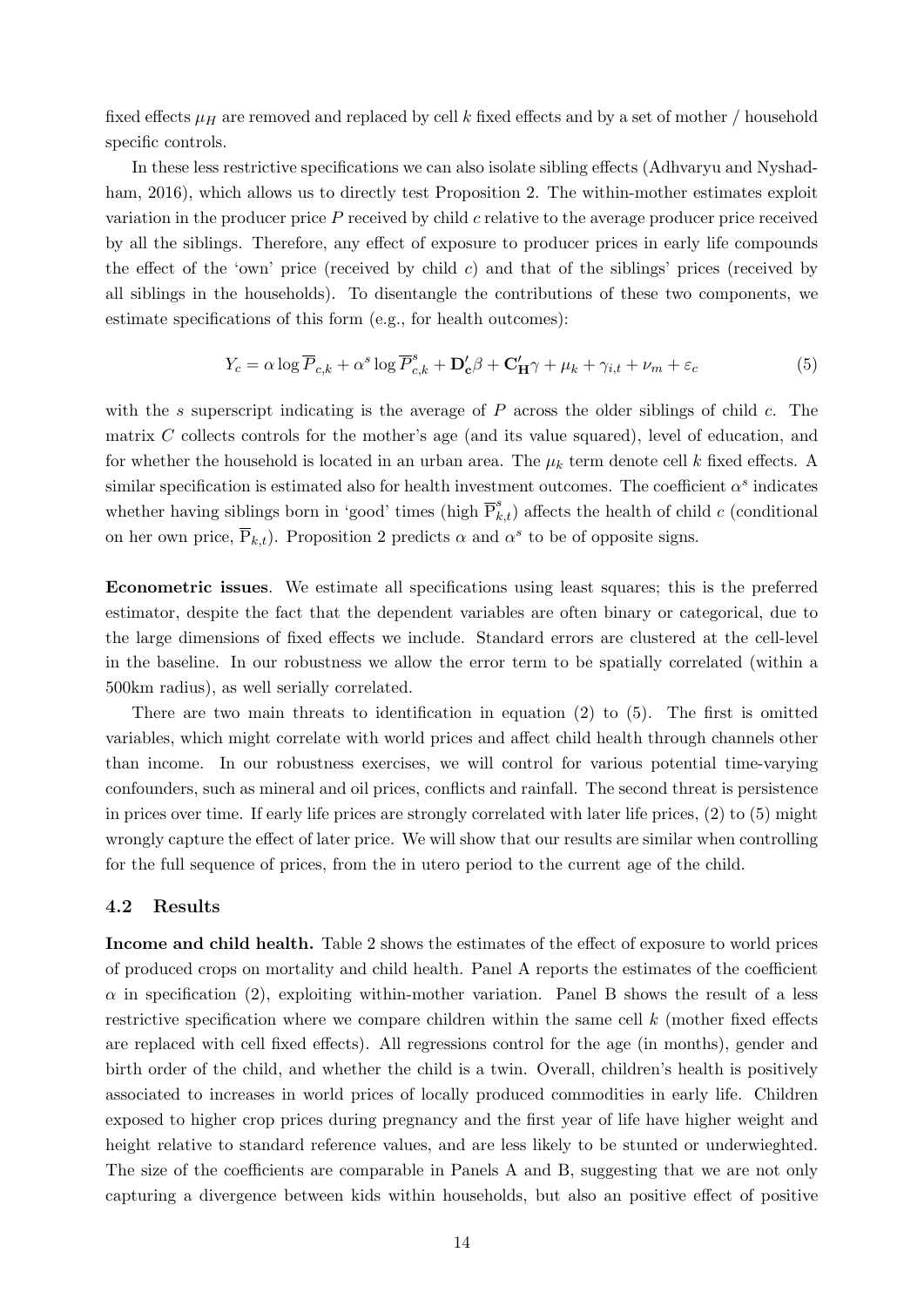income variations in the early life on later health. In our baseline specification, exposed children seem also significantly less likely to die at birth or during the first year of life during high income periods; however, these results on mortality are not robust to alternative specifications and data sources, as discussed in section [4.3.](#page-19-0)

<span id="page-15-0"></span>

|                       | (1)         | (2)         | (3)       | (4)         | (5)                   | (6)           |
|-----------------------|-------------|-------------|-----------|-------------|-----------------------|---------------|
| Dep. var.             | Underheight | Underweight | ln height | ln weight   | $-\mathop{\rm Death}$ |               |
|                       |             |             |           |             | At birth              | $1^{st}$ year |
| Panel A               |             |             |           |             |                       |               |
| In crop price         | $-0.189^a$  | $-0.156^a$  | $0.065^a$ | $0.129^{a}$ | $-0.009b$             | $-0.021^a$    |
|                       | (0.025)     | (0.017)     | (0.008)   | (0.019)     | (0.004)               | (0.008)       |
| Observations          | 371419      | 371419      | 357106    | 362237      | 777288                | 777288        |
| $R^2$                 | 0.675       | 0.687       | 0.738     | 0.741       | 0.522                 | 0.533         |
| Child controls        | Yes         | Yes         | Yes       | Yes         | Yes                   | Yes           |
| Household (mother) FE | Yes         | Yes         | Yes       | Yes         | Yes                   | Yes           |
| Panel B               |             |             |           |             |                       |               |
| In crop price         | $-0.201^a$  | $-0.149^a$  | $0.065^a$ | $0.138^{a}$ | $-0.002$              | $-0.009$      |
|                       | (0.023)     | (0.015)     | (0.008)   | (0.020)     | (0.003)               | (0.006)       |
| Observations          | 371407      | 371407      | 357094    | 362225      | 777228                | 777228        |
| $R^2$                 | 0.171       | 0.242       | 0.198     | 0.160       | 0.025                 | 0.036         |
| Child controls        | Yes         | Yes         | Yes       | Yes         | Yes                   | Yes           |
| Household controls    | Yes         | Yes         | Yes       | Yes         | Yes                   | Yes           |
| Cell FE               | Yes         | Yes         | Yes       | Yes         | Yes                   | Yes           |

Table 2: Exposure to world crop prices and child health

<sup>c</sup> significant at 10%; <sup>b</sup> significant at 5%; <sup>a</sup> significant at 1%. OLS estimations. The unit of observation is a child. Standard errors clustered at the cell level in parentheses. All estimations include country × year and month dummies. Child controls include: gender, birth order, twin dummy, and age in month. Household controls include: mother's age and age square, education dummies, rural/urban dummy. ln crop price index is the log of the World price of the crops produced in the cell, weighted by the share of each crop in the area. Underheight (respectively underweight) is a dummy which equals 1 if the height-for-age (resp. weight-for-age) ratio is at least 2 standard deviations below the z-score from WHO. ln height (resp. ln weight) are the logs of height (resp. weight) divided by the gender-specific average height (resp. weight) for that particular age in month from WHO. Death is a dummy which equals 1 if the child dies at birth (col. 5) or in her/his first year (col. 6), 0 otherwise.

The estimated coefficients imply sizeable effects of differences in the local level of world prices. Consider the effects on children's weight (column (4)). In the estimation sample, the healthiest child in the family has on average a 22% higher weight than the 'lightest' one (weight is standardised by age and sex). The estimated elasticity in column (4) thus suggests that the least healthy sibling could have achieved a 60% reduction in the weight gap if she would have received a 100% higher crop price than the one received by the healthiest sibling (conditional on the crop prices received by the other siblings). The average within-household spread in the crop price variable being 19%, our estimates predict that price-related income fluctuations could explain up to 11% of the average differences in weight across siblings. The same calculations lead to very similar magnitudes for the impact on height (the average max-min difference in height across siblings is 9.5%).

These baseline estimates may reflect short-lived effects, i.e. the impact of price variations at birth and in the first year of life, not necessarily in the subsequent years. To assess the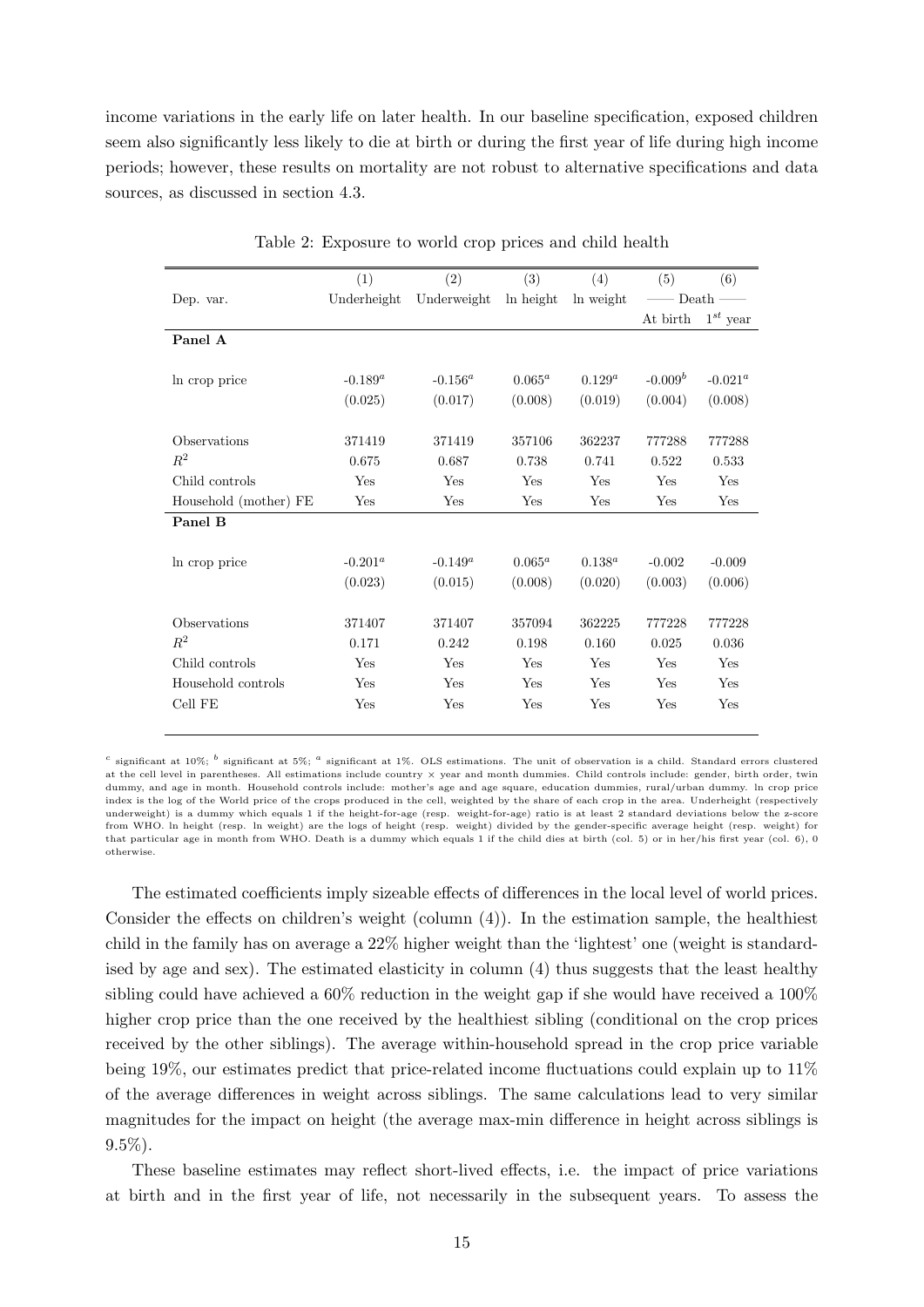persistence of the health impact, we estimate the specification [\(3\)](#page-13-0) that allows the coefficient on the price variable to vary with the child's years of age. Figure [1](#page-16-0) plots the  $\alpha$ 's coefficients for the two binary health indicators (the results for the continuous indicators are shown in section [C.1](#page-41-0) of the online appendix). The coefficients tend to increase in absolute terms up to five years, which suggests a protracted impact of early life income variations on health. Figure [C.1](#page-41-0) in the online appendix confirms the persistence of the effect in the case of the continuous height and weight variables. This persistency over such a short time span could be explained by the transmission of the health int the first year of life to the following years, or by the response of parental health investment. We now explore this latter possibility.

<span id="page-16-0"></span>

Figure 1: Exposure to world crop prices and child health over time

Source: These figures report the coefficient on the ln crop price variables price, split by child age in years, based on the estimation of equation [\(3\)](#page-13-0). Shaded areas are 90% confidence bands.

Income and health investment. Table [3](#page-17-0) shows the estimates of specification [\(4\)](#page-13-1), which assesses the impact of income-related price fluctuations on different forms of health investments in children. The objective is to determine wether the estimates found in Table [2](#page-15-0) solely reflect better nutrition and persistence in health conditions, or also a behavioral response of parents through investments in health.

The results point to a positive and significant effect of exposure to world prices at birth on vaccinations and other investments in the health of children (controlling for their age, gender, birth order and for twin status). As for the regressions with health outcomes (Table [2\)](#page-15-0), the withinmother estimates are stronger than the less restrictive within-cell ones. The evidence is consistent with parents responding to crop price variations in the early life of the child by investing more in her health.The size of the implied effects is quantitatively important. The largest gap in the number of Polio vaccination doses across siblings (dependent variable in column (2)) is on average 0.8. The estimated crop price coefficient in column (2) suggests that this gap would be 10% lower if the crop price index at birth for the low-polio child were 19% higher – the sample average largest gap in the price index across siblings. The same within-household changes in prices is associated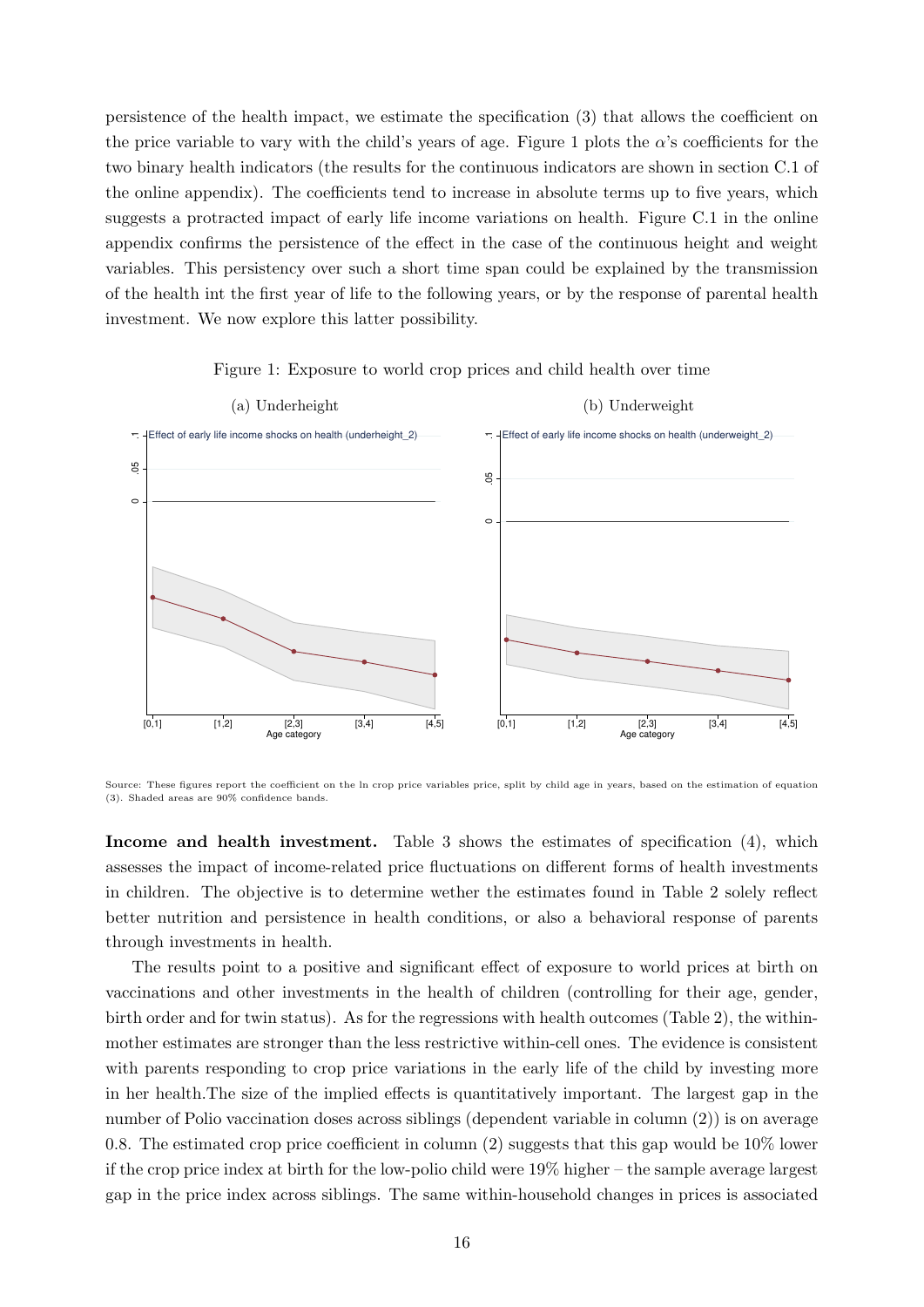with 2 percentage-point higher likelihood of receiving vaccination against tuberculosis (Bacillus Calmette-Guerin, or BCG), and a 4 percentage-point higher chances of being immunized against measles. A 19% higher crop price early in life is also associated with a 6 percentage-point higher likelihood of being breastfed for at least six months (7% of the sample probability).

<span id="page-17-0"></span>

|                    | (1)         | (2)       | (3)                       | (4)        | (5)         | (6)       | (7)               |
|--------------------|-------------|-----------|---------------------------|------------|-------------|-----------|-------------------|
| Dep. var.          | Breast.     |           | $-$ Vaccins (# doses) $-$ |            |             |           | Other investments |
|                    |             | Polio     | <b>DPT</b>                | <b>BCG</b> | Measles     | Iron      | Deworm            |
| Panel A            |             |           |                           |            |             |           |                   |
|                    |             |           |                           |            |             |           |                   |
| In crop price      | $0.331^{a}$ | $0.450^a$ | $0.498^a$                 | $0.096^a$  | $0.230^{a}$ | 0.029c    | $0.195^a$         |
|                    | (0.020)     | (0.066)   | (0.061)                   | (0.016)    | (0.031)     | (0.015)   | (0.024)           |
|                    |             |           |                           |            |             |           |                   |
| Observations       | 633666      | 434806    | 527134                    | 533398     | 525223      | 303999    | 328971            |
| $R^2$              | 0.744       | 0.820     | 0.826                     | 0.809      | 0.800       | 0.826     | 0.829             |
| Child controls     | Yes         | Yes       | Yes                       | Yes        | Yes         | Yes       | Yes               |
| Mother FE          | Yes         | Yes       | Yes                       | Yes        | Yes         | Yes       | Yes               |
| Panel B            |             |           |                           |            |             |           |                   |
|                    |             |           |                           |            |             |           |                   |
| In crop price      | $0.298^a$   | $0.498^a$ | $0.518^a$                 | $0.068^a$  | $0.177^a$   | $0.096^a$ | $0.238^{a}$       |
|                    | (0.019)     | (0.068)   | (0.055)                   | (0.015)    | (0.027)     | (0.017)   | (0.024)           |
|                    |             |           |                           |            |             |           |                   |
| Observations       | 633642      | 434782    | 527110                    | 533374     | 525199      | 303981    | 328955            |
| $R^2$              | 0.425       | 0.338     | 0.397                     | 0.321      | 0.408       | 0.152     | 0.299             |
| Child controls     | Yes         | Yes       | Yes                       | Yes        | Yes         | Yes       | Yes               |
| Household controls | Yes         | Yes       | Yes                       | Yes        | Yes         | Yes       | <b>Yes</b>        |
| Cell FE            | Yes         | Yes       | Yes                       | Yes        | Yes         | Yes       | Yes               |
|                    |             |           |                           |            |             |           |                   |

Table 3: Exposure to world crop prices and health investments

<sup>c</sup> significant at 10%; <sup>b</sup> significant at 5%; <sup>a</sup> significant at 1%. OLS estimations. In the first column the dependent variable takes the value 1 is the child has been breastfed for at least 6 months, 0 otherwise. In the next two columns the dependent variables are the number of doses taken by the child of Polio (max. 4 doses), and DPT (max. 3 doses). In columns (4) to (7) the dependent variables are dummies taking the value 1 if the child has taken all required doses of particular vaccines (Measles and DPT), iron pills, and deworming drugs (these last two during the three months preceding the survey).

The positive association between health investments in children and exposure to income variation in utero and at birth can be explained by a path-dependency in parents' behaviour – they had invested more into the child who received a good price in utero and at birth and they kept this behaviour over time. To shed light on this interpretation, in Figure [A.6](#page-41-1) of online appendix [C.1](#page-41-0) we split again the effect of crop prices according to the age of the child at the time of the survey, similarly to what we did for the health outcome specifications (see [\(3\)](#page-13-0) and the results in figure [1\)](#page-16-0). We do this for the last two indicators, iron pills and deworming (the other investments being typically done in the first year of life). Overall, results suggest that the positive coefficient on crop prices is stable or slightly increasing with age, though it is imprecisely estimated in the case of iron pills.

These results that differential health responses of siblings to income shocks in utero and at birth is partly driven by parental investment response. At this stage, none of the results however shows that the health of the children who are not born during bad times (compared to their siblings) deteriorates, as predicted by Proposition 2. We now test this prediction.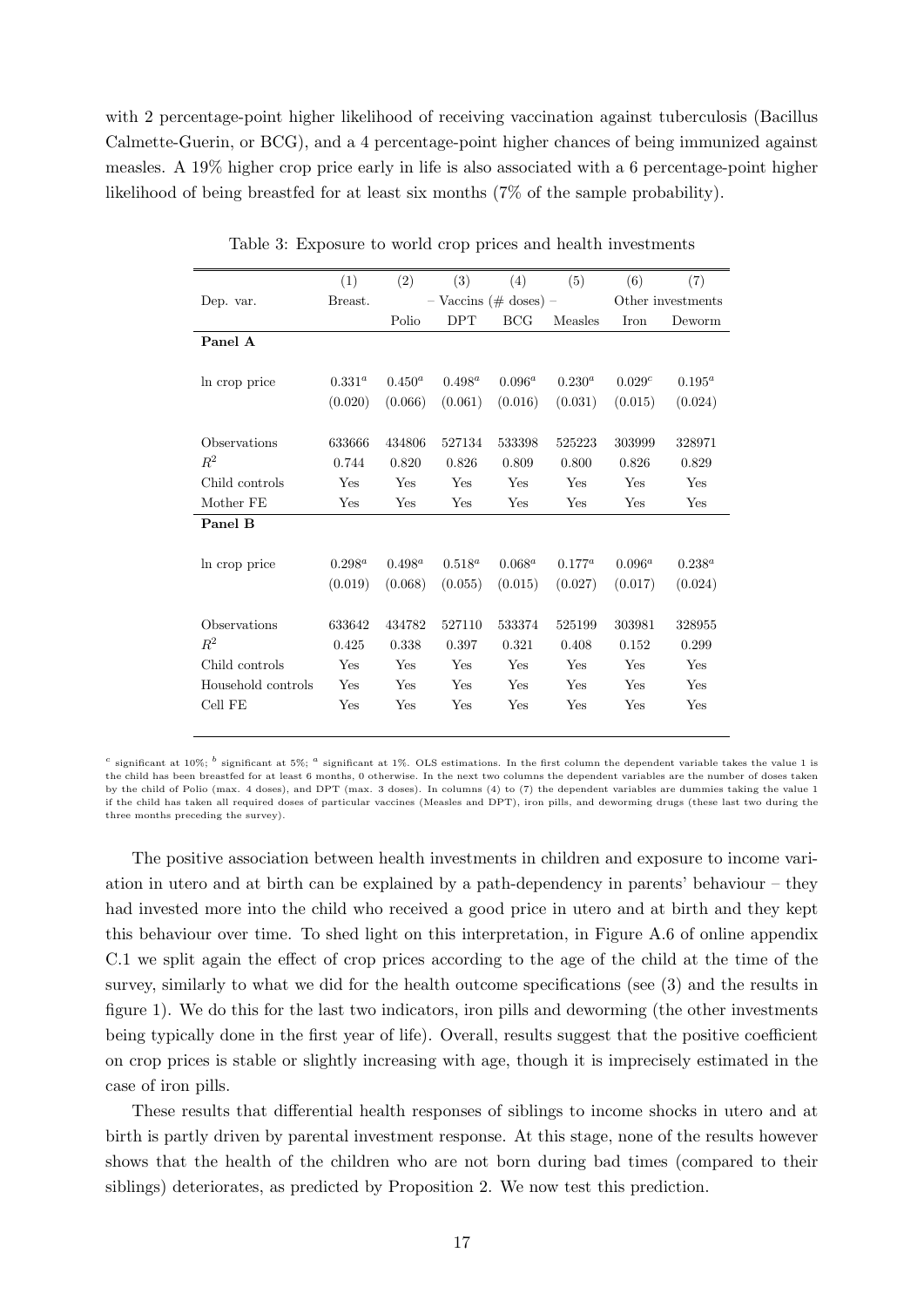Sibling effects. Health outcomes and parental investment may react to the crop price received by the child and to the crop prices received by the other siblings. The within-mother coefficients are estimated compound these two types of effect because it relies on deviations in crop prices with respect to the average crop prices across siblings. In Tables [4](#page-18-0) and [5,](#page-19-1) we separate the income-related price of the child from the average income-related price received by her older siblings (specification [\(5\)](#page-14-0)). As in [Adhvaryu and Nyshadham](#page-28-16) [\(2016\)](#page-28-16), the objective is to identify the contribution of the shock received by the siblings. The results, based on within-cell variation, reveal that sibling effects are significant and tend to lower child health and parental investments. Child health decreases significantly with the price in utero and at birth received by the older siblings (Table [4\)](#page-18-0). Parents invest less in the health of a child if her older siblings were exposed to a higher prices in utero and at birth.

|                          | (1)         | (2)         | (3)        | (4)        | (5)       | (6)           |
|--------------------------|-------------|-------------|------------|------------|-----------|---------------|
| Dep. var.                | Underheight | Underweight | ln height  | ln weight  |           | $Death -$     |
|                          |             |             |            |            | At birth  | $1^{st}$ year |
| In crop price (own)      | $-0.215^a$  | $-0.159^a$  | $0.069^a$  | $0.147^a$  | $-0.004$  | $-0.011^b$    |
|                          | (0.026)     | (0.017)     | (0.009)    | (0.021)    | (0.004)   | (0.005)       |
| In crop price (siblings) | $0.044^a$   | $0.024^a$   | $-0.009^a$ | $-0.026^a$ | $0.008^a$ | $0.006^a$     |
|                          | (0.008)     | (0.005)     | (0.002)    | (0.006)    | (0.002)   | (0.001)       |
| Observations             | 279704      | 279704      | 268498     | 272015     | 564947    | 952876        |
| $R^2$                    | 0.180       | 0.257       | 0.201      | 0.163      | 0.030     | 0.032         |
| Child controls           | Yes         | Yes         | Yes        | Yes        | Yes       | Yes           |
| Household controls       | Yes         | Yes         | Yes        | Yes        | Yes       | Yes           |
| Cell FE                  | Yes         | Yes         | Yes        | Yes        | Yes       | Yes           |

<span id="page-18-0"></span>Table 4: Own and siblings' exposure to world crop prices and health outcomes

<sup>c</sup> significant at 10%; <sup>b</sup> significant at 5%; <sup>a</sup> significant at 1%. The unit of observation is a child. Standard errors clustered at the cell level in parentheses. All estimations include country × year and month dummies. Child controls include: gender, birth order, twin dummy, and age in month. Household controls include: mother's age and age square, education dummies, rural/urban dummy. ln crop price index is the log of the World price of the crops produced in the cell, weighted by the share of each crop in the area. ln crop price (siblings) is the price faced on average by all elder siblings during in utero and during their first year of life. Underheight (respectively underweight) is a dummy which equals 1 if the height-for-age (resp. weight-for-age) ratio is at least 2 standard deviations below the z-score from WHO. ln height (resp. ln weight) are the logs of height (resp. weight) divided by the gender-specific average height (resp. weight) for that particular age in month from WHO. Death is a dummy which equals 1 if the child dies at birth (col. 5) or in her/his first year (col. 6), 0 otherwise.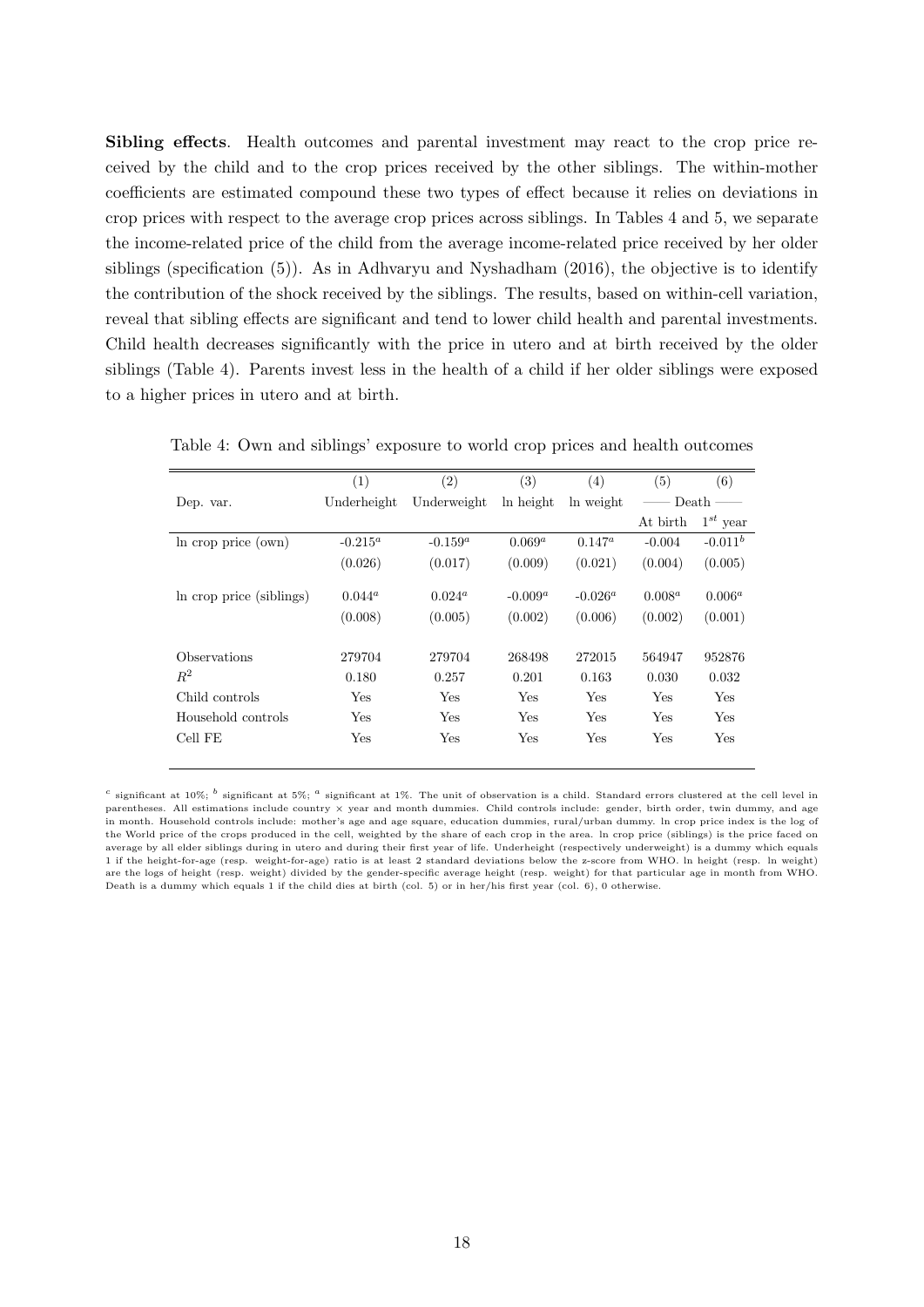|                          | (1)         | (2)        | (3)        | (4)                       | (5)        | (6)       | (7)               |
|--------------------------|-------------|------------|------------|---------------------------|------------|-----------|-------------------|
| Dep. var.                | Breast.     |            |            | $-$ Vaccins (# doses) $-$ |            |           | Other investments |
|                          |             | Polio      | <b>DPT</b> | BCG                       | Measles    | Iron      | Deworm            |
| In crop price (own)      | $0.310^{a}$ | $0.486^a$  | $0.524^a$  | $0.075^a$                 | $0.185^a$  | $0.103^a$ | $0.263^a$         |
|                          | (0.020)     | (0.076)    | (0.061)    | (0.018)                   | (0.028)    | (0.019)   | (0.027)           |
|                          |             |            |            |                           |            |           |                   |
| In crop price (siblings) | 0.004       | $-0.106^a$ | $-0.117^a$ | $-0.026^a$                | $-0.020^a$ | $-0.012$  | 0.001             |
|                          | (0.004)     | (0.026)    | (0.021)    | (0.007)                   | (0.008)    | (0.008)   | (0.010)           |
|                          |             |            |            |                           |            |           |                   |
| <b>Observations</b>      | 477902      | 331501     | 395113     | 399417                    | 393598     | 228477    | 246938            |
| $R^2$                    | 0.432       | 0.335      | 0.393      | 0.322                     | 0.398      | 0.158     | 0.303             |
| Child controls           | Yes         | Yes        | Yes        | Yes                       | Yes        | Yes       | Yes               |
| Household controls       | Yes         | Yes        | Yes        | Yes                       | Yes        | Yes       | Yes               |
| Cell FE                  | Yes         | Yes        | Yes        | Yes                       | Yes        | Yes       | Yes               |
|                          |             |            |            |                           |            |           |                   |

<span id="page-19-1"></span>Table 5: Own and siblings' exposure to world crop prices and health investments

<sup>c</sup> significant at 10%; <sup>b</sup> significant at 5%; <sup>a</sup> significant at 1%. OLS estimations. In crop price (siblings) is the price faced on average by all elder siblings during in utero and during their first year of life. In the first column the dependent variable takes the value 1 is the child has been breastfed for at least 6 months, 0 otherwise. In the next two columns the dependent variables are the number of doses taken by the child of Polio (max. 4 doses), and DPT (max. 3 doses). In columns (4) to (7) the dependent variables are dummies taking the value 1 if the child has taken all required doses of particular vaccines (Measles and DPT), iron pills, and deworming drugs (these last two during the three months preceding the survey.

#### <span id="page-19-0"></span>4.3 Sensitivity analysis

In this section, we show that our main results – Panels A in Tables [2](#page-15-0) and [3](#page-17-0) – are robust to a large battery of sensitivity checks. Most of the Tables are relegated to the online appendix (section [C\)](#page-41-2), in which we discuss these results more extensively.

Full sequence of prices. Price are persistent over time. This persistence is an issue in our case, as it implies that we might be capturing the effect of prices in subsequent years on subsequent health and not the effect of early life prices on subsequent health. To solve this problem, we can include the full sequence of prices in our estimations. The results are shown and discussed in section [C.2](#page-42-0) of the online appendix. We find that (i) our results are statistically robust; (ii) pregnancy and first year prices have quantitatively similar effects; (iii) later life prices, while being generally significant, have a much more limited impact on health indicators.

Additional controls. Crop prices could correlate with other time-varying, cell level variables. For instance, Berman and Couttenier (2015) and Burke and McGuirk (2018) show that they impact local conflict. In section [C.3](#page-46-0) we show that our estimates are virtually unchanged when we control for other time-varying local variables such as exposure to world prices of locally produced minerals, weather conditions, and incidence of conflicts.

Cash/staple crops. Our empirical strategy and results are consistent with the interpretation of variation in the crop price index as a shift in local income. The alternative approach would be to think of our price variable as affecting households as consumers. This would however imply that child health deteriorates with exposure to lower prices of the supposedly 'consumed' crops, which does not square well with the overwhelming evidence from the fetal origin literature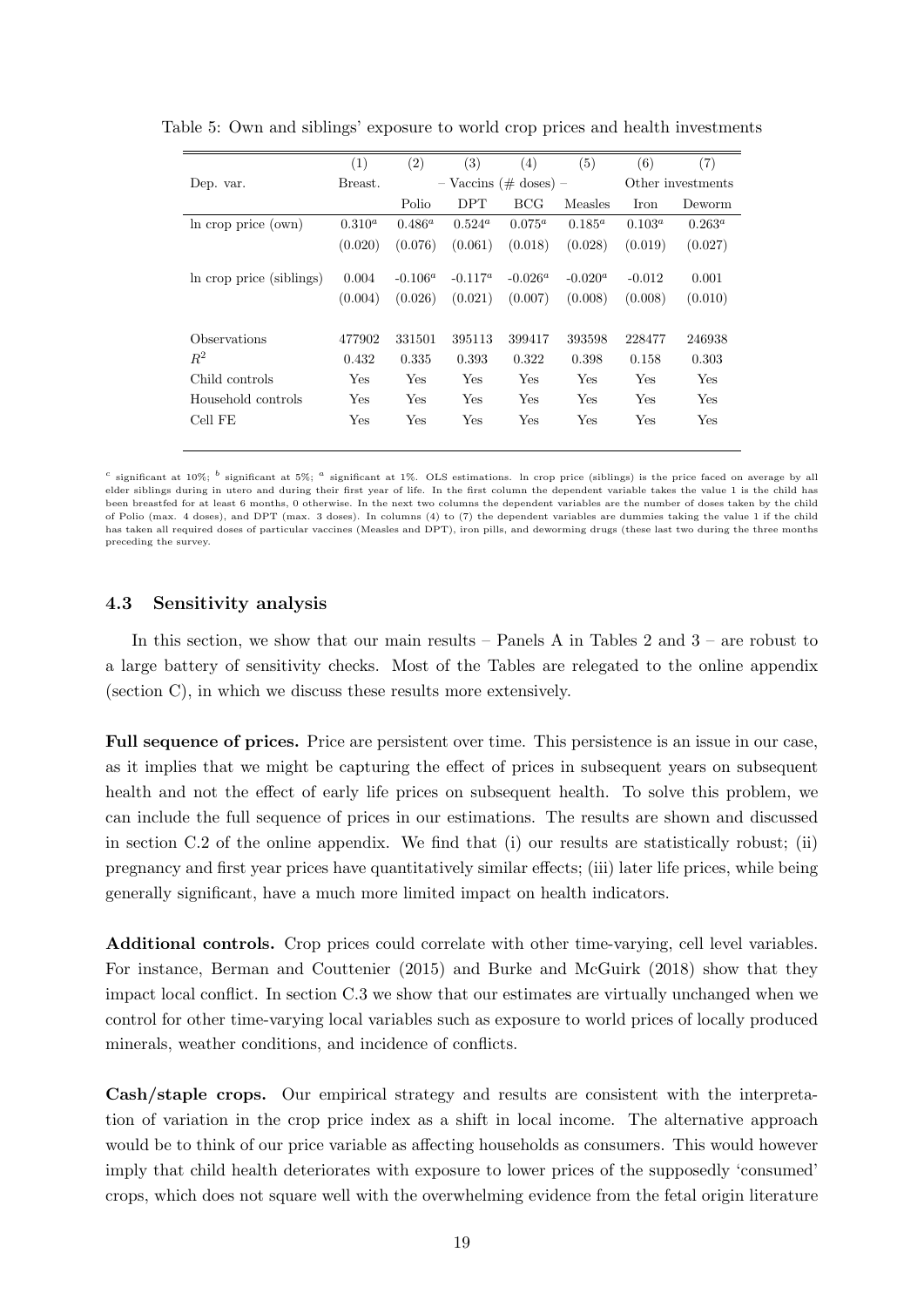for a positive relationship between child health and available household resources in utero. Yet, our estimates may provide a 'net' effect that masks the counteracting influence of the price of some consumed crops. To check for this possibility, we split our price index (see equation [\(1\)](#page-10-0)) into the constructed local price of "cash" crops as defined by [McGuirk and Burke](#page-29-1) [\(2017\)](#page-29-1) (in our sample, cocoa, coffee, cotton, tea and tobacco) – which should be mainly for production –, and the other crops – which could be also consumed. In section the online appendix section [C.4](#page-47-0) we report the results from a specification where the two price variables are included simultaneously as determinants of child health. The coefficients on the 'food' crop price variable has the same sign of and is of similar size to the coefficient on the cash crop price variable. The estimates on the cash crop variables are generally significant but more imprecisely estimate; this reflects the fact that cash crop account for a small part of our sample. Overall, these results corroborate our empirical assumption that the set of crops in our sample are mainly produced and hence variation in their prices should be reflected producers' income (through land suitability).

Other robustness. In section [C.5](#page-48-0) we use an alternative measure of agricultural specialization from M3-Crop [\(Monfreda et al.,](#page-29-14) [2008\)](#page-29-14). Prices are in this case weighted by the share of harvested area in 2000 in the cell. The results are quite similar, except in the case of mortality, for which the estimates become statistically insignificant. In section [C.6](#page-49-0) we report the estimates that we obtain after dropping mothers that were born in a place different from the place of residence at the time of the survey. These 'migrant' women might create measurement error in our price variable if they moved across our statistically defined cells and if they did so during the previous five years (i.e., when one or more of the siblings were exposed to the world price of produced crops). We however lack information on the timing of migration and on the place of origin. As robustness checks, we thus repeat the baseline estimation dropping all 'migrant' women. The sign and statistical significance of the main effects are confirmed, except in the case of columns 4-7 of Tabe [A.11.](#page-49-1) As another check on the validity of our results, we replicate in section [C.7](#page-50-0) the baseline results on the sample of rural households (70% of the sample); the results are slightly reinforced.

## <span id="page-20-0"></span>5 Adult health and education

Our model could in principle be interpreted as providing predictions on the long-term impact of early life price changes on health, and could as well be used to look at educational investment. In this section we consider these two extensions. As discussed below, this exercise has to be taken with caution because attrition is likely to affect our results: we do not observe health or education of adult members of the family who have left the household.

We first study long-term persistence, i.e. whether the effects of early life shocks impact are still visible when the individual has become an adult. We consider health information on adults contained in the DHS. For all waves, we have anthropometric data (Rohrer index, BMI, haemoglobin levels) on women living in the households. For the most recent DHS waves (DHS7) we also have information for men, for part of the countries (only on BMI and haemoglobin level). We first identify siblings, within each household; these can be the household heads or heads' partner's siblings, children of the head or grand children. We then look at how early life shocks affect current health, controlling for either cell fixed effects or sibling fixed effects, as in our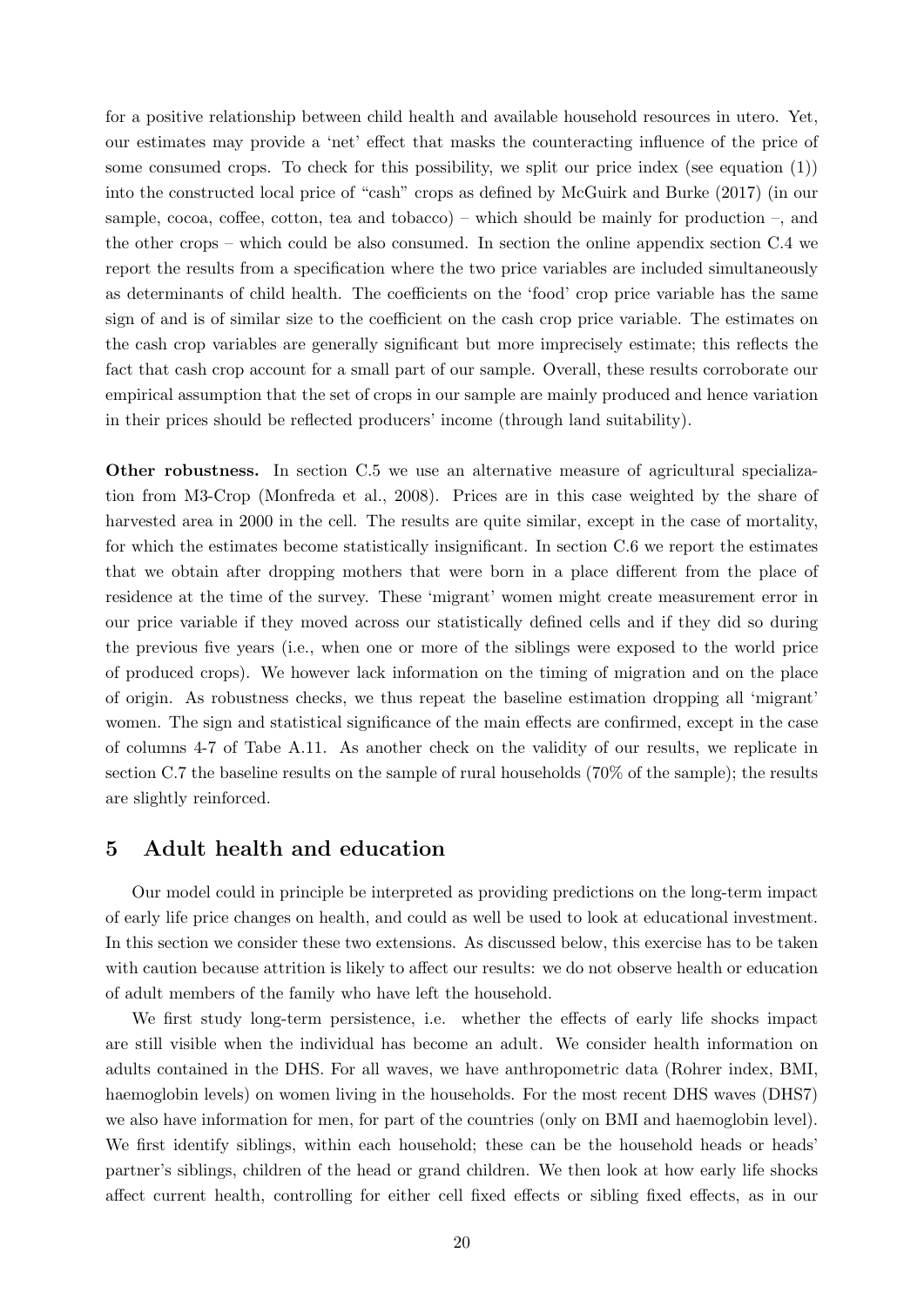<span id="page-21-0"></span>baseline regressions.

|                          | (1)       | (2)       | (3)        | (4)         | (5)         | (6)       | (7)         | (8)       |
|--------------------------|-----------|-----------|------------|-------------|-------------|-----------|-------------|-----------|
| Dep. var.                | Rohrer    | BMI       |            | Underweight | ln hemogl.  | No anemia | Education   |           |
| Measure                  |           |           | (BMI)      | (Rohrer)    |             |           | $>$ Primary | 4 cat.    |
| Panel A                  |           |           |            |             |             |           |             |           |
|                          |           |           |            |             |             |           |             |           |
| In crop price            | 0.097     | 0.406     | $-0.054c$  | $-0.040$    | 0.025       | 0.096     | 0.025       | 0.053     |
|                          | (0.260)   | (0.327)   | (0.029)    | (0.041)     | (0.020)     | (0.060)   | (0.023)     | (0.038)   |
|                          |           |           |            |             |             |           |             |           |
| Observations             | 126588    | 137087    | 137087     | 126588      | 72216       | 72215     | 276740      | 276740    |
| Individual & HH controls | Yes       | Yes       | Yes        | Yes         | Yes         | Yes       | Yes         | Yes       |
| Sibling FE               | Yes       | Yes       | Yes        | Yes         | Yes         | Yes       | Yes         | Yes       |
|                          |           |           |            |             |             |           |             |           |
| Panel B                  |           |           |            |             |             |           |             |           |
|                          |           |           |            |             |             |           |             |           |
| In crop price            | $0.274^a$ | $0.760^a$ | $-0.044^a$ | $-0.038^a$  | $0.033^{a}$ | $0.052^a$ | $0.072^a$   | $0.156^a$ |
|                          | (0.101)   | (0.107)   | (0.008)    | (0.012)     | (0.005)     | (0.015)   | (0.010)     | (0.017)   |
|                          |           |           |            |             |             |           |             |           |
| Observations             | 404981    | 433242    | 433242     | 404981      | 250273      | 250273    | 804889      | 804889    |
| Individual controls      | Yes       | Yes       | Yes        | Yes         | Yes         | Yes       | Yes         | Yes       |
| Cell FE                  | Yes       | Yes       | Yes        | Yes         | Yes         | Yes       | Yes         | Yes       |
|                          |           |           |            |             |             |           |             |           |

Table 6: Early exposure to world crop prices on individual health, adult data

<sup>c</sup> significant at 10%;  $^b$  significant at 5%;  $^a$  significant at 1%. OLS estimations. The unit of observation is an adult individual. Standard errors clustered at the cell level in parentheses. All estimations include country × year of birth and month of birth dummies. Individual controls include gender and age dummies. Household controls a rural dummy. ln crop price index is the log of the World price of the crops produced in the cell, weighted by the share of each crop in the area. Rohrer index, BMI, hemoglobin are the individual's Rohrer index, BMI and level of hemoglobin at the time of the survey. Underweight (BMI) is a dummy taking the value 1 if the BMI of the respondent is lower than 25; Underweight (Rohrer) is a dummy that takes the value 1 if the Rohrer index of the respondent is lower than 12.

The results are shown in Table [6.](#page-21-0) We find positive and significant effects of early life shocks on adult health<sup>[11](#page-0-0)</sup> in cell fixed effects estimations (Panel B of Table [6](#page-21-0) below, columns  $(1)-(6)$ ). When sibling FE are included, the coefficients remain positive but much more imprecisely estimated, and are statistically insignificant in most cases (Panel A, columns  $(1)-(6)$ ).

In Table [6,](#page-21-0) columns (7) and (8) we perform a similar exercise, but use education as a dependent variable. For the most recent DHS wave, we have information on educational attainment for all members of the households. We do find positive effects of early life shocks on education, though the coefficients are again statistically more significant when sibling fixed effects are included.

Note that the results from these estimations – especially the ones with sibling fixed effects – have to be taken with care. Information is available only for adults who still are in the households, and women are over-represented, especially in the case of the health indicators. All individuals who left the households are not observed, as are most men. Similarly, over such a long period of time, migration is likely; but information on migration is unavailable for most of the individuals of these regressions. These elements might create measurement error and blur especially the within-siblings comparisons.

<sup>&</sup>lt;sup>11</sup>The average/median age is  $28/25$  in this sample.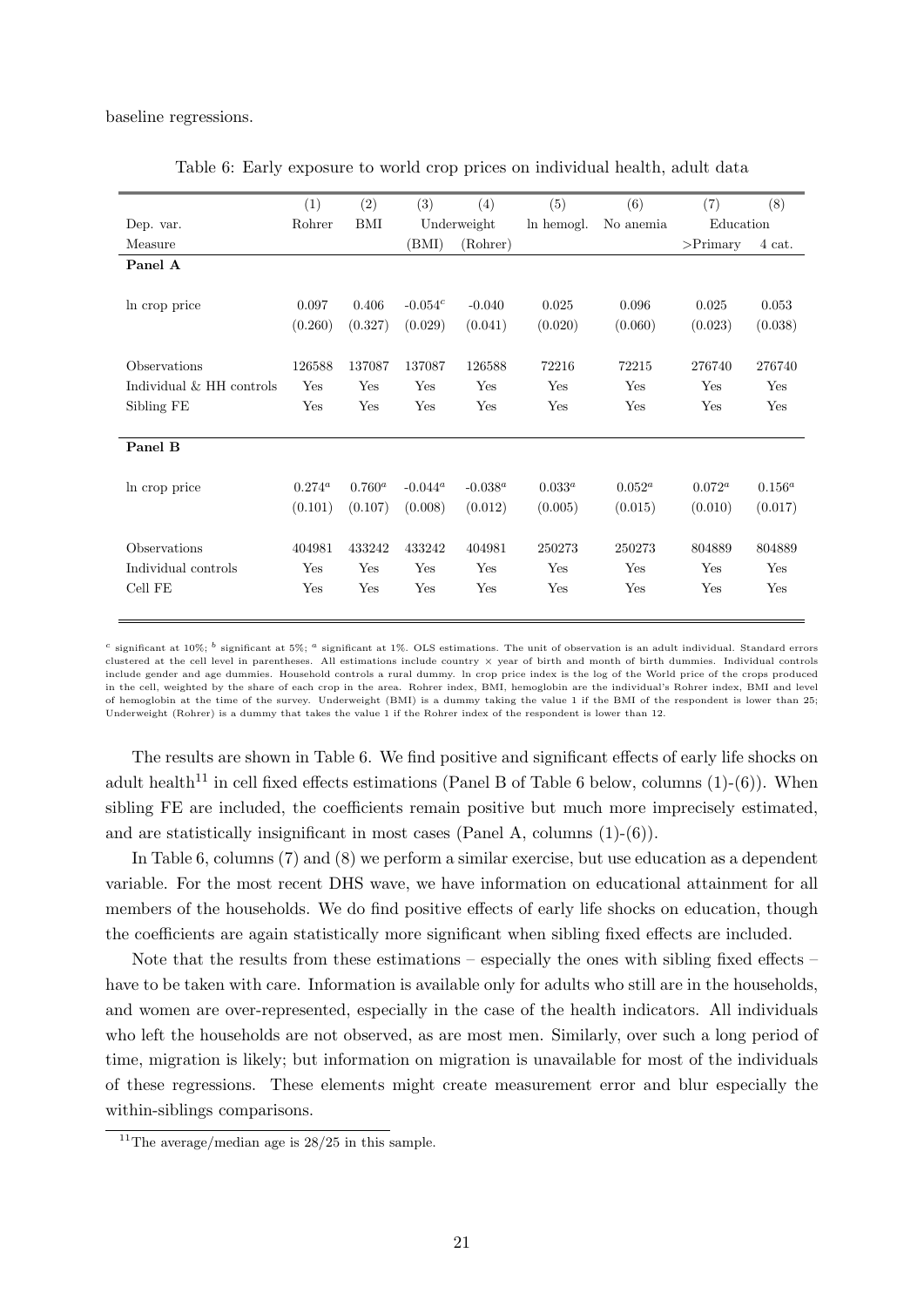## 6 Child health inequality

By comparing health outcomes within households, across siblings, the results of the child-level regressions have important implications for aggregate inequalities in child health. In particular, health disparities should increase within households with variations in prices in utero and at birth, as these fluctuations widen the health and health investment gaps across siblings. At the aggregate level however, whether this translate into larger child health inequalities remains an open question. It depends on the effect of price volatility on health and health investment both within and across households.

We start by interacting our price variables with proxies for income at the household level, to infer their effect on child health inequality across household. We then aggregate our data and construct child health inequality indicators which are easily decomposable into within and a between households components, and study how crop price volatility affect inequality through both these channels.

#### 6.1 Income and child health across households

Most of the existing work on child health inequality stresses the role of disparities between groups and households (see [Li et al.](#page-29-0) [\(2017\)](#page-29-0) for descriptive evidence in developing countries). While our empirical strategy relies on comparisons within the households, our average effects can mask some meaningful heterogeneity across household characteristics that could drive aggregate between-household inequality in child health.

We augment our baseline specifications with interaction terms between our price variable and three indicators which correlate positively with household income: the education level of the mother; her Rohrer index – a measure of corpulence that in poor countries should proxy for wealth –; and a categorical wealth index available in the DHS. The health literature usually refers to this type of variables to identify the socio-economic (SE) gradient in health outcomes.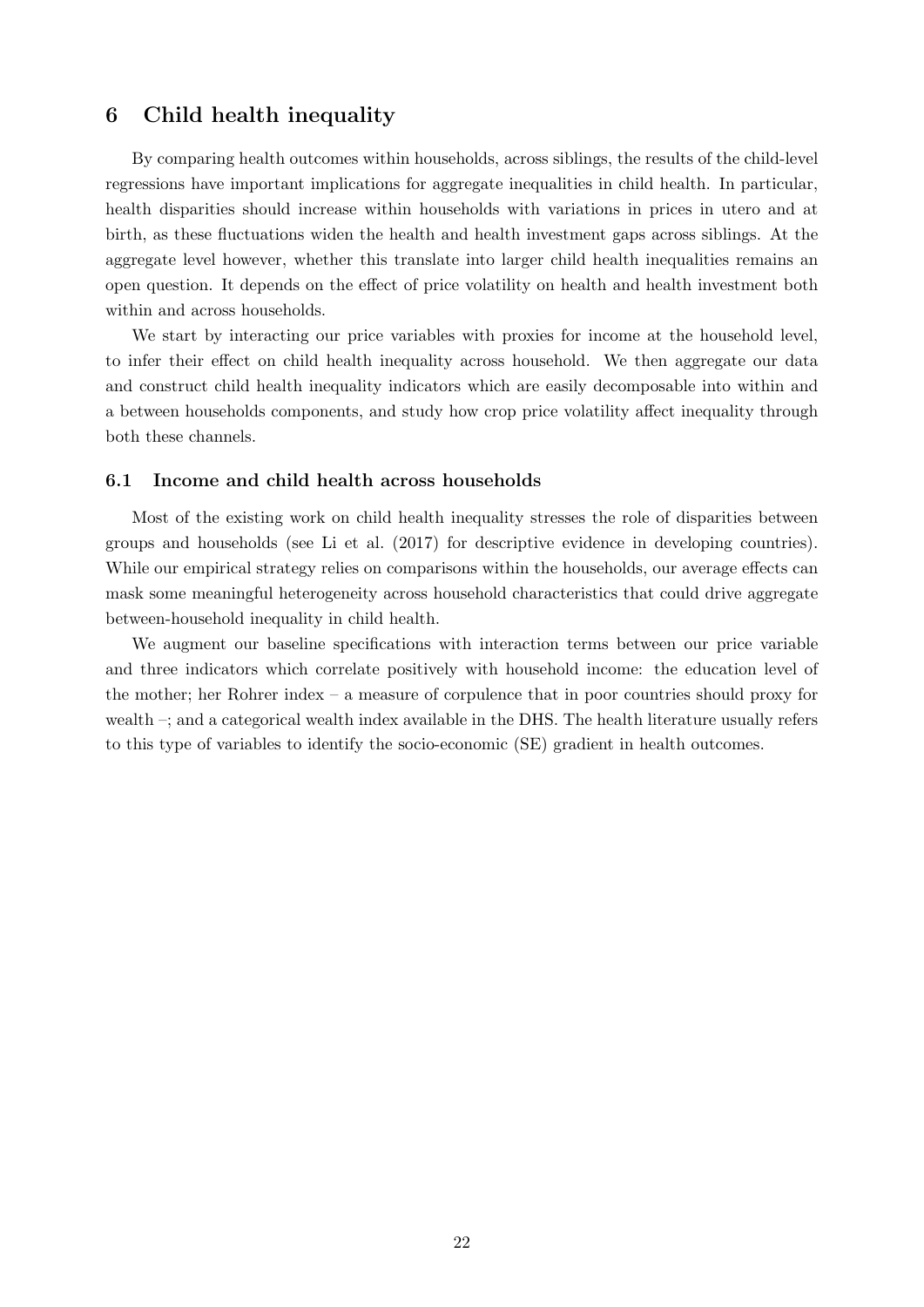<span id="page-23-0"></span>

|                       | (1)         | (2)         | (3)         | (4)        | (5)        | (6)           |
|-----------------------|-------------|-------------|-------------|------------|------------|---------------|
| Dep. var.             | Underheight | Underweight | ln height   | ln weight  | Death      |               |
|                       |             |             |             |            | At birth   | $1^{st}$ year |
|                       |             |             |             |            |            |               |
| In crop price         | $-0.428^a$  | $-0.243^a$  | $0.139^{a}$ | $0.213^a$  | $-0.020^c$ | $-0.061^a$    |
|                       | (0.046)     | (0.031)     | (0.017)     | (0.038)    | (0.011)    | (0.019)       |
|                       |             |             |             |            |            |               |
| $\times$ education    | $0.028^a$   | 0.004       | $-0.006^b$  | 0.007      | $-0.007^a$ | $-0.005$      |
|                       | (0.010)     | (0.006)     | (0.003)     | (0.008)    | (0.002)    | (0.004)       |
| $\times$ Rohrer index | $0.084^a$   | $0.043^a$   | $-0.027^a$  | $-0.051^a$ | 0.007      | $0.025^b$     |
|                       |             |             |             |            |            |               |
|                       | (0.022)     | (0.016)     | (0.009)     | (0.020)    | (0.006)    | (0.010)       |
| $\times$ Wealth index | $0.020^{a}$ | 0.003       | $-0.005^a$  | 0.002      | 0.001      | 0.000         |
|                       | (0.005)     | (0.004)     | (0.002)     | (0.004)    | (0.001)    | (0.002)       |
|                       |             |             |             |            |            |               |
| Observations          | 270460      | 270460      | 264677      | 267379     | 354946     | 354946        |
| $R^2$                 | 0.653       | 0.615       | 0.747       | 0.698      | 0.528      | 0.538         |
| Child controls        | Yes         | Yes         | Yes         | Yes        | Yes        | Yes           |
| Household (mother) FE | Yes         | Yes         | Yes         | Yes        | Yes        | Yes           |

Table 7: Exposure to world crop prices and child health across households

<sup>c</sup> significant at 10%; <sup>b</sup> significant at 5%; <sup>a</sup> significant at 1%. OLS estimations. The unit of observation is a child. Standard errors clustered at the cell level in parentheses. All estimations include country × year and month dummies. Child controls include: gender, birth order, twin dummy, and age in month. Household controls include: mother's age and age square, education dummies, rural/urban dummy. ln crop price index is the log of the World price of the crops produced in the cell, weighted by the share of each crop in the area. Underheight (respectively underweight) is a dummy which equals 1 if the height-for-age (resp. weight-for-age) ratio is at least 2 standard deviations below the z-score from WHO. ln height (resp. ln weight) are the logs of height (resp. weight) divided by the gender-specific average height (resp. weight) for that particular age in month from WHO. Death is a dummy which equals 1 if the child dies at birth (col. 5) or in her/his first year (col. 6), 0 otherwise.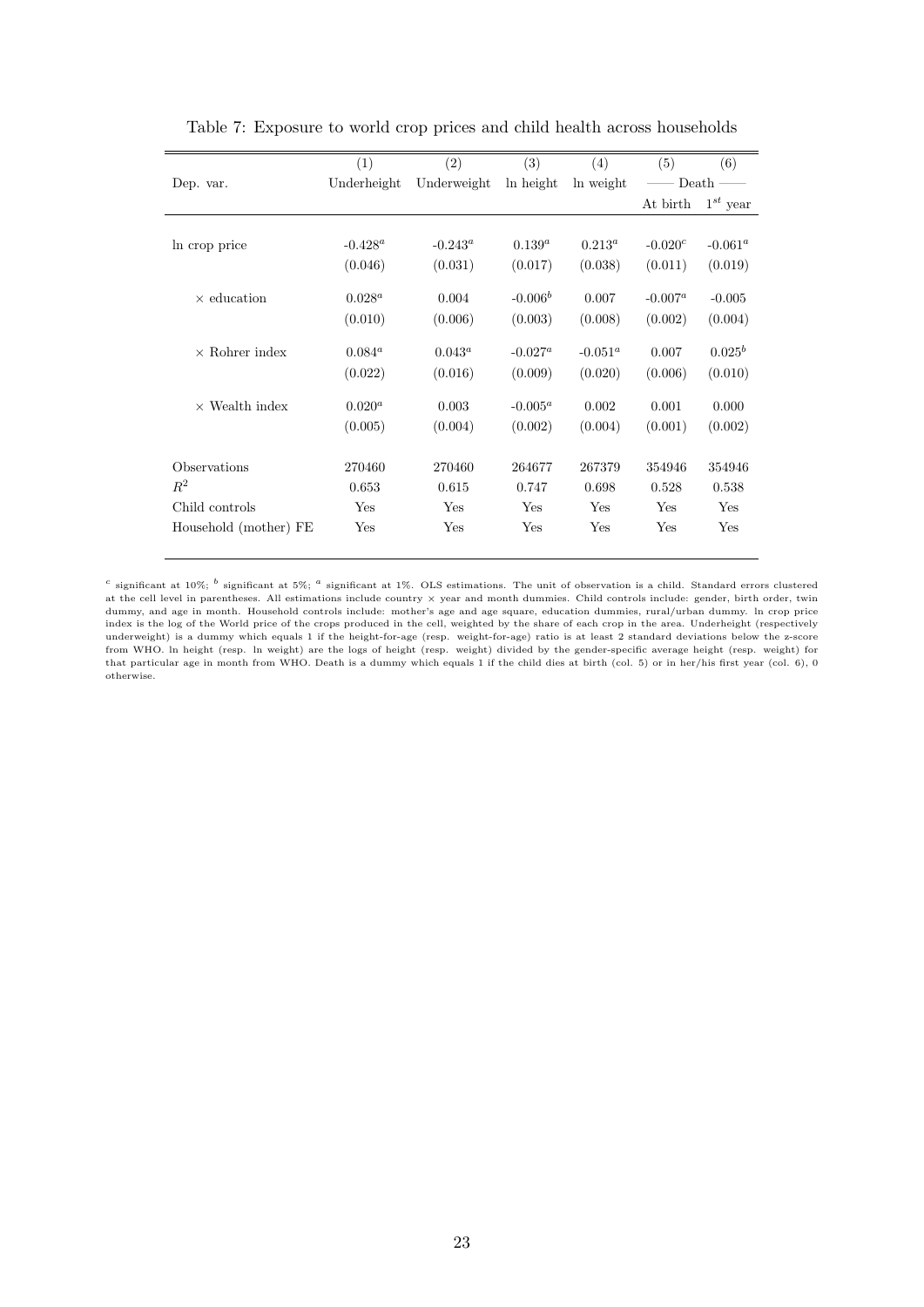|                       | (1)         | (2)         | (3)                       | (4)        | (5)            | (6)      | (7)               |
|-----------------------|-------------|-------------|---------------------------|------------|----------------|----------|-------------------|
| Dep. var.             | Breast.     |             | $-$ Vaccins (# doses) $-$ |            |                |          | Other investments |
|                       |             | Polio       | <b>DPT</b>                | <b>BCG</b> | <b>Measles</b> | Iron     | Deworm            |
| Panel A               |             |             |                           |            |                |          |                   |
|                       |             |             |                           |            |                |          |                   |
| In crop price         | $0.431^{a}$ | $0.286^b$   | $0.935^a$                 | $0.050^c$  | $0.530^{a}$    | 0.043    | $0.396^{a}$       |
|                       | (0.036)     | (0.126)     | (0.109)                   | (0.030)    | (0.051)        | (0.030)  | (0.045)           |
|                       |             |             |                           |            |                |          |                   |
| $\times$ education    | 0.005       | 0.022       | $-0.083^{\circ}$          | $-0.014^b$ | $-0.101^a$     | 0.003    | $-0.072^a$        |
|                       | (0.006)     | (0.023)     | (0.022)                   | (0.006)    | (0.010)        | (0.006)  | (0.009)           |
|                       |             |             |                           |            |                |          |                   |
| $\times$ Rohrer index | $-0.018$    | $0.134^{b}$ | $-0.001$                  | 0.017      | $-0.061^a$     | $-0.004$ | $-0.033$          |
|                       | (0.015)     | (0.062)     | (0.051)                   | (0.015)    | (0.022)        | (0.017)  | (0.021)           |
|                       |             |             |                           |            |                |          |                   |
| $\times$ Wealth index | $-0.009b$   | $-0.003$    | $-0.074^a$                | $0.012^a$  | $-0.042^a$     | $-0.005$ | $-0.035^a$        |
|                       | (0.004)     | (0.015)     | (0.012)                   | (0.004)    | (0.005)        | (0.003)  | (0.006)           |
|                       |             |             |                           |            |                |          |                   |
| Observations          | 345365      | 255733      | 290131                    | 293041     | 289261         | 218027   | 232622            |
| $R^2$                 | 0.759       | 0.824       | 0.832                     | 0.821      | 0.808          | 0.821    | 0.828             |
| Child controls        | Yes         | Yes         | Yes                       | Yes        | Yes            | Yes      | Yes               |
| Mother FE             | Yes         | Yes         | Yes                       | Yes        | Yes            | Yes      | Yes               |
|                       |             |             |                           |            |                |          |                   |

<span id="page-24-0"></span>Table 8: Exposure to world crop prices and health investments across households

<sup>c</sup> significant at 10%; <sup>b</sup> significant at 5%; <sup>a</sup> significant at 1%. OLS estimations. In the first column the dependent variable takes the value 1 is the child has been breastfed for at least 6 months, 0 otherwise. In the next two columns the dependent variables are the number of doses taken by the child of Polio (max. 4 doses), and DPT (max. 3 doses). In columns (4) to (7) the dependent variables are dummies taking the value 1 if the child has taken all required doses of particular vaccines (Measles and DPT), iron pills, and deworming drugs (these last two during the three months preceding the survey).

The results are displayed in Tables [7](#page-23-0) and [8.](#page-24-0) Though the significance of the coefficients varies across indicators and specifications, the coefficients on the interaction variables generally exhibit the opposite sign of the price variable. Put differently, while prices increases tend to improve child health and trigger parental investments, this is less the case in high-SE households. These findings accord well with increases in crop prices alleviating budget constraints, which should be more severe in low-SE households. However, the lack of significance of some interaction coefficients in Tables [7](#page-23-0) and [8](#page-24-0) indicate that between-household heterogeneity in the health effects of crop prices is rather weak.

#### 6.2 Within-household adjustment and aggregate child health inequality

We now study the relationship between price variability and aggregate child health inequality. To do so, we compute aggregate indicator of child health inequality at level of the administrative region (Admin2). Given that we want to look at changes in inequality over time, we concentrate on the countries for which at least two surveys are available. We are left with 31 countries and 3383 regions in total, observed on average for 3 years. We then compute various versions of General Entropy  $(GE)$  and Atkinson  $(A)$  indexes of inequality in height and weight. We choose to concentrate on these indexes for two reasons. First, contrary to Gini for instance, they are decomposable into their within and between households components. Second, the GE index has a straightforward interpretation: with a weight parameter of zero, it equals the mean log deviation; with a parameter of 1, it equals the Theil index; and with a parameter of 2 it is half the squared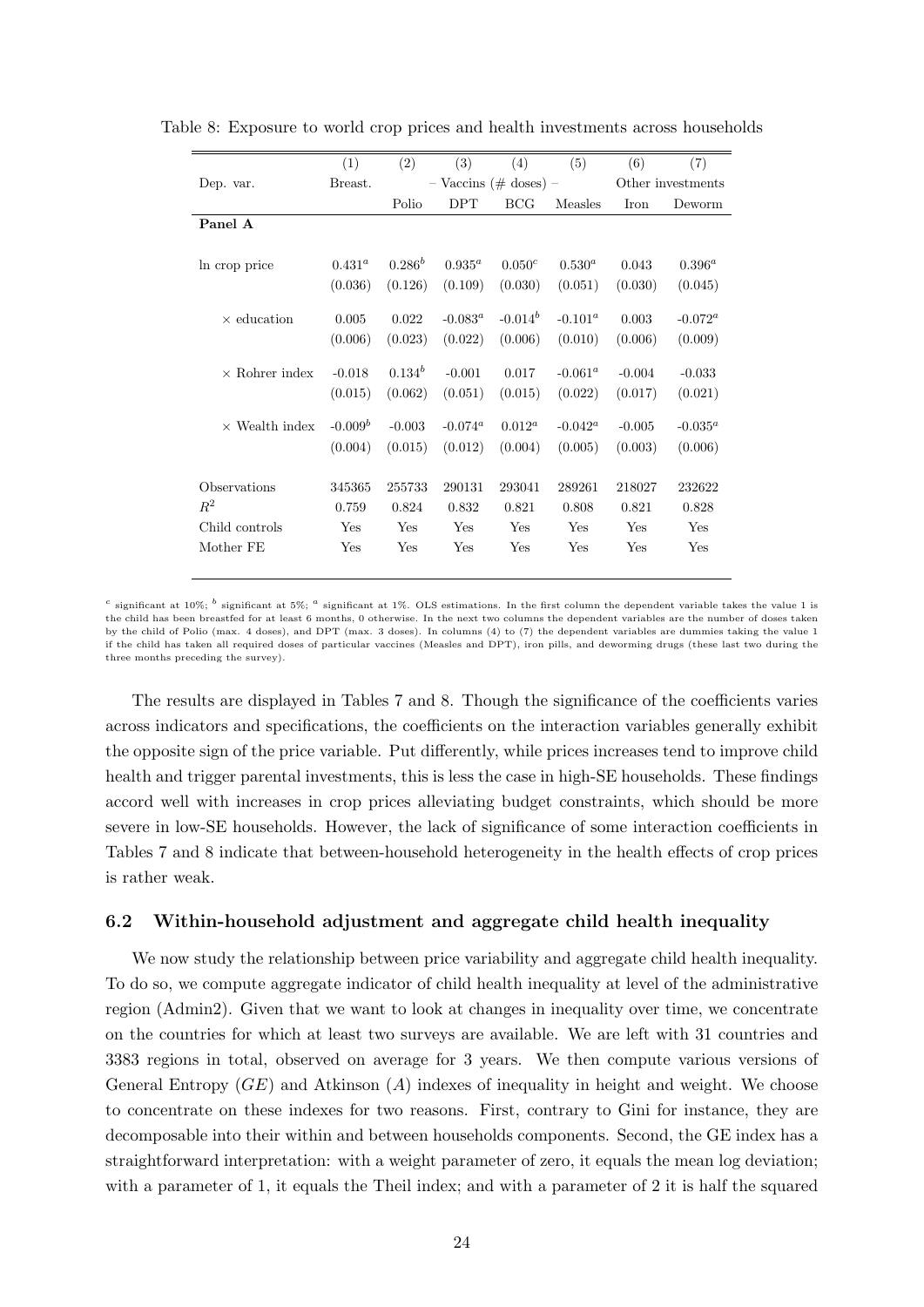coefficient of variation.

To study the impact of price fluctuations on changes in aggregate inequality, we estimate the following specification:

<span id="page-25-0"></span>
$$
\Delta \log \text{Ineq}_{rt}^D = \alpha^D |\Delta \log \overline{P}_{r,t}| + \mathbf{D}_{rt}' \beta + \mu_t + \varepsilon_{rt}
$$
\n(6)

where the unit of observation is now an administrative region r at time t.  $\Delta$  denotes the firstdifference operator. The dependent variable  $\text{Ineq}_{rt}^D$  is the change in a decomposable inequality measure of child health indicators (height and weight relative to the respective WHO reference values), computed across children of the same five-year cohort. The superscript  $D$  denotes overall, between or within inequality indicator.

The main variable of interest,  $|\Delta \log \overline{P}_{r,t}|$  is the absolute value of the average price faced by the cohort of children born in region  $r$  in the previous 5 years during the in utero period and their first year of life (first-differenced). The coefficient  $\alpha^D$  captures the association between changes in child health inequality and changes in the average income-related price shocks in early life across cohorts. The first-difference specification wipes out time-invariant factors that are specific to region r. The term  $D_{rt}$  collects cohort-averaged characteristics (e.g., age, gender) that are the regional counterparts of the child-specific variables in  $D_{ct}$  (e.g., in equation [\(2\)](#page-12-0)).

Table [A.2](#page-15-0) in online appendix [B.6](#page-40-0) reports summary statistics for the log changes in the mean log deviation  $(GE(0))$  and Theil index  $(GE(1))$ , and in their within- and between-households components for regions within countries – i.e., the dependent variables in regression  $(6)$ . In our sample, disparities in child health narrow on average over time. The decline is visible both within and between households. As for country-level health inequalities (see Figures [A.1](#page-16-0) and [A.2\)](#page-26-0), these patterns however mask substantial heterogeneity across regions, which is particularly marked within households. Regions and periods in the bottom quartile of the distribution experience declines in within-household child health disparities between 80 and 90%, whereas observations in the top quartile record 80% or higher increases in health disparities across siblings.

In the regression equation [\(6\)](#page-25-0), we thus see whether variations in utero and at birth exposure to crop prices across regions and over time correlates with the rich patterns of disparities in child health between and within households. The two inequality components are considered separately as dependent variables.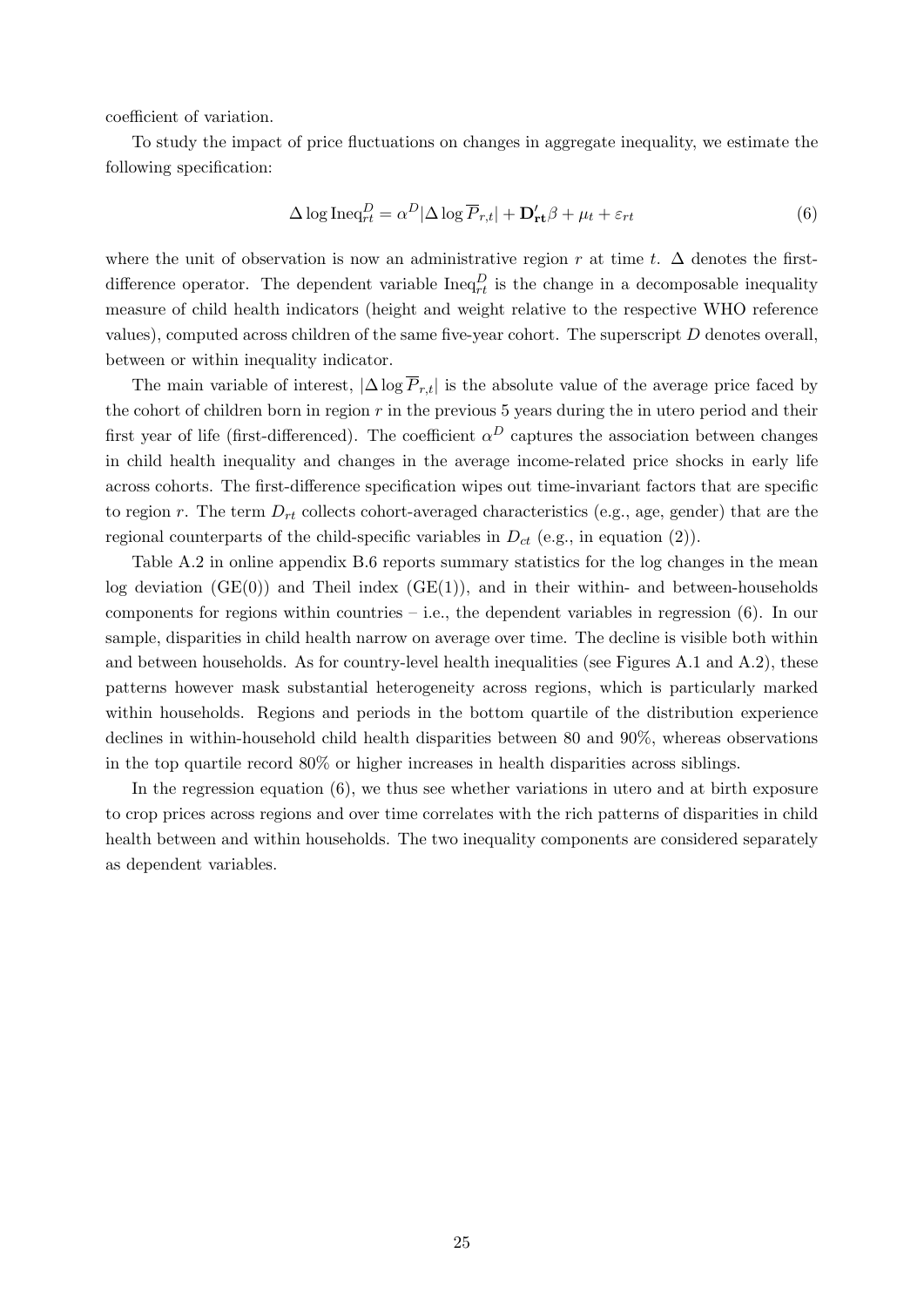<span id="page-26-0"></span>

Figure 2: Exposure to world crop prices on child health inequality

These figures report the coefficient on the ln crop price variables price, split by child age in years (see the regression equation [\(3\)](#page-13-0)). Shaded areas are 90% confidence bands.

Figure [2](#page-26-0) plots the  $\alpha^D$  coefficients and their 95% confidence interval for each inequality index. Regions where children are exposed to larger swings in world crop prices display higher inequality in child health. What the figure shows is that this relationship is driven entirely by a positive effect of changes in early exposure to crop prices on within-household in children health. Consistently with the documented effects at the micro level, income-related price shocks raise disparities in health outcomes across siblings.

The estimated elasticities indicate a robust and sizeable effect, at least for the within-household components of inequality coming from General Entropy indexes. The observed average percent change in the regional producer price index between the first and last year a region is observed in our sample equals  $56\%$ <sup>[12](#page-0-0)</sup> Our estimated elasticities thus suggest that this average variation could lead to a 36% higher value of the within-household component of disparities in child health.

## 7 Concluding remarks

In this paper, we provide novel evidence on how fluctuations in local economic conditions can shape the level and variance of health outcomes for children. Geo-localised survey health data for 56 developing countries are matched with measures of local exposure to world prices of crops, whose variation affects agricultural income, a major source of resources in the developing world. Our empirical analysis relies on variation in crop prices during pregnancy and during the first year of life across siblings within the same household. The results point to strong positive effects of early exposure to high prices on children's health. Provision of vaccinations, vitamins and other forms of parental investment in children's health are also increasing in the level of the price received by the child, thus compounding the health effect. The improvements in health and investments received following a positive income shocks are partly at the expense of the other siblings. These findings suggest an effect of income-related price fluctuations on child health inequality acting through a widening of disparities within the household. Results from aggregate

 $12$ The average region is observed three times throughout the sample. The average (in absolute value) firstdifference in the crop the price index at the regional level is approximately 34% at the price index in the initial period (see the descriptive statistics in Table [A.2](#page-15-0) in the online appendix.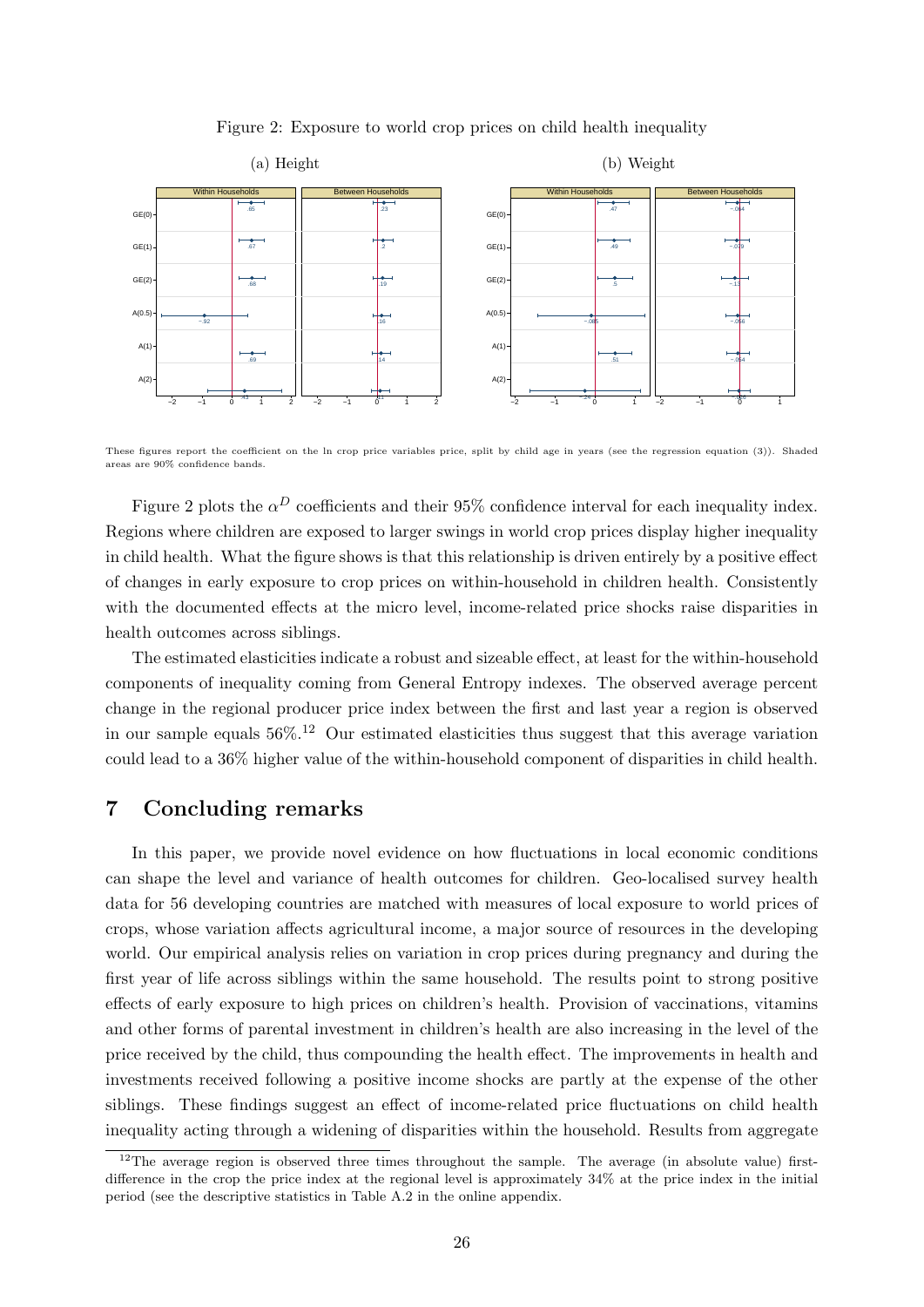regressions at the regional level strongly confirm this presumption – income fluctuations during pregnancy and in the first year of life are an important determinant of child health inequality within the household.

Our findings confirm evidence from the fetal origin literature showing strong and long-lasting effects of economic shocks early in life on education and health outcomes. They are also consistent with empirical studies supporting the idea that parents reinforce the impact of initial shocks to children's endowments. We show that these micro-level patterns have important aggregate implications for disparities in child health outcomes. The evidence on a representative group of developing countries calls for a greater attention to intra-household dynamics in order to better understand the evolution child health inequalities.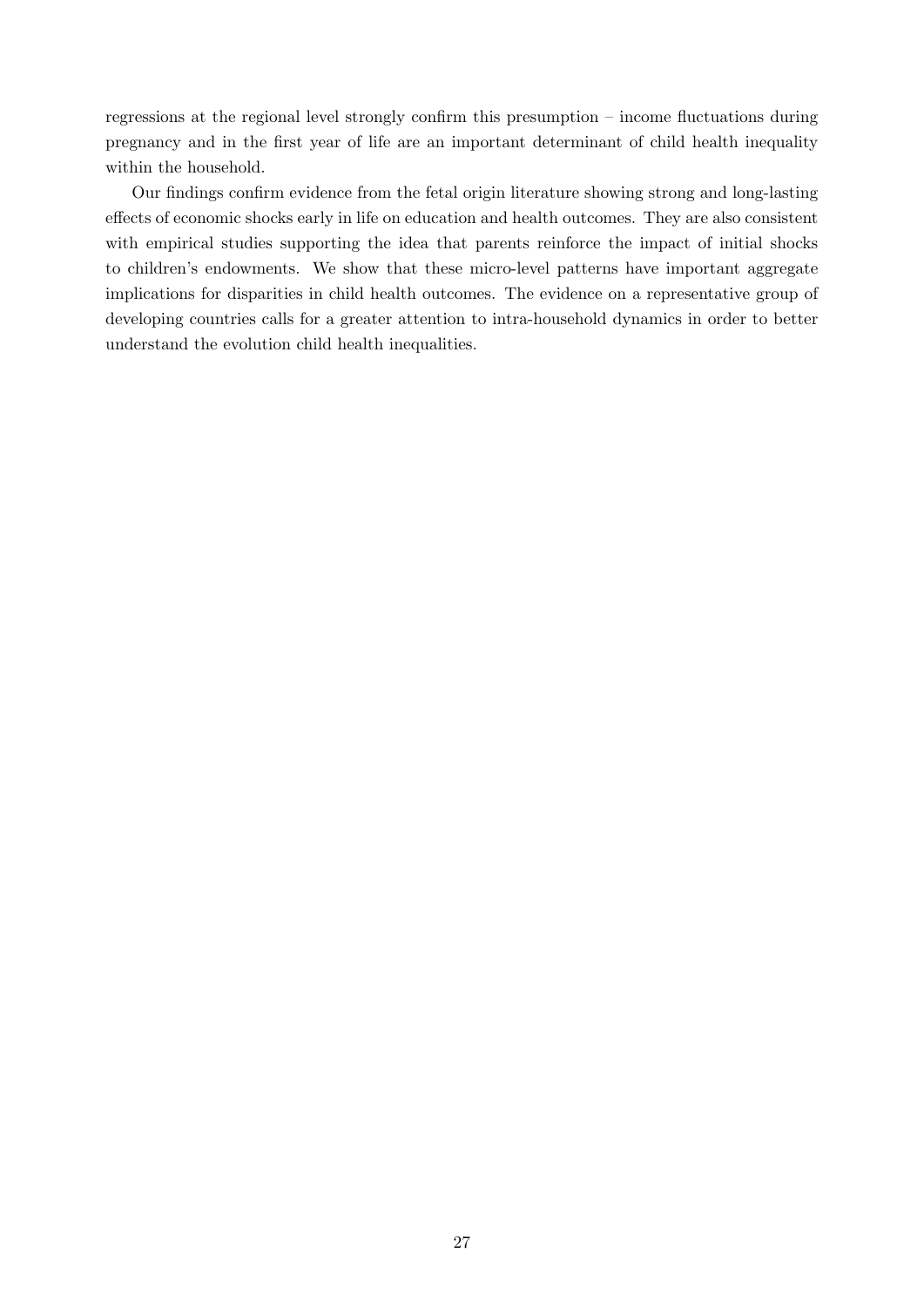## References

- <span id="page-28-2"></span>Adhvaryu, A., Fenske, J., Nyshadham, A., 2017. Early Life Circumstance and Adult Mental Health. Journal of Political Economy Forthcoming.
- <span id="page-28-16"></span>Adhvaryu, A., Nyshadham, A., 2016. Endowments at Birth and Parents' Investments in Children. The Economic Journal 126(593), 781–820.
- <span id="page-28-10"></span>Almond, D., Currie, J., 2011. Killing Me Softly: The Fetal Origins Hypothesis. Journal of Economic Perspectives 25(3), 153–72.
- <span id="page-28-0"></span>Almond, D., Currie, J., Duque, V., 2018. Childhood Circumstances and Adult Outcomes: Act II. Journal of Economic Literature Forthcoming.
- <span id="page-28-1"></span>Almond, D., Mazumder, B., 2013. Fetal origins and parental responses. Annual Review of Economics 5(1), 37–56.
- <span id="page-28-11"></span>Baird, S., Friedman, J., Schady, N., 2011. Aggregate income shocks and infant mortality in the developing world. The Review of Economics and Statistics 93(3), 847–856.
- <span id="page-28-7"></span>Baker, M., Currie, J., Schwandt, H., 2017. Mortality Inequality in Canada and the U.S.: Divergent or Convergent Trends? NBER Working Paper 23514.
- <span id="page-28-12"></span>Benshaul-Tolonen, A., 2018. Local Industrial Shocks and Infant Mortality. The Economic Journal Forthcoming.
- <span id="page-28-3"></span>Berman, N., Couttenier, M., 2015. External shocks, internal shots: The geography of civil conflicts. Review of Economics and Statistics 97(4), 758–776.
- <span id="page-28-9"></span>Brown, C., Calvi, R., Penglase, J., 2018. Sharing the Pie: Undernutrition, Intra-household Allocation, and Poverty. Working Paper.
- <span id="page-28-8"></span>Brown, C., Ravallion, M., van de Walle, D., 2017. Are Poor Individuals Mainly Found in Poor Households? Evidence using Nutrition Data for Africa. NBER Working Paper 24047.
- <span id="page-28-13"></span>Cogneau, D., Jedwab, R., 2012. Commodity price shocks and child outcomes: The 1990 cocoa crisis in cA<sup> $\dot{\ }$ </sup>te d?ivoire. Economic Development and Cultural Change 60(3), 507–534.
- <span id="page-28-15"></span>Costa, D.L., 2000. Understanding the twentieth-century decline in chronic conditions among older men. Demography 37(1), 53–72.
- <span id="page-28-14"></span>Currie, J., Hyson, R., 1999. Is the impact of health shocks cushioned by socioeconomic status? the case of low birthweight. American Economic Review 89(2), 245–250.
- <span id="page-28-5"></span>Currie, J., Schwandt, H., 2016a. Inequality in mortality decreased among the young while increasing for older adults, 1990–2010. Science .
- <span id="page-28-4"></span>Currie, J., Schwandt, H., 2016b. Mortality Inequality: The Good News from a County-Level Approach. Journal of Economic Perspectives 30(2), 29–52.
- <span id="page-28-6"></span>Currie, J., Schwandt, H., Thuilliez, J., 2018. PauvretA©, EgalitA©, MortalitA©: Mortality (In)Equality in France and the United States. NBER Working Paper 24623.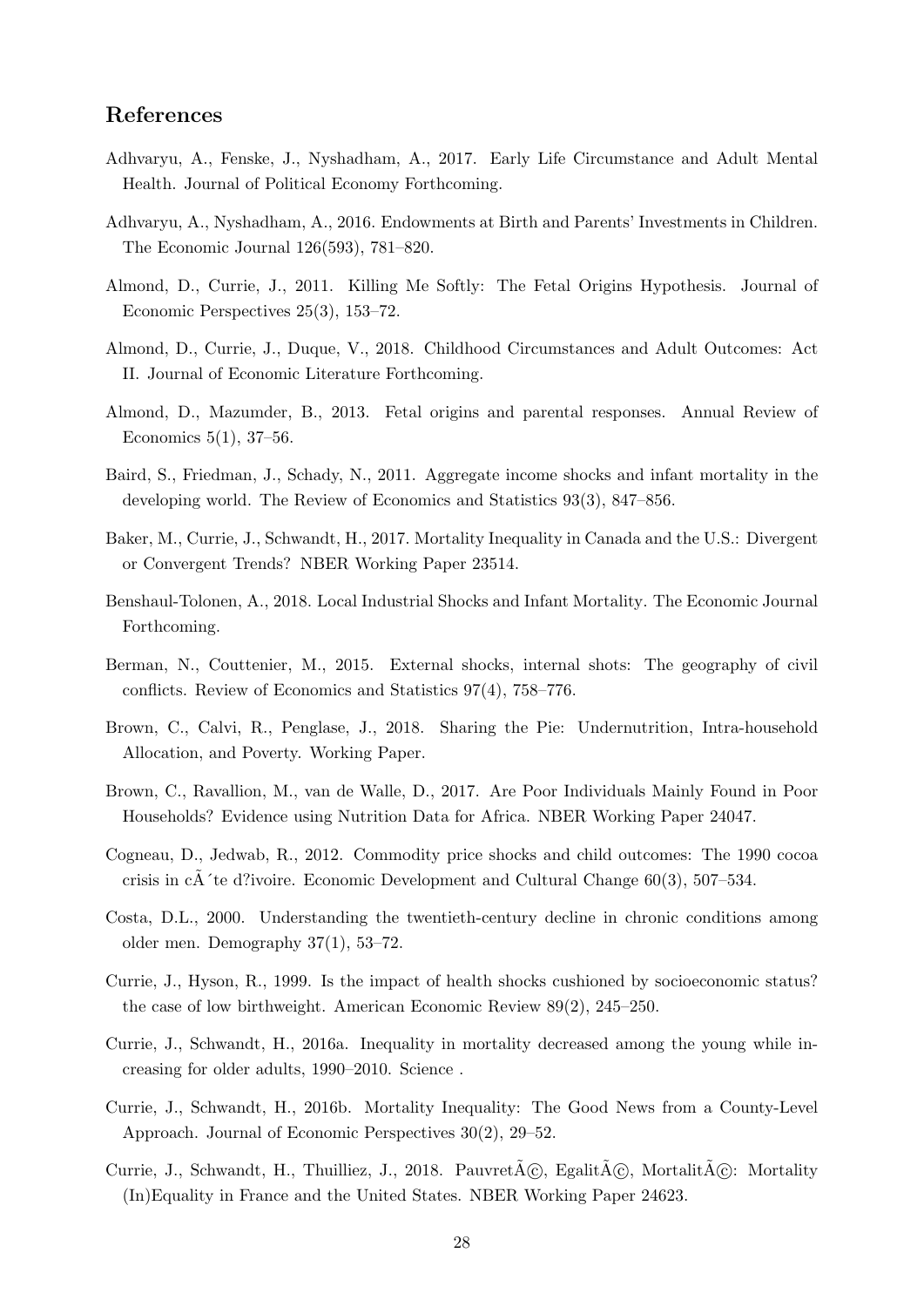- <span id="page-29-6"></span>Currie, J., Vogl, T., 2013. Early-Life Health and Adult Circumstance in Developing Countries. Annual Review of Economics 5(1), 1–36.
- <span id="page-29-8"></span>Dercon, S., Porter, C., 2014. Live aid revisited: Long-term impacts of the 1984 ethiopian famine on children. Journal of the European Economic Association 12(4), 927–948.
- <span id="page-29-2"></span>Duque, V., Rosales-Rueda, M., Sanchez, F., 2018. How Early-life Shocks Interact with subsequent Human Capital Investments? Evidence from Administrative Data. Working Paper.
- <span id="page-29-10"></span>Ferreira, F.H.G., 2009. Aggregate Economic Shocks, Child Schooling, and Child Health. World Bank Research Observer 24(2), 147–181.
- <span id="page-29-12"></span>Garg, A., Morduch, J., 1998. Sibling rivalry and the gender gap: Evidence from child health outcomes in ghana. Journal of Population Economics 11(4), 471–493.
- <span id="page-29-4"></span>Gonz $\ddot{A}$ ; lez, L., Rodriguez-Gonzalez, A., 2018. Changes in Inequality in Mortality: New Evidence for Spain. Working Papers 1050. Barcelona Graduate School of Economics.
- <span id="page-29-7"></span>Groppo, V., Kraehnert, K., 2016. Extreme Weather Events and Child Height: Evidence from Mongolia. World Development 86(C), 59–78.
- <span id="page-29-9"></span>Heckman, J.J., 2007. The economics, technology, and neuroscience of human capability formation. Proceedings of the National Academy of Sciences 104(33), 13250–13255.
- <span id="page-29-0"></span>Li, Z., Li, M., Subramanian, S.V., Lu, C., 2017. Assessing levels and trends of child health inequality in 88 developing countries: from 2000 to 2014. Global Health Action 10(1), 1408385.
- <span id="page-29-1"></span>McGuirk, E., Burke, M., 2017. The Economic Origins of Conflict in Africa. Technical Report 23056.
- <span id="page-29-11"></span>Miller, G., Urdinola, B.P., 2010. Cyclicality, Mortality, and the Value of Time: The Case of Coffee Price Fluctuations and Child Survival in Colombia. Journal of Political Economy 118(1), 113– 155.
- <span id="page-29-14"></span>Monfreda, C., Ramankutty, N., Foley, J.A., 2008. Farming the planet: 2. Geographic distribution of crop areas, yields, physiological types, and net primary production in the year 2000. Global Biogeochemical Cycles 22(1).
- <span id="page-29-13"></span>Pande, R.P., 2003. Selective gender differences in childhood nutrition and immunization in rural india: The role of siblings. Demography 40(3), 395–418.
- <span id="page-29-15"></span>Pei, Z., Pischke, J.S., Schwandt, H., 2018. Poorly Measured Confounders are More Useful on the Left than on the Right. Journal of Business & Economic Statistics Forthcoming, 1–12.
- <span id="page-29-5"></span>Rosenzweig, M.R., Zhang, J., 2009. Do population control policies induce more human capital investment? twins, birth weight and china's "one-child" policy. The Review of Economic Studies 76(3), 1149–1174.
- <span id="page-29-3"></span>Venkataramani, A.S., 2012. Early life exposure to malaria and cognition in adulthood: Evidence from mexico. Journal of Health Economics  $31(5)$ ,  $767 - 780$ .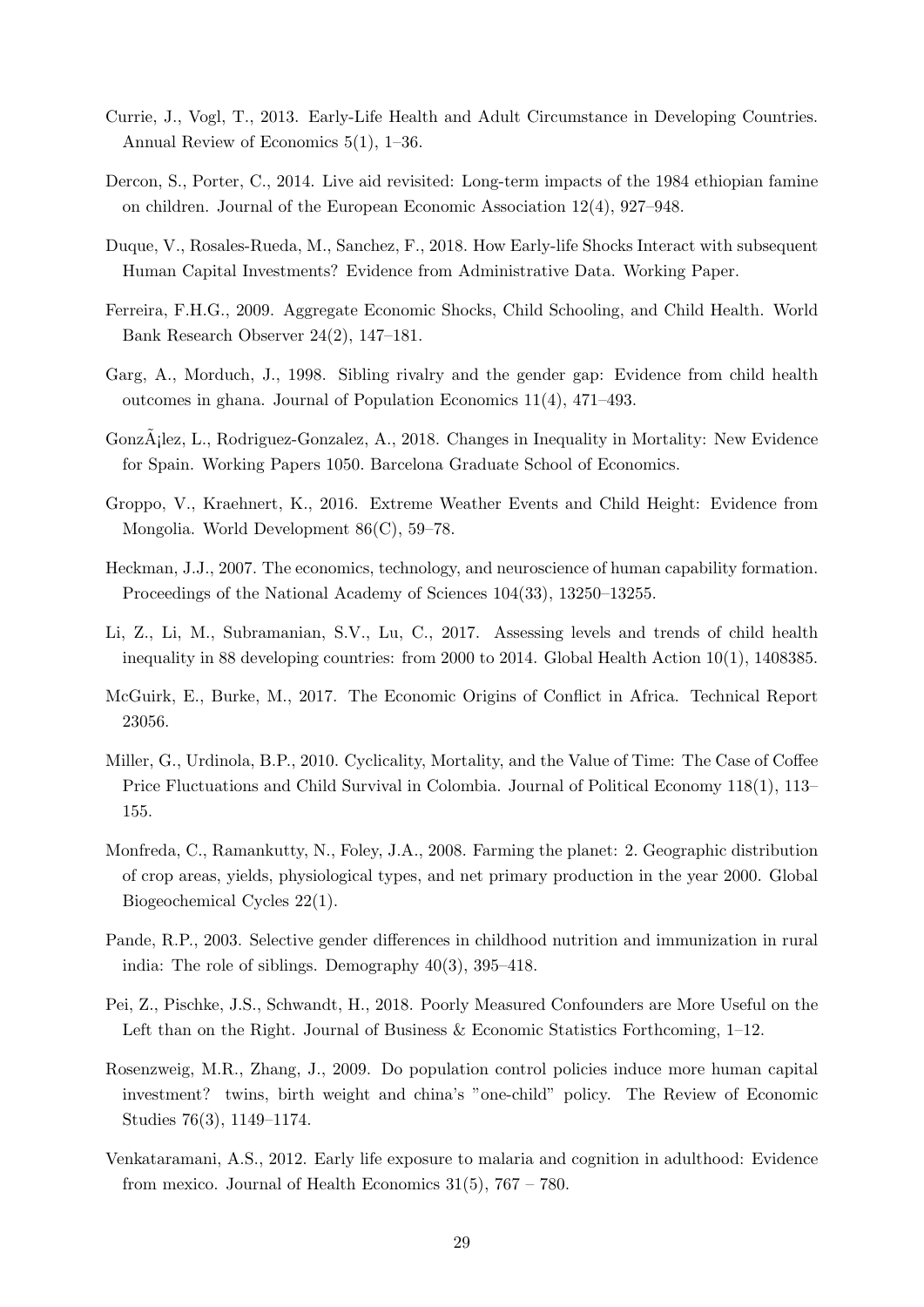- <span id="page-30-0"></span>Vogl, T.S., 2018. Dynamics of child mortality inequality. AEA Papers and Proceedings 108, 348–52.
- <span id="page-30-1"></span>Wang, L., 2003. Determinants of child mortality in ldcs: Empirical findings from demographic and health surveys. Health Policy  $65(3)$ ,  $277 - 299$ .
- <span id="page-30-2"></span>Yi, J., Heckman, J.J., Zhang, J., Conti, G., 2015. Early Health Shocks, Intra-household Resource Allocation and Child Outcomes. The Economic Journal 125(588), F347–F371.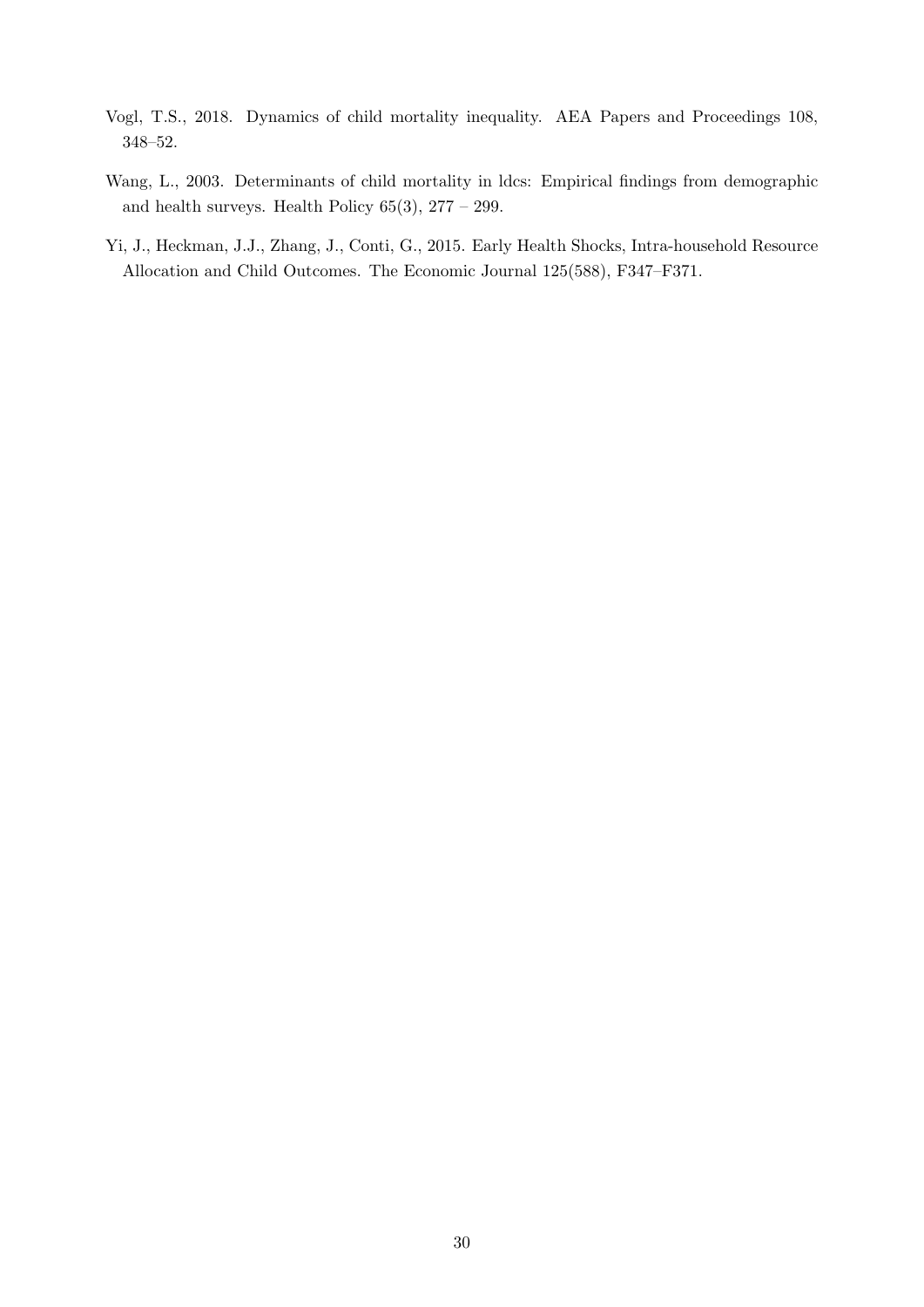# Sweet child of mine: Income shocks, health and inequality Online Appendix

May 24, 2019

Nicolas BERMAN<sup>[1](#page-0-0)</sup> Lorenzo ROTUNNO<sup>[2](#page-0-0)</sup> Roberta ZIPARO<sup>[3](#page-0-0)</sup>

<sup>&</sup>lt;sup>1</sup>Aix-Marseille Univ. (AMSE), CNRS, EHESS, Centrale Marseille, and CEPR. E-mail: nicolas.berman@univamu.fr.

<sup>2</sup>Aix-Marseille Univ. (AMSE), CNRS, EHESS, Centrale Marseille, France. Email: lorenzo.rotunno@univ-amu.fr <sup>3</sup>Aix-Marseille Univ. (AMSE), CNRS, EHESS, Centrale Marseille, France. Email: roberta.ziparo@univ-amu.fr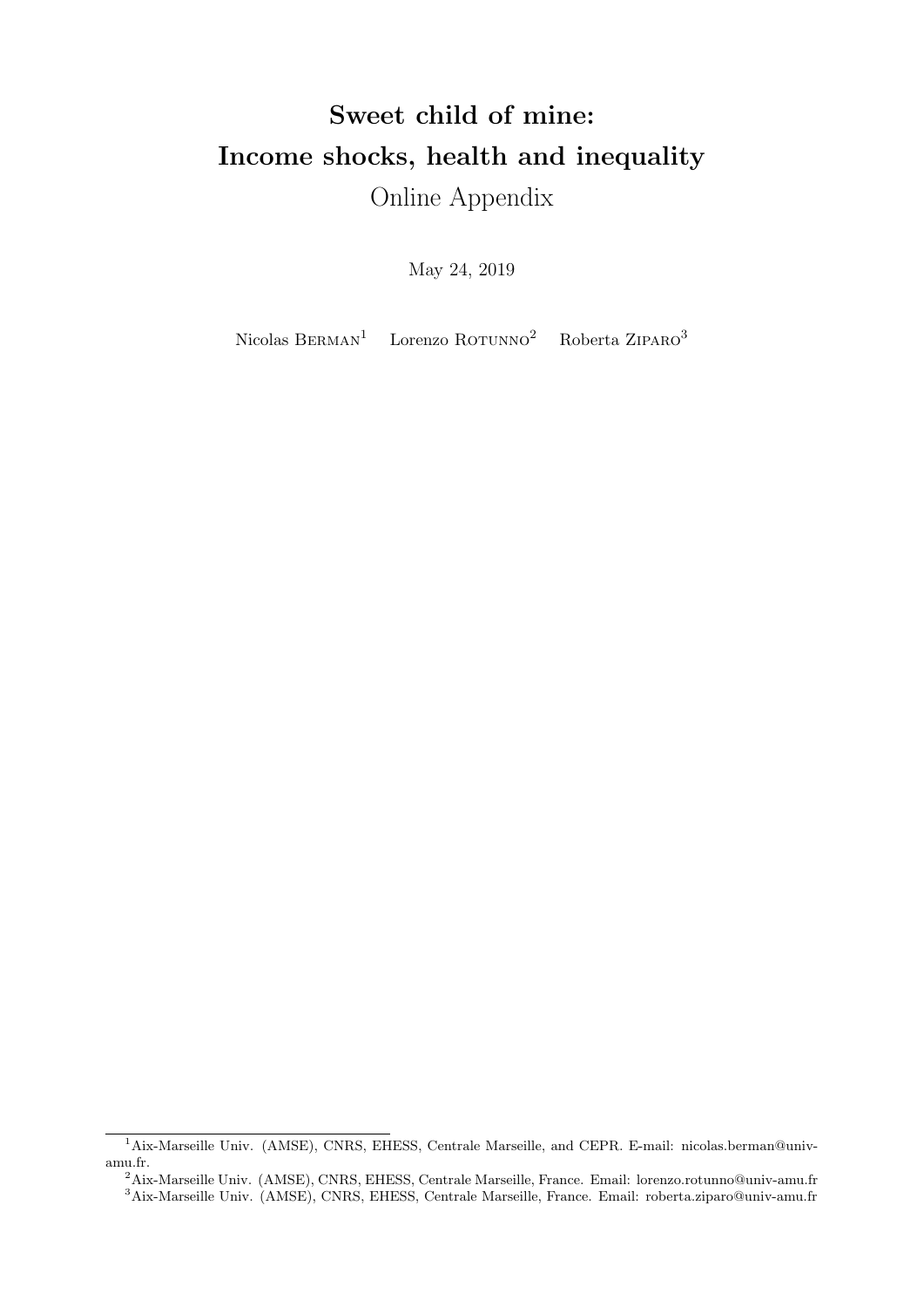## Contents

|   |            | A Theoretical Appendix                                                                       | ii          |
|---|------------|----------------------------------------------------------------------------------------------|-------------|
|   |            |                                                                                              |             |
| В |            | Additional data description                                                                  | iii         |
|   | B.1        |                                                                                              |             |
|   | B.2        |                                                                                              |             |
|   | B 3        |                                                                                              |             |
|   | <b>B.4</b> |                                                                                              |             |
|   | B.5        |                                                                                              |             |
|   | <b>B.6</b> |                                                                                              |             |
|   |            |                                                                                              |             |
|   |            | <b>Additional results</b>                                                                    | $\mathbf x$ |
|   | C.1        | Child health and health investment: additional figures $\dots \dots \dots \dots \dots \dots$ |             |
|   | C.2        |                                                                                              |             |
|   | C.3        |                                                                                              |             |
|   | C.4        |                                                                                              |             |
| C | C.5        |                                                                                              |             |
|   | C.6        |                                                                                              |             |
|   | C.7        |                                                                                              |             |
|   | C.8        |                                                                                              |             |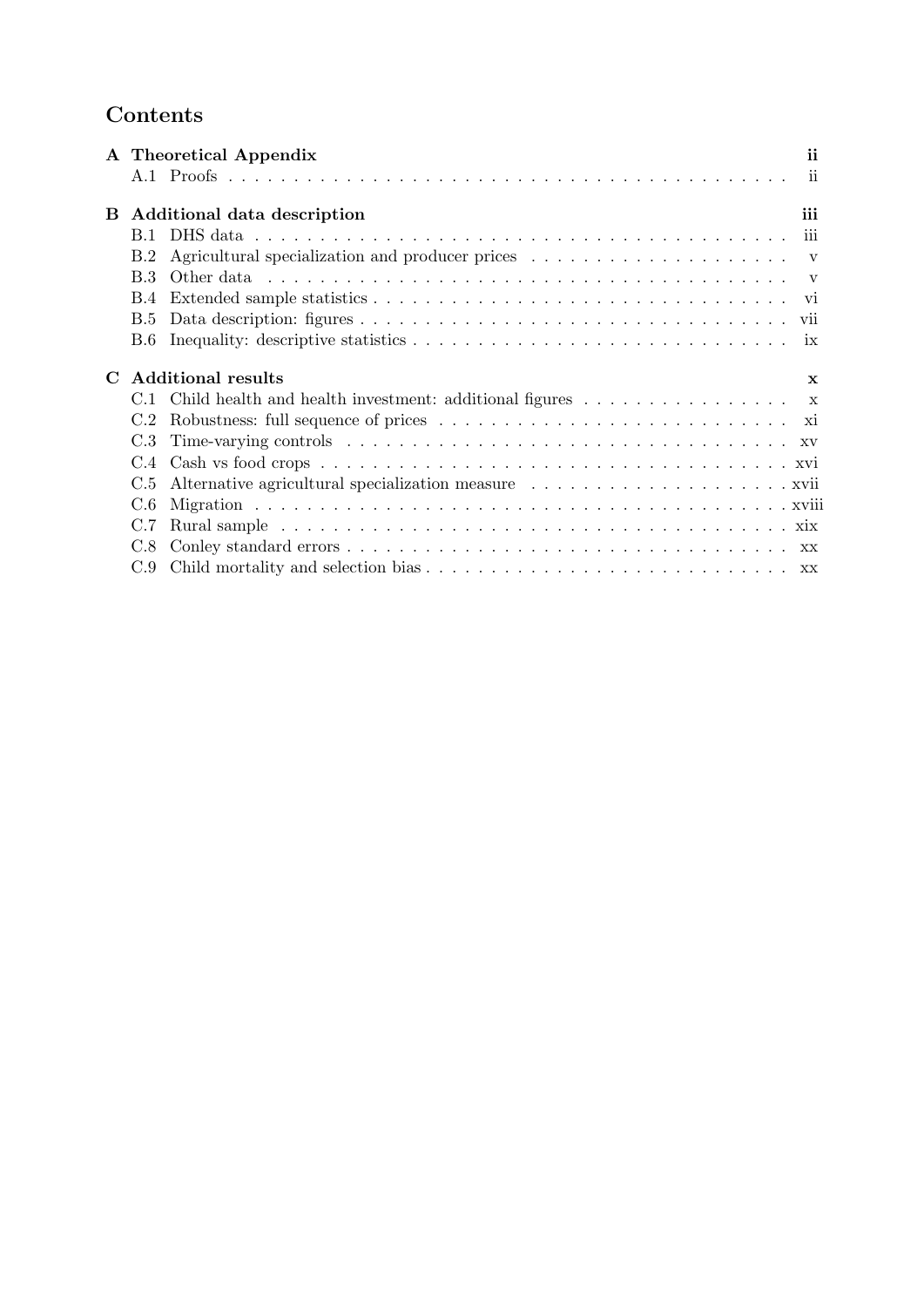## <span id="page-33-0"></span>A Theoretical Appendix

Optimal Investment without income fluctuations. When income is certain, the parents solve simultaneously the system of first order conditions for interior investment solutions:

$$
-\frac{1}{Y - I_{c1}^{p_1}} + \gamma A (I_{c1}^{p_1})^{\gamma - 1} (I_{c1}^{p_2})^{1 - \gamma} = 0
$$
  
\n
$$
-\frac{1}{Y - I_{c1}^{p_2} - I_{c2}^{p_1}} + (1 - \gamma) A (I_{c1}^{p_1})^{\gamma} (I_{c1}^{p_2})^{-\gamma} = 0
$$
  
\n
$$
-\frac{1}{Y - I_{c1}^{p_2} - I_{c2}^{p_1}} + \gamma A (I_{c2}^{p_1})^{\gamma - 1} (I_{c2}^{p_2})^{1 - \gamma} = 0
$$
  
\n
$$
-\frac{1}{Y - I_{c2}^{p_2}} + (1 - \gamma) A (I_{c1}^{p_1})^{\gamma} (I_{c1}^{p_2})^{-\gamma} = 0
$$
\n(7)

Since income is constant,  $\gamma > \frac{1}{2}$  and the two children overlap in period 2, it follows immediately that  $I_{c1}^{p_1} > I_{c2}^{p_1} > I_{c2}^{p_2} > I_{c1}^{p_2}$ . Moreover,  $\frac{I_{c1}^{p_1}}{I_{c2}^{p_1}} > \frac{I_{c2}^{p_2}}{I_{c1}^{p_2}}$ . This implies that the human capital of the first child is higher than the human capital of the second child (for a given level of income). This prediction traces a relationship between investment in a child health and birth rank

<span id="page-33-2"></span>Optimal Investment under uncertainty. Income uncertainty modifes the FOCs of the parents problem for the first year investment in the following way:

$$
-\frac{1}{Y_1^j - I_{c1}^{p_1,j}} + \gamma A (I_{c1}^{p_1,j})^{\gamma - 1} [p_L (I_{c1}^{p_2,L})^{1 - \gamma} + p_M (I_{c1}^{p_2,M})^{1 - \gamma} + p_H (I_{c1}^{p_2,H})^{1 - \gamma}] = 0
$$
  

$$
-\frac{1}{Y_2^k - I_{c1}^{p_2,k} - I_{c2}^{p_1,k}} + (1 - \gamma) A (I_{c1}^{p_1,j})^{\gamma} (I_{c1}^{p_2,k})^{-\gamma} = 0
$$
 (8)

$$
-\frac{1}{Y_2^{k}-I_{c1}^{p_2,k}-I_{c2}^{p_1,k}} + \gamma A (I_{c2}^{p_1,k})^{\gamma-1} [p_L(I_{c2}^{p_2,k})^{1-\gamma} + p_M(I_{c2}^{p_2,M})^{1-\gamma} + p_H(I_{c2}^{p_2,H})^{1-\gamma}] = 0
$$
\n
$$
-\frac{1}{Y_3^{l}-I_{c2}^{p_2,k}} + (1-\gamma)A (I_{c2}^{p_1,k})^{\gamma} (-I_{c2}^{p_2,l})^{-\gamma} = 0
$$
\n
$$
(8)
$$

where  $Y_1^j$  $Y_1^j$ ,  $Y_2^k$  and  $Y_3^l$  are income realizations in periods 1, 2 and 3 respectively, and  $I_c^{p,j}$  the corresponding investment for child  $c$  in period  $p$ , with  $j$ ,  $k$  and  $l$  in  $L, M, H$ .

#### <span id="page-33-1"></span>A.1 Proofs

Proof Proposition 1. We start with a shock to the first child: the income realization in the first period is  $y_1 > \overline{y}$  while, in the following periods, income realisations are equal to  $\overline{y}$ .

The effect of a positive income shock on investment in the first and second period for child 1 is the following:

$$
\frac{\partial I^{p_1,j_{c1}}}{\partial Y_1} = -\frac{\frac{\partial U^P}{\partial Y_1}}{\frac{\partial I^{p_1}}{\partial Y_1}} = \frac{h_{c1}}{(Y_1^j - I_{c1}^{p_1,j})I_{c1}^{p_1,j}} > 0
$$
\n
$$
\frac{\partial I_{c1}^{p_2,j}}{\partial Y_1} = \frac{\partial I^{p_2,j}}{\partial I^{p_1,j}} \frac{\partial I^{p_1,j}}{\partial Y_1} = \frac{\partial I^{p_2,j}}{\partial I^{p_1,j}} \frac{h_{c1}}{(Y_1^j - I_{c1}^{p_1,j})I_{c1}^{p_1,j}} > 0
$$
\n(9)

The second derivative is positive because  $\frac{\partial I^{p_2,j}}{\partial I^{p_1,j}} > 0 - I^{p_1,j}$  increases the return of investing in period 2 for the same child, as the first order conditions show.

Turning to the second child, an income shock occurring in his first period of life correspond to a shock to  $y_2$ : we assume now that the income realization in the second period is  $y_2 > \text{overline}$ while, in periods 1 and 3, income realizations are going to be equal to  $\bar{y}$ .

The effect of a positive income shock on investment in the first and second period for child 2 is the following:  $\overline{U}$ 

$$
\frac{\partial I^{p_1, j_{c2}}}{\partial Y_2} = -\frac{\frac{\partial U^2}{\partial Y_2}}{\frac{\partial U^P}{\partial P_1, j_{c2}}} = \frac{h_{c2}}{(Y_2^k - I_{c1}^{p_2, k} - I_{c2}^{p_1, k}) I_{c2}^{p_1, k}} > 0
$$
\n
$$
\frac{\partial I_{c2}^{p_2, j}}{\partial Y_2} = \frac{\partial I^{p_2, j}}{\partial I^{p_1, j}} \frac{\partial I^{p_1, j}}{\partial Y_2} = \frac{\partial I^{p_2, j}}{\partial I^{p_1, j}} \frac{h_{c2}}{(Y_2^k - I_{c1}^{p_2, k} - I_{c2}^{p_1, k}) \partial I^{p_2, j}} > 0
$$
\n(10)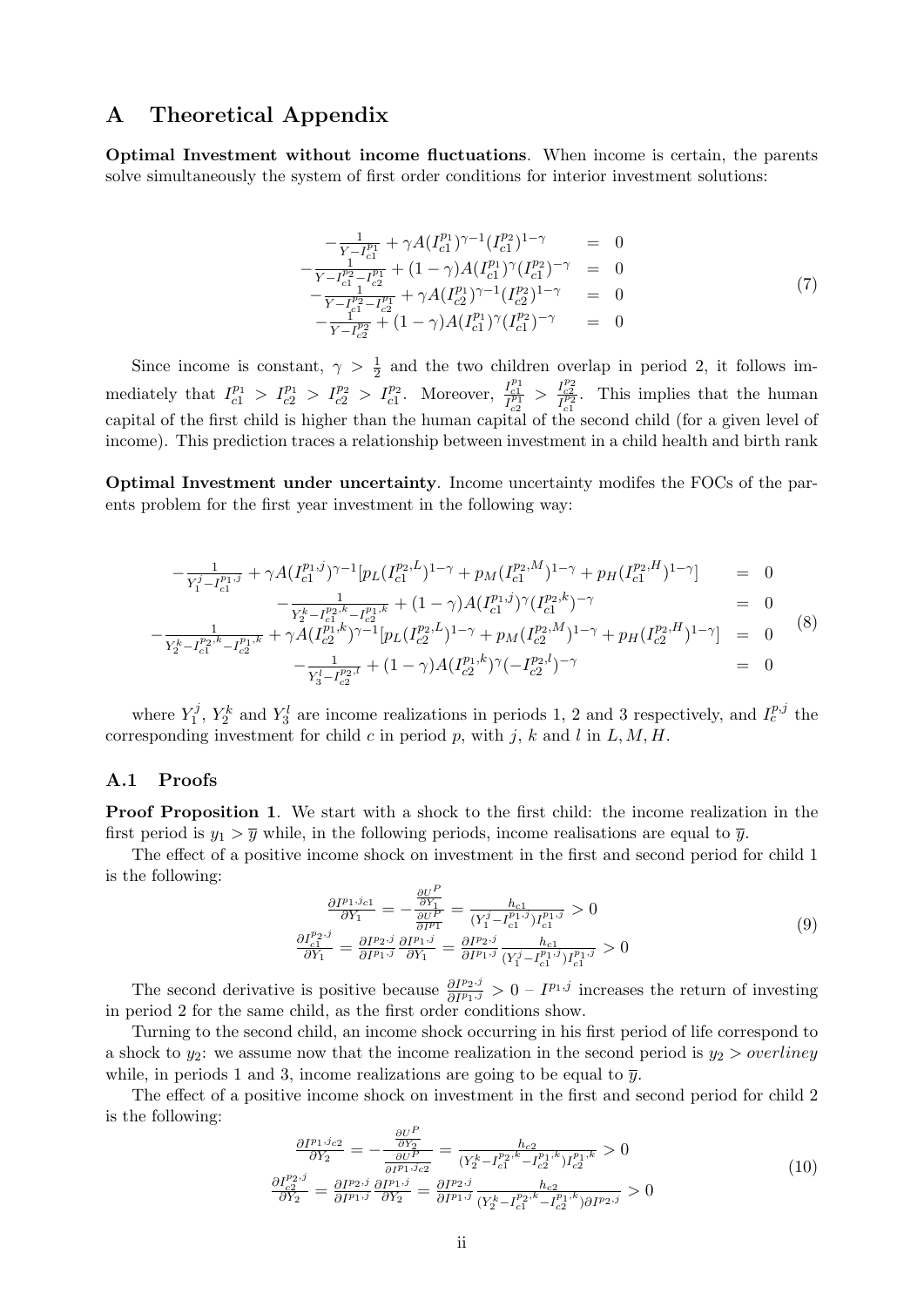To understand whether the effect of a symmetric shock is bigger for the first or the second child, assuming that prior to the shock  $Y_1 = Y_2 = Y^M$ , we compare the effect of an increase in income in the first and the third equation in [\(8\)](#page-33-2). Since, prior to the shock  $C_1 > C_2$ , thanks to the convexity of the marginal utility of consumption, we know that for a symmetric increase, the increase in the left hand part of the FOC for second period income is always bigger than the increase for first period income:

$$
\left| \frac{1}{Y_2^H - I_{c1}^{p_2, M} - I_{c2}^{p_1, M}} - \frac{1}{Y_2^M - I_{c1}^{p_2, M} - I_{c2}^{p_1, M}} \right| > \left| \frac{1}{Y_1^H - I_{c1}^{p_1, M}} - \frac{1}{Y_1^M - I_{c1}^{p_1, M}} \right| \tag{11}
$$

implying that an increase in total investment for a shock in period 2 is always higher than for a shock in period 1. We also have that  $\frac{\partial I^{p_1,j_{c2}}}{\partial Y_2} > \frac{\partial I^{p_1,j_{c1}}}{\partial Y_1}$  $\frac{\partial I^{p_1,j}c_1}{\partial Y_1}$ , leading to  $\frac{\partial I^{p_2,j}c_2}{\partial Y_2} > \frac{\partial I^{p_2,j}c_1}{\partial Y_1}$  $rac{\rho_2 f_{c1}}{\partial Y_1}$  since  $\frac{\partial I^{p_2,j}_{c2}}{\partial I^{p_1,j}_{c2}} = \frac{\partial I^{p_2,j}_{c1}}{\partial I^{p_1,j}_{c1}}.$ 

Proof Proposition 2 The effect of an increase in investment in the first child on the second child investment are given by:

$$
\frac{\partial I_{c2}^{p_1,j}}{\partial Y_1} = -\frac{\frac{\partial U^P}{\partial I_{c1}^{p_2,j}} \frac{\partial I_{c1}^{p_2,j}}{\partial Y_1}}{\frac{\partial U^P}{\partial Y_1}} = -\frac{h_{c2}}{(Y_2^k - I_{c1}^{p_2,k} - I_{c2}^{p_1,k})I_{c2}^{p_1,j}} \frac{\partial I_{c1}^{p_2,j}}{\partial Y_1} < 0
$$
\n
$$
\frac{\partial I_{c2}^{p_2,j}}{\partial Y_1} = \frac{\partial I^{p_2,j}}{\partial I^{p_1,j}} \frac{\partial I_{c2}^{p_1,j}}{\partial Y_1} \frac{\partial I^{p_1,j}}{\partial Y_2} = \frac{\partial I^{p_2,j}}{\partial I^{p_1,j}} \frac{\partial I_{c2}^{p_1,j}}{\partial Y_1} \frac{h_{c2}}{(Y_2^k - I_{c1}^{p_2,k} - I_{c2}^{p_1,k})\partial I^{p_2,j}} < 0
$$
\n
$$
(12)
$$

## <span id="page-34-0"></span>B Additional data description

#### <span id="page-34-1"></span>B.1 DHS data

DHS data, child level and adult level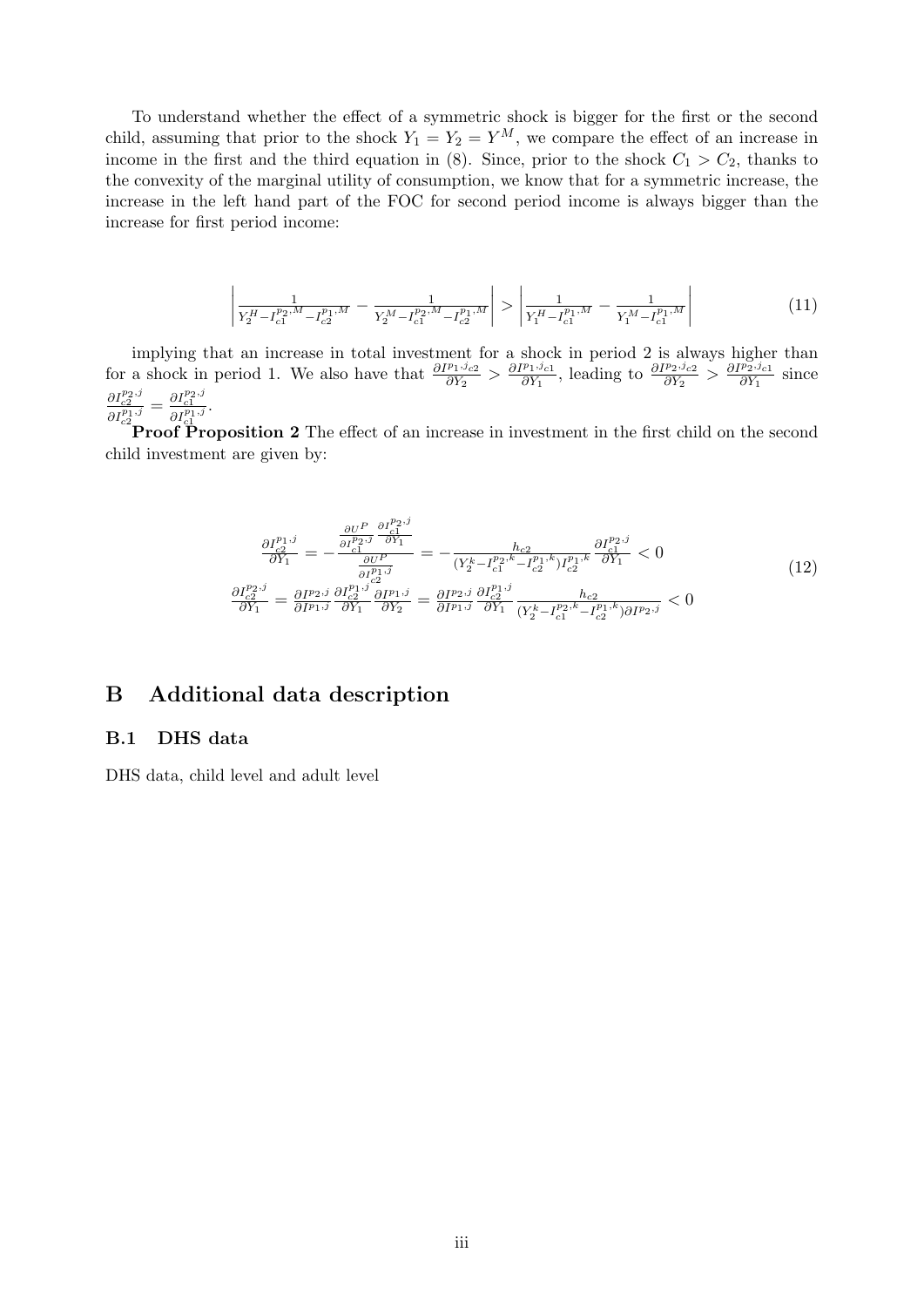| Country                   | Waves |                                                                                                                                        | (with children)<br># households                                |                                                                                            | $(0-5 \text{ years})$<br>$-$ # children $-$                    | Country                      | Waves |                                                                                   | (with children)<br>$ #$ households                                                                                                                                                                                                                                                                    |                                                                           | $(0-5 \text{ years})$<br>$\#$ children                                                                                                                           |
|---------------------------|-------|----------------------------------------------------------------------------------------------------------------------------------------|----------------------------------------------------------------|--------------------------------------------------------------------------------------------|----------------------------------------------------------------|------------------------------|-------|-----------------------------------------------------------------------------------|-------------------------------------------------------------------------------------------------------------------------------------------------------------------------------------------------------------------------------------------------------------------------------------------------------|---------------------------------------------------------------------------|------------------------------------------------------------------------------------------------------------------------------------------------------------------|
| Albania                   |       |                                                                                                                                        |                                                                |                                                                                            | 1616                                                           |                              |       | 53112                                                                             | 37838                                                                                                                                                                                                                                                                                                 | 134537                                                                    | 17744                                                                                                                                                            |
| Angola                    |       | $\begin{array}{r} 7584 \\ 11\,561 \\ 12\,038 \\ 68\,685 \\ 68\,685 \\ 41\,752 \\ 16\,939 \\ 14\,538 \\ 14\,538 \\ 68\,506 \end{array}$ | 8070<br>7862                                                   | 12766<br>25261<br>17195                                                                    | 0781                                                           | Kenya<br>Kyrgystan           |       |                                                                                   |                                                                                                                                                                                                                                                                                                       | 16024                                                                     |                                                                                                                                                                  |
| Armenia                   |       |                                                                                                                                        |                                                                |                                                                                            | 3183                                                           | Lesotho                      |       | 8208<br>21340                                                                     |                                                                                                                                                                                                                                                                                                       | 39872                                                                     |                                                                                                                                                                  |
| Bangladesh                |       |                                                                                                                                        |                                                                | 85466                                                                                      | 86487                                                          | Liberia                      |       | 64102                                                                             |                                                                                                                                                                                                                                                                                                       | 181217                                                                    | $4312$<br>$-0585$<br>$5554$                                                                                                                                      |
| Benin                     |       |                                                                                                                                        | i1394<br>11460<br>11720                                        | 24036                                                                                      | 35363                                                          | Madagascar                   |       | 61959                                                                             | 5555<br>14231<br>49409<br>37678<br>59775<br>59775                                                                                                                                                                                                                                                     | 97912                                                                     | 13887                                                                                                                                                            |
| Bolivia                   |       |                                                                                                                                        |                                                                | 41061                                                                                      | 8809                                                           | Malawi                       |       |                                                                                   |                                                                                                                                                                                                                                                                                                       | 223506                                                                    |                                                                                                                                                                  |
| Burkina Faso              |       |                                                                                                                                        | 36760                                                          | 151157                                                                                     | 17044                                                          | Mali                         |       | $\begin{array}{c} 78303 \\ 55318 \\ 1440 \\ 16798 \\ 16798 \\ \end{array}$        |                                                                                                                                                                                                                                                                                                       | 186154                                                                    | $\begin{array}{c} 55202 \\ 59017 \\ 1552 \\ 6180 \end{array}$                                                                                                    |
| Burundi                   |       |                                                                                                                                        | 8864                                                           | 30528                                                                                      | 12244<br>32303<br>25719                                        | Moldova                      |       |                                                                                   | $\begin{array}{c} 4948 \\ 8660 \end{array}$                                                                                                                                                                                                                                                           | 9903                                                                      |                                                                                                                                                                  |
| Cambodia                  |       |                                                                                                                                        | 44036                                                          | 151348                                                                                     |                                                                | Morocco                      |       |                                                                                   |                                                                                                                                                                                                                                                                                                       | 32494<br>41930                                                            |                                                                                                                                                                  |
| Cameroon                  |       | 29953                                                                                                                                  | 21350                                                          |                                                                                            |                                                                | Mozambique                   |       |                                                                                   | 10624                                                                                                                                                                                                                                                                                                 |                                                                           | 12931                                                                                                                                                            |
| Central African Republic  |       |                                                                                                                                        |                                                                |                                                                                            | 4995                                                           | Myanmar                      |       |                                                                                   |                                                                                                                                                                                                                                                                                                       |                                                                           |                                                                                                                                                                  |
| Chad                      |       |                                                                                                                                        |                                                                |                                                                                            |                                                                | Namibia                      |       |                                                                                   |                                                                                                                                                                                                                                                                                                       |                                                                           |                                                                                                                                                                  |
| Colombia                  |       | $\begin{array}{c} 5884 \\ 17719 \\ 38718 \\ 5329 \\ 5323 \\ 21199 \\ 21199 \\ 38274 \end{array}$                                       | $\begin{array}{c} 4388 \\ 14156 \\ 25373 \\ 2934 \end{array}$  | 88469<br>17591<br>71929<br>62368<br>65203<br>65203<br>65203<br>80764                       | $20117$<br>11608                                               | Niger<br>Nigeria<br>Pakistan |       | $\frac{12885}{26577} \\ 14080$                                                    |                                                                                                                                                                                                                                                                                                       | $\begin{array}{c} 22989 \\ 53779 \\ 56971 \\ 56971 \\ 310240 \end{array}$ | $\begin{array}{l} 4815 \\ 4809 \\ 11801 \\ 1161 \\ 1361 \\ 3053 \\ 37373 \\ 13661 \\ 30988 \\ 30983 \\ 5033 \\ 503 \\ 1305 \\ 501 \\ 3085 \\ 503 \\ \end{array}$ |
| Comoros                   |       |                                                                                                                                        |                                                                |                                                                                            | 3150                                                           |                              |       | 103112                                                                            |                                                                                                                                                                                                                                                                                                       |                                                                           |                                                                                                                                                                  |
| Congo Democratic Republic |       |                                                                                                                                        |                                                                |                                                                                            |                                                                |                              |       | 10023                                                                             |                                                                                                                                                                                                                                                                                                       | 38545                                                                     |                                                                                                                                                                  |
| Cote d'Ivoire             |       |                                                                                                                                        |                                                                |                                                                                            |                                                                | Peru                         |       |                                                                                   |                                                                                                                                                                                                                                                                                                       | 184627                                                                    |                                                                                                                                                                  |
| Dominican Republic        |       |                                                                                                                                        | 20046<br>15444<br>27454<br>94688<br>90037                      |                                                                                            | 28102<br>19163<br>15884<br>17754<br>12701                      | Philippines                  |       | $\begin{array}{l} 83850 \\ 27227 \\ 45802 \\ 73270 \\ 73270 \\ 24032 \end{array}$ |                                                                                                                                                                                                                                                                                                       | 58683<br>111245<br>206024                                                 |                                                                                                                                                                  |
| Egypt                     | r.    | 107138                                                                                                                                 |                                                                |                                                                                            |                                                                | Rwanda                       |       |                                                                                   |                                                                                                                                                                                                                                                                                                       |                                                                           |                                                                                                                                                                  |
| Ethiopia                  | ಌ     | 61635                                                                                                                                  |                                                                | $\begin{array}{l} 169250 \\ 23457 \\ 85272 \\ 55970 \\ 5085 \\ 10939 \\ 10939 \end{array}$ |                                                                | Senegal                      |       |                                                                                   |                                                                                                                                                                                                                                                                                                       |                                                                           |                                                                                                                                                                  |
| Gabon                     |       |                                                                                                                                        |                                                                |                                                                                            | 6211                                                           | Sierra Leone                 |       |                                                                                   |                                                                                                                                                                                                                                                                                                       |                                                                           |                                                                                                                                                                  |
| Ghana                     | ≌     |                                                                                                                                        |                                                                |                                                                                            |                                                                | Swaziland                    |       |                                                                                   |                                                                                                                                                                                                                                                                                                       |                                                                           |                                                                                                                                                                  |
| Guatemala                 |       | $\begin{array}{c} 8422 \\ 34558 \\ 25914 \\ 25914 \end{array}$                                                                         | $\begin{array}{c} 6383 \\ 23203 \\ 17178 \\ 18520 \end{array}$ |                                                                                            | $\begin{array}{l} 26199 \\ 12644 \\ 21617 \\ 2178 \end{array}$ | Tajikistan                   |       | $\begin{array}{c} 4987 \\ 566 \end{array}$                                        |                                                                                                                                                                                                                                                                                                       | $\begin{array}{c} 69711 \\ 11874 \\ 19938 \end{array}$                    |                                                                                                                                                                  |
| Guinea                    |       |                                                                                                                                        |                                                                |                                                                                            |                                                                | Tanzania                     |       | 75593                                                                             |                                                                                                                                                                                                                                                                                                       |                                                                           |                                                                                                                                                                  |
| Guyana                    |       | 4996                                                                                                                                   | 3484                                                           |                                                                                            |                                                                | Timor-Leste                  |       | 13137<br>21409                                                                    |                                                                                                                                                                                                                                                                                                       | 121377<br>35998                                                           | 9806                                                                                                                                                             |
| Haiti                     |       |                                                                                                                                        | 21348                                                          | 79181                                                                                      | 19686                                                          | Togo                         |       |                                                                                   |                                                                                                                                                                                                                                                                                                       | 65357                                                                     |                                                                                                                                                                  |
| Honduras                  |       |                                                                                                                                        | 5854                                                           | 19674                                                                                      | 0970                                                           | Uganda                       |       | 55648<br>23557                                                                    |                                                                                                                                                                                                                                                                                                       | 9994                                                                      | 18452<br>32556                                                                                                                                                   |
| Indonesia                 |       | $\begin{array}{c} 35\,203 \\ 22\,757 \\ 58609 \\ 58234 \end{array}$                                                                    | 1569                                                           | 35207<br>L10697                                                                            | 6859                                                           | Zambia                       |       |                                                                                   | $\begin{array}{l} 7796 \\ 7748 \\ 10989 \\ 10982 \\ 1171622 \\ 8670 \\ 8670 \\ 11311 \\ 1313 \\ 1415 \\ 15134 \\ 15135 \\ 15134 \\ 15185 \\ 15124 \\ 15174 \\ 15174 \\ 15174 \\ 15174 \\ 15174 \\ 15174 \\ 15174 \\ 15174 \\ 15174 \\ 15174 \\ 15174 \\ 15174 \\ 15174 \\ 15174 \\ 15174 \\ 15174 \\$ | 76128<br>76450                                                            | 22453<br>22042                                                                                                                                                   |
| Jordan                    |       |                                                                                                                                        | 25636                                                          |                                                                                            | 26768                                                          | Zimbabwe                     |       | 33940                                                                             |                                                                                                                                                                                                                                                                                                       |                                                                           |                                                                                                                                                                  |

Table A.1: Country-level statistics Table A.1: Country-level statistics

> Source: Authors' computations from DHS data. Source: Authors' computations from DHS data.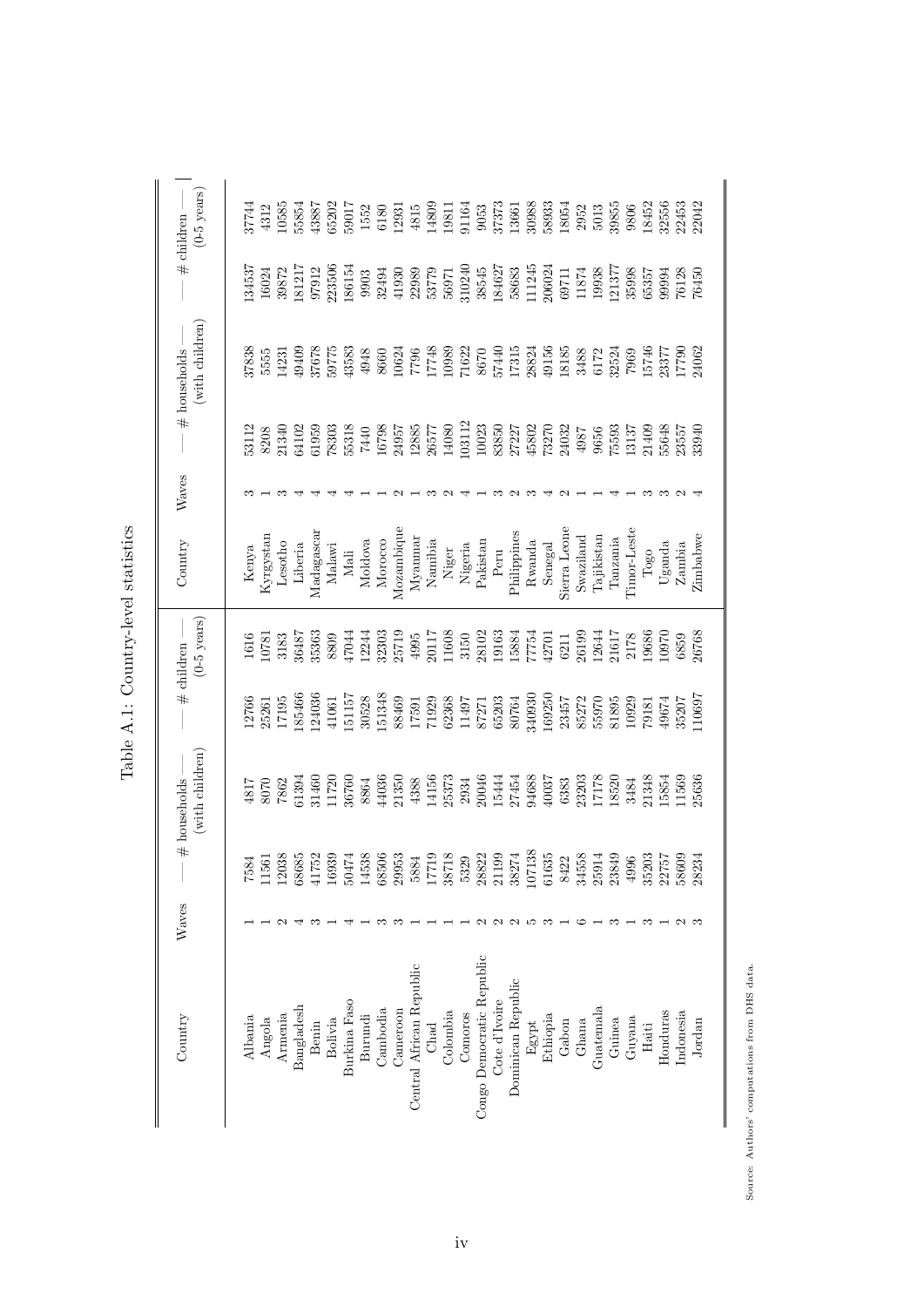## <span id="page-36-0"></span>B.2 Agricultural specialization and producer prices

Price data, GAEZ and M3crop data

## <span id="page-36-1"></span>B.3 Other data

Rainfall, conflict, mining prices, etc.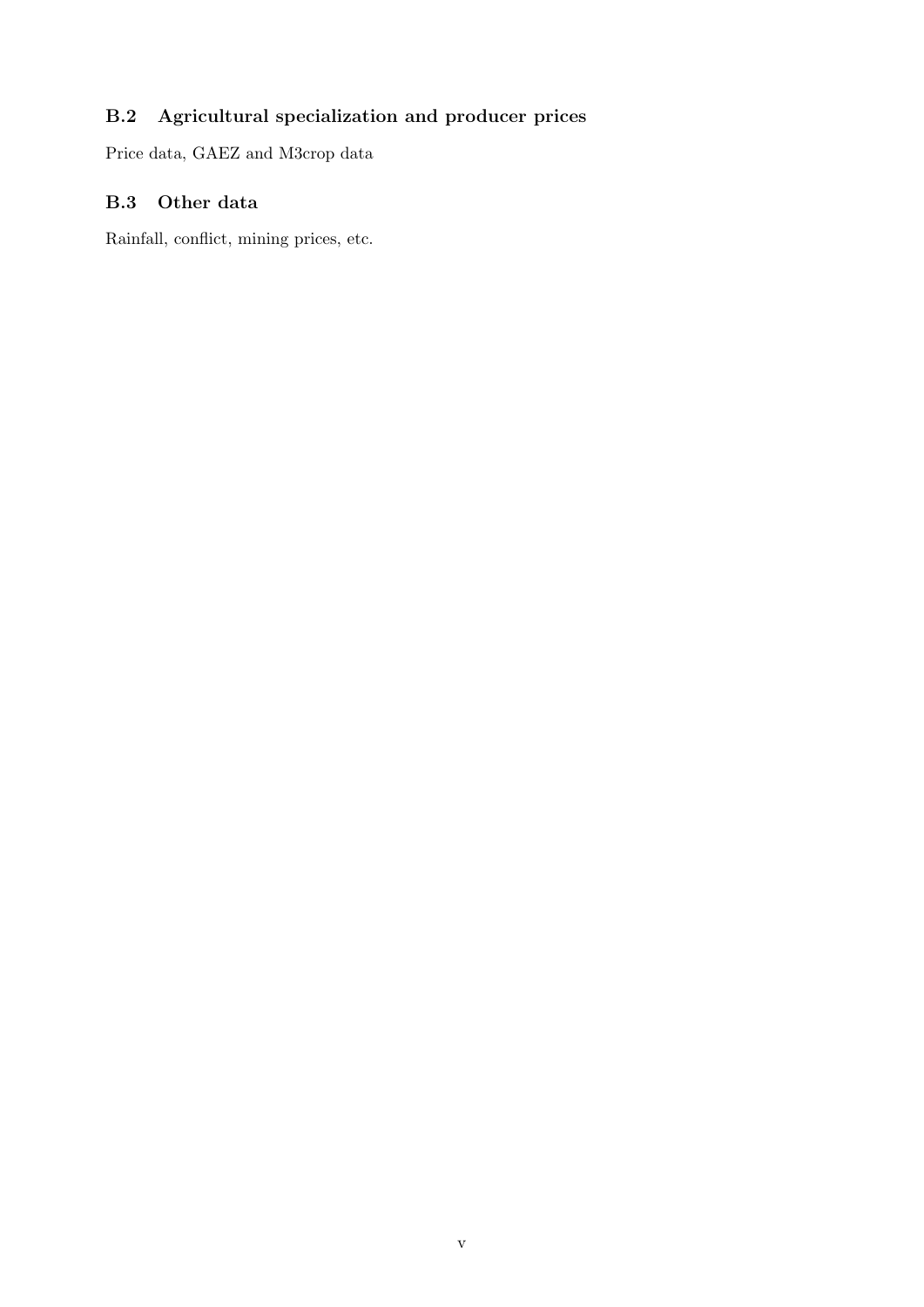## <span id="page-37-0"></span>B.4 Extended sample statistics

Sample statistics including control/secondary variables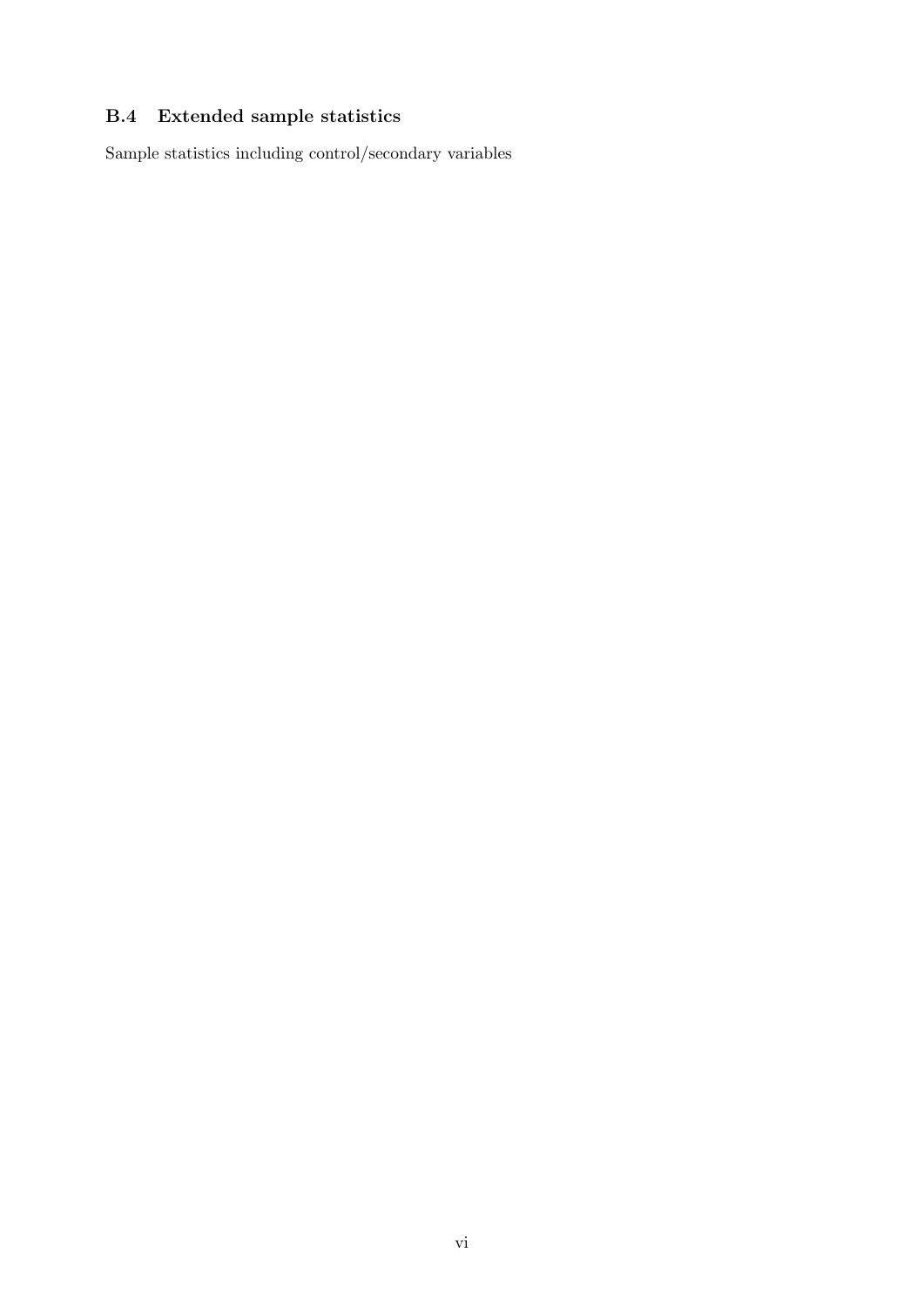## <span id="page-38-0"></span>B.5 Data description: figures



Figure A.1: Percent change in child health inequality (2010s - 1990s)

Figure A.2: Percent change in child health inequality within and between households (2010s - 1990s) – Mean log deviation  $(GE(0))$ 



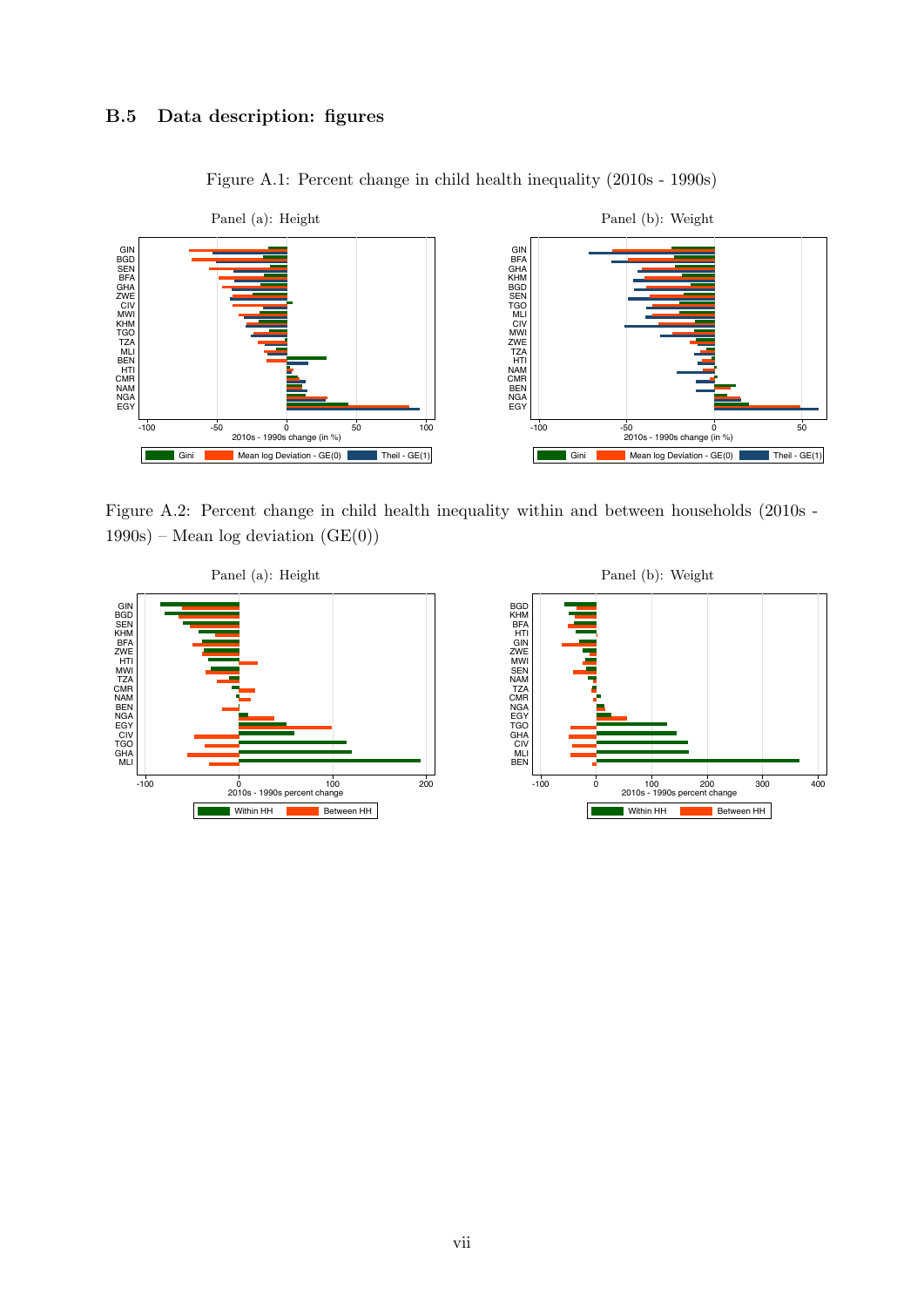



Figure A.4: World prices of the most produced crops

<span id="page-39-0"></span>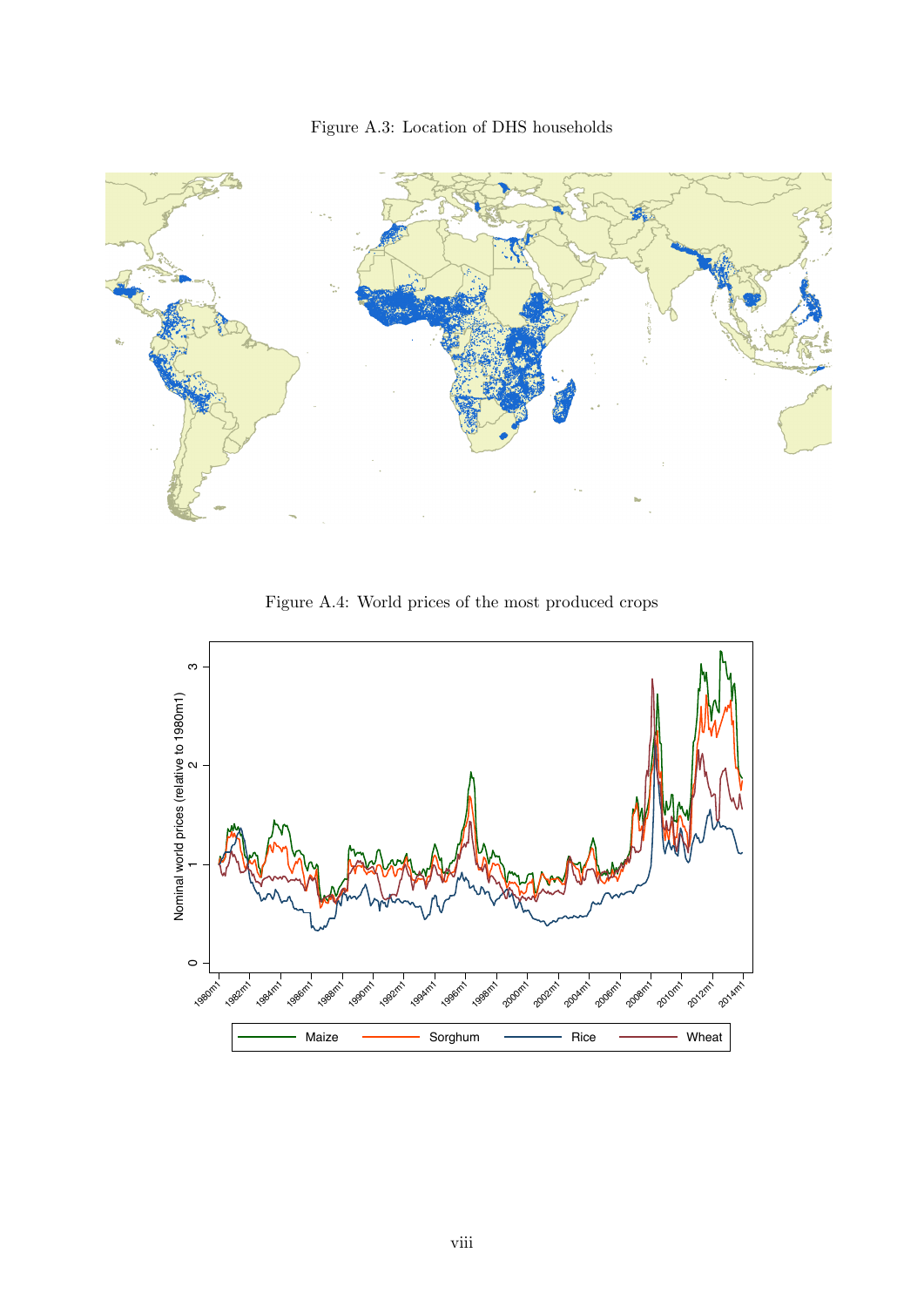## <span id="page-40-0"></span>B.6 Inequality: descriptive statistics

|                                         | Obs. | Mean       | S.D.  | $1^{\rm st}$ Quartile | Median         | $3^{\rm rd}$ Quartile |
|-----------------------------------------|------|------------|-------|-----------------------|----------------|-----------------------|
| Height:                                 |      |            |       |                       |                |                       |
| $\Delta$ log GE(0)                      | 4894 | $-0.079$   | 1.50  | $-0.66$               | $-0.086$       | 0.50                  |
| $\Delta$ log GE(0) Within               | 4540 | $-0.087$   | 1.78  | $-0.98$               | $-0.090$       | 0.80                  |
| $\Delta$ log GE(0) Between              | 4885 | $-0.065$   | 1.59  | $-0.66$               | $-0.088$       | 0.53                  |
| $\Delta \log \text{GE}(1)$              | 4891 | $-0.077$   | 1.27  | $-0.65$               | $-0.087$       | 0.49                  |
| $\Delta$ log GE(1) Within               | 4540 | $-0.080$   | 1.78  | $-0.97$               | $-0.088$       | 0.80                  |
| $\Delta$ log GE(1) Between              | 4881 | $-0.070$   | 1.32  | $-0.65$               | $-0.088$       | 0.53                  |
|                                         |      |            |       |                       |                |                       |
| Weight:                                 |      |            |       |                       |                |                       |
| $\Delta$ log GE(0)                      | 4891 | $-0.059$   | 1.27  | $-0.61$               | $-0.049$       | 0.51                  |
| $\Delta$ log GE(0) Within               | 4540 | $-0.052$   | 1.69  | $-0.91$               | $-0.067$       | 0.79                  |
| $\Delta$ log GE(0) Between              | 4882 | $-0.061$   | 1.40  | $-0.63$               | $-0.051$       | 0.53                  |
| $\Delta$ log GE(1)                      | 4888 | $-0.057$   | 1.06  | $-0.65$               | $-0.047$       | 0.54                  |
| $\Delta$ log GE(1) Within               | 4540 | $-0.052$   | 1.78  | $-0.99$               | $-0.052$       | 0.85                  |
| $\Delta$ log GE(1) Between              | 4880 | $-0.052$   | 1.30  | $-0.66$               | $-0.049$       | 0.56                  |
|                                         |      |            |       |                       |                |                       |
|                                         |      |            |       |                       |                |                       |
| Covariates:                             |      |            |       |                       |                |                       |
| $\Delta$ ln crop price (absolute value) | 4952 | 0.34       | 0.19  | 0.20                  | 0.33           | 0.46                  |
| $\Delta$ Age (in months)                | 4952 | 1.53       | 12.3  | $-2.29$               | 0.51           | 3.43                  |
| $\Delta$ Gender                         | 4952 | $-0.00036$ | 0.15  | $-0.077$              | 0.00021        | 0.077                 |
| $\Delta$ Twin                           | 4952 | 0.0023     | 0.098 | $-0.024$              | $\overline{0}$ | 0.033                 |

Table A.2: Inequality, descriptive statistics

Source: Authors' computations from DHS on the estimation sample.  $GE(0)$  is the mean log deviation, and  $GE(1)$  is the Theil index. See main text for data sources.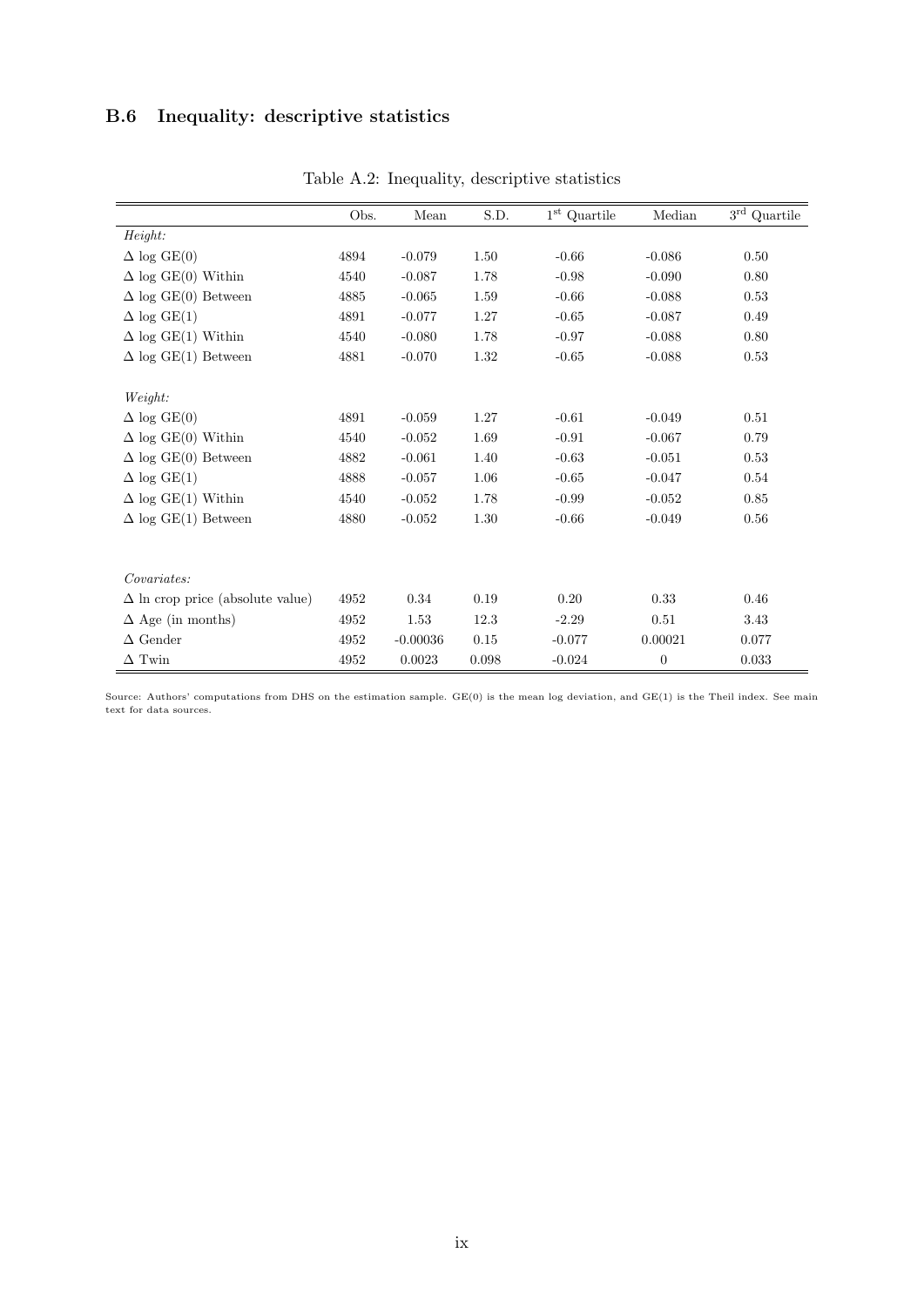## <span id="page-41-2"></span>C Additional results

#### <span id="page-41-0"></span>C.1 Child health and health investment: additional figures

Figure A.5: Exposure to world crop prices on health over the age profile (continuous health measures)



Source: These figures report the coefficient on the ln crop price variables price, split by child age in years, based on the estimation of equation [\(3\)](#page-13-0). Shaded areas are 90% confidence bands.

Figure A.6: Exposure to world crop prices on health investment over the age profile

<span id="page-41-1"></span>

Source: These figures report the coefficient on the ln crop price variables price, split by child age in years, based on the estimation of equation [\(3\)](#page-13-0). Shaded areas are 90% confidence bands.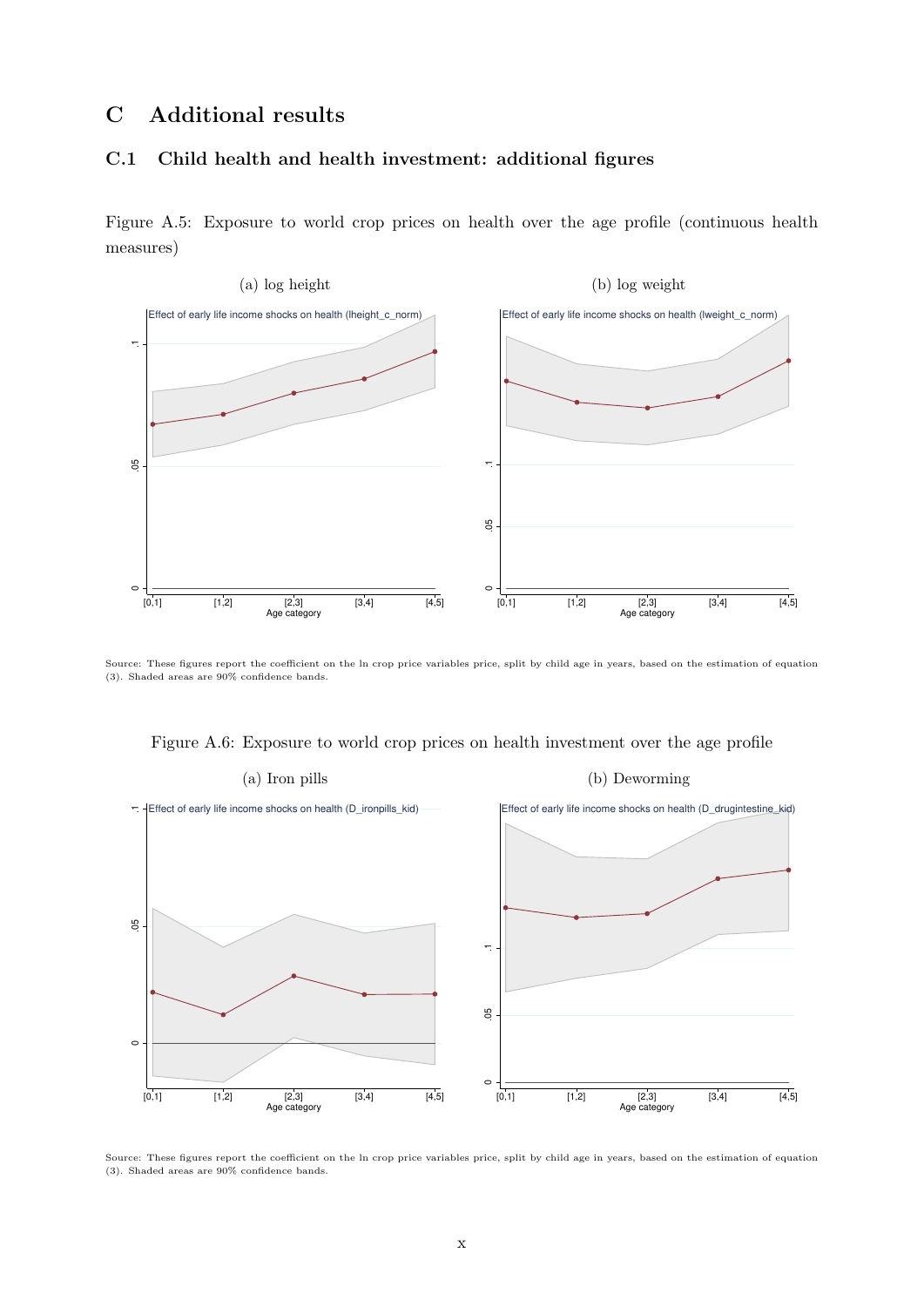#### <span id="page-42-0"></span>C.2 Robustness: full sequence of prices

Price are persistent over time. This persistence is an issue in our case, as it implies that we might be capturing the effect of prices in subsequent years on subsequent health and not the effect of early life prices on subsequent health. To solve this problem, we can include the full sequence of prices in our estimations, i.e. control for the prices observed when the child is 2, 3 or 4 years old. Equation [\(2\)](#page-12-0) becomes:

<span id="page-42-1"></span>
$$
Y_c = \alpha \log \overline{P}_{c,k} + \sum_{a=2}^{4} [\beta_1^a \log \overline{P}_k^a + \beta_2^a \ln \overline{P}_k^a \times I_k^a] + \mathbf{D}_c' \delta + \mu_H + \gamma_{i,t} + \nu_m + \varepsilon_c \tag{13}
$$

Equation [\(13\)](#page-42-1) includes the full sequence of prices  $\overline{P}_k^a$  $\frac{u}{k}$  for children in their second, third and fourth years. Because not all children reached that age, we interact  $\overline{P}_k^a$  with an indicator variable which equal 1 if child k is aged a or more. The set of coefficient  $\beta_2^a$  represents effect of prices variations in later life.  $\beta_1^a$ , on the other hand, should generally be insignificant.

The results on health are shown in Table [A.3.](#page-17-0) Four elements are worth mentioning. First, prices during pregnancy and first year remain significant, which means we were not picking up the effect of price persistence. Second, prices during pregnancy and in the first year have quantitatively similar effects. Third, prices in later years, while being generally significant, have a quantitatively much more limited impact on health indicators. Fourth, the non interacted prices are in most cases insignificant, which is in line with expectations.

Finally, in Figures [A.7](#page-44-0) to [A.9](#page-45-0) we show that the results on the effect of early life price variations on health and health investment over time are robust to the inclusion of the full sequence of prices.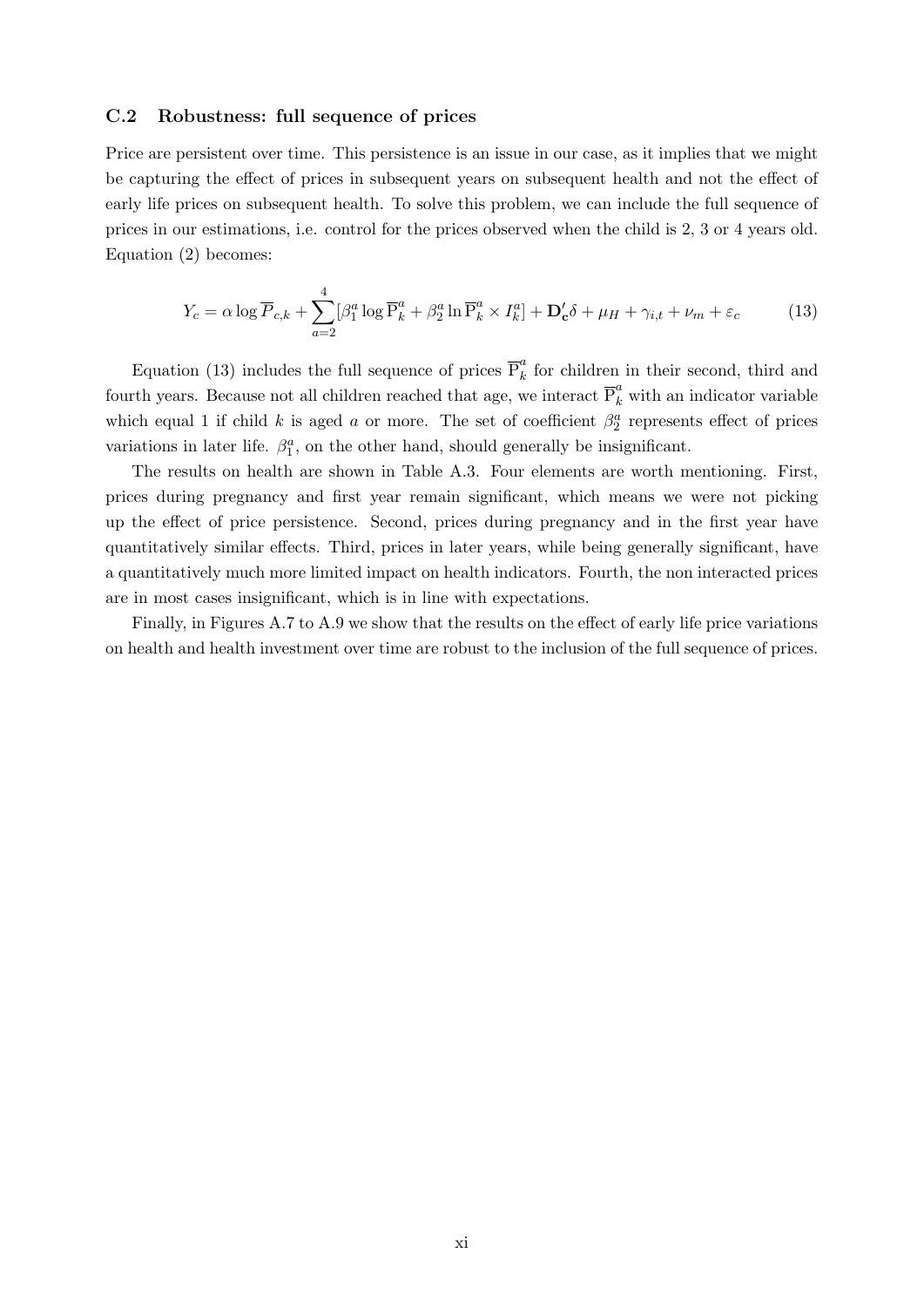|                                            | (1)          | (2)          | (3)       | (4)         |
|--------------------------------------------|--------------|--------------|-----------|-------------|
| Dep. var.                                  | Underheight  | Underweight  | In height | In weight   |
| Prices observed before time of the survey: |              |              |           |             |
| In crop price (pregnancy)                  | $-0.102^a$   | $-0.088^a$   | $0.028^a$ | $0.079^{a}$ |
|                                            | (0.022)      | (0.014)      | (0.008)   | (0.019)     |
| In crop price year 1                       | $-0.129^{a}$ | $-0.073^a$   | $0.056^a$ | $0.096^a$   |
|                                            | (0.021)      | (0.014)      | (0.007)   | (0.016)     |
|                                            |              |              |           |             |
| In crop price year $2 \times age \geq 1$   | $-0.065^a$   | $-0.023^b$   | 0.003     | $-0.030b$   |
|                                            | (0.015)      | (0.010)      | (0.006)   | (0.015)     |
| In crop price year $3 \times age \geq 2$   | $-0.082^a$   | $-0.021^{b}$ | $0.016^a$ | 0.004       |
|                                            | (0.016)      | (0.010)      | (0.004)   | (0.010)     |
|                                            | $-0.039^{b}$ | $-0.019c$    | 0.002     | 0.011       |
| In crop price year $4 \times age \geq 3$   |              |              |           |             |
|                                            | (0.016)      | (0.010)      | (0.005)   | (0.012)     |
| In crop price year 2                       | $-0.002$     | $-0.022$     | 0.016     | $0.086^a$   |
|                                            | (0.027)      | (0.018)      | (0.010)   | (0.026)     |
| In crop price year 3                       | 0.016        | 0.017        | 0.001     | $0.045^b$   |
|                                            | (0.024)      | (0.015)      | (0.008)   | (0.019)     |
|                                            |              |              |           |             |
| In crop price year 4                       | $\,0.012\,$  | $-0.028^b$   | 0.007     | $0.037^b$   |
|                                            | (0.017)      | (0.013)      | (0.006)   | (0.015)     |
| Observations                               | 362523       | 362523       | 348272    | 353350      |
| $R^2$                                      | 0.668        | 0.686        |           |             |
|                                            |              |              | 0.723     | 0.732       |
| Child controls                             | Yes          | Yes          | Yes       | Yes         |
| Household (mother) FE                      | Yes          | Yes          | Yes       | Yes         |

Table A.3: Exposure to world crop prices on health – By year of the price shock

<sup>c</sup> significant at 10%; <sup>b</sup> significant at 5%; <sup>a</sup> significant at 1%. OLS estimations. The unit of observation is a child. Standard errors clustered at the cell level in parentheses. All estimations include country × year and month dummies. Child controls include: gender, birth order, twin dummy, and age dummies (one for each year). ln crop price index is the log of the World price of the crops produced in the cell, weighted by the share of each crop in the area. Underheight (respectively underweight) is a dummy which equals 1 if the height-for-age (resp. weight-for-age) ratio is at least 2 standard deviations below the z-score from WHO. ln height (resp. ln weight) are the logs of height (resp. weight) divided by the gender-specific average height (resp. weight) for that particular age in month from WHO. Age refers to the age of the child (in years) at the time of the survey – e.g., "age≥1" includes all children that are 1 or older at the time of the survey (i.e., they are in their second year of life).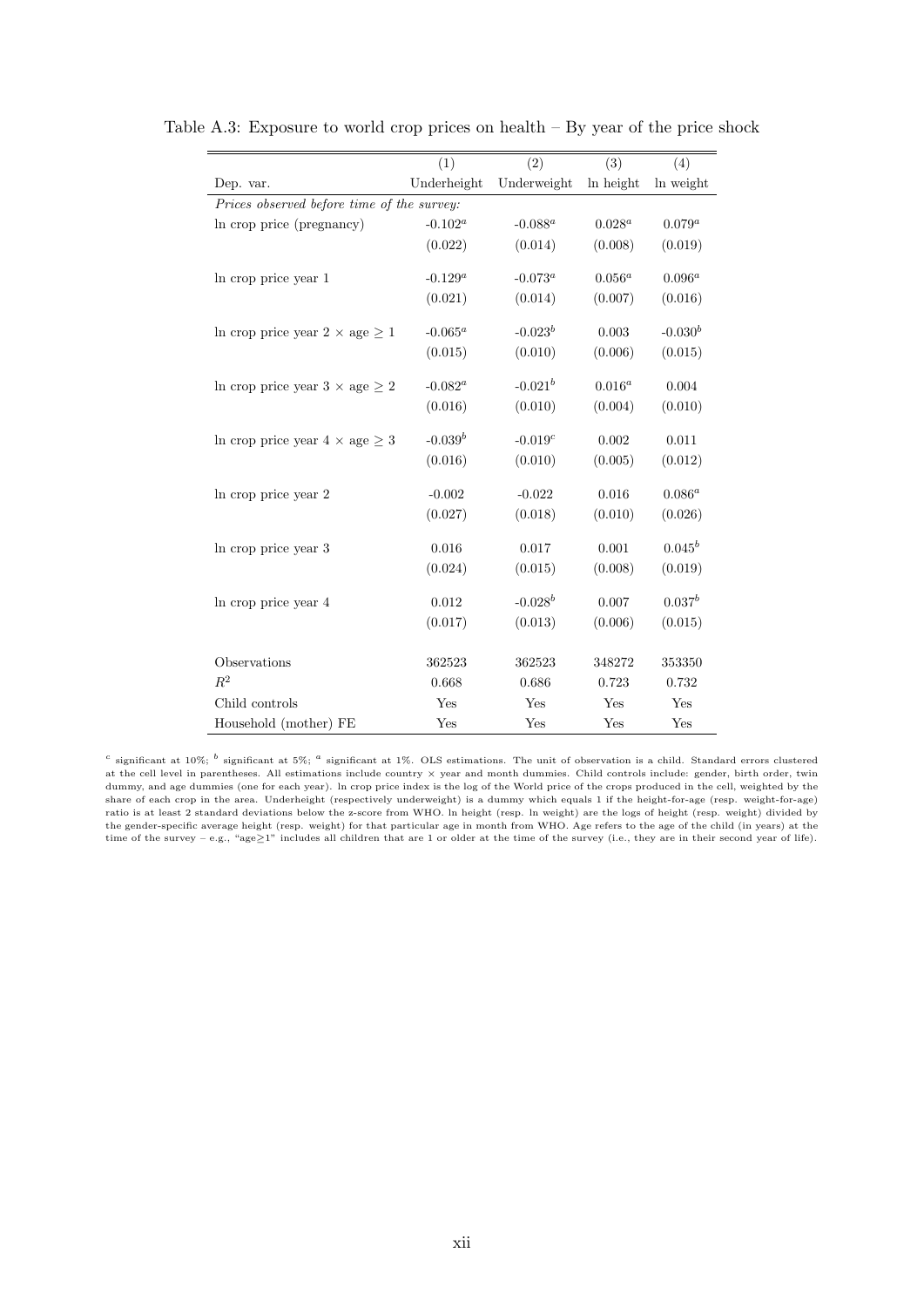

<span id="page-44-0"></span>Figure A.7: Exposure to world crop prices and child health over time (full price sequence)

Source: These figures report the coefficient on the ln crop price variables price, split by child age in years, based on the estimation of equation [\(3\)](#page-13-0), but including the full sequence of later life prices are in equation [13.](#page-42-1) Shaded areas are 90% confidence bands.





Source: These figures report the coefficient on the ln crop price variables price, split by child age in years, based on the estimation of equation [\(3\)](#page-13-0), but including the full sequence of later life prices are in equation [13.](#page-42-1) Shaded areas are 90% confidence bands.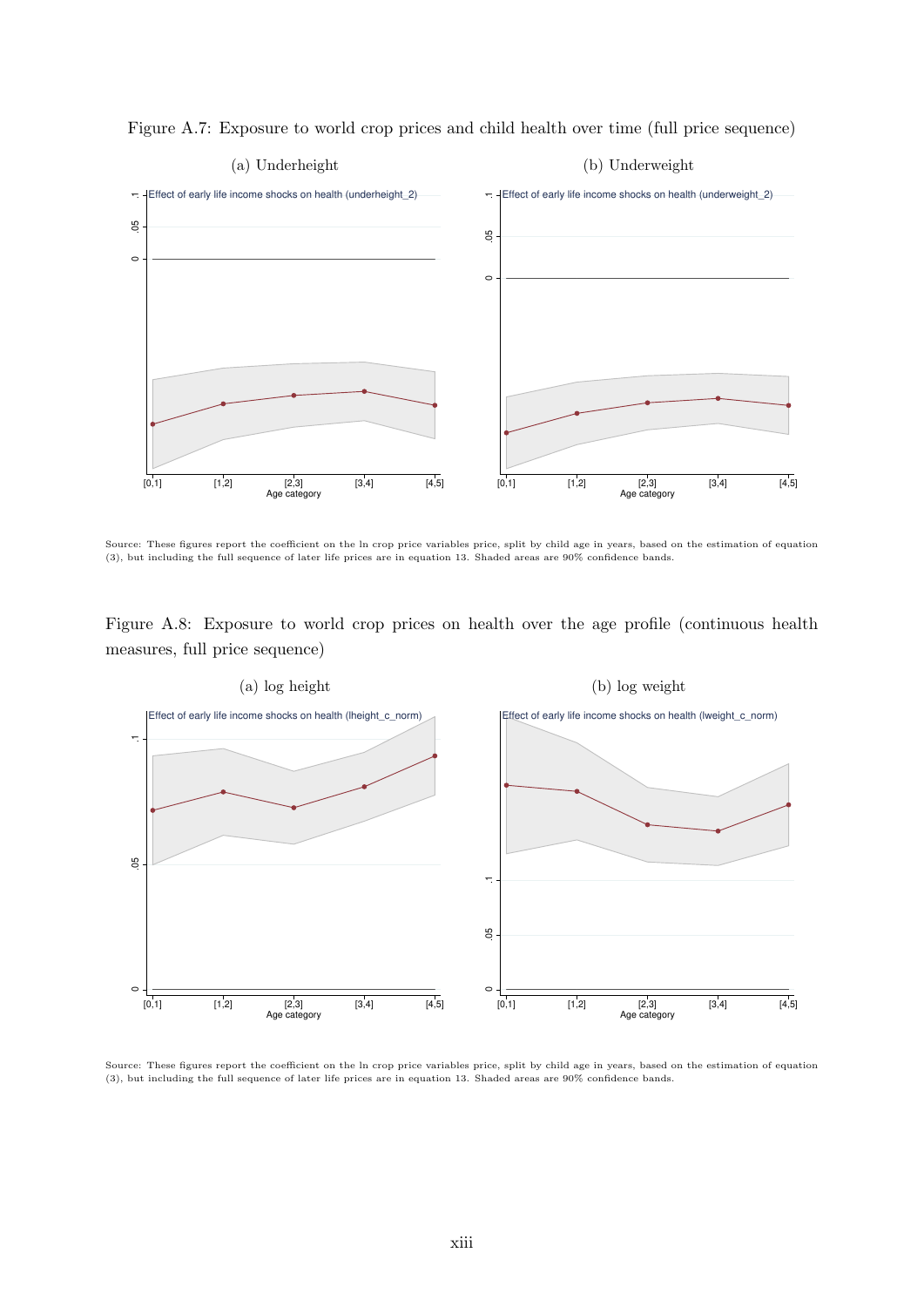<span id="page-45-0"></span>Figure A.9: Exposure to world crop prices on health investment over the age profile (full price sequence)



Source: These figures report the coefficient on the ln crop price variables price, split by child age in years, based on the estimation of equation [\(3\)](#page-13-0), but including the full sequence of later life prices are in equation [13.](#page-42-1) Shaded areas are 90% confidence bands.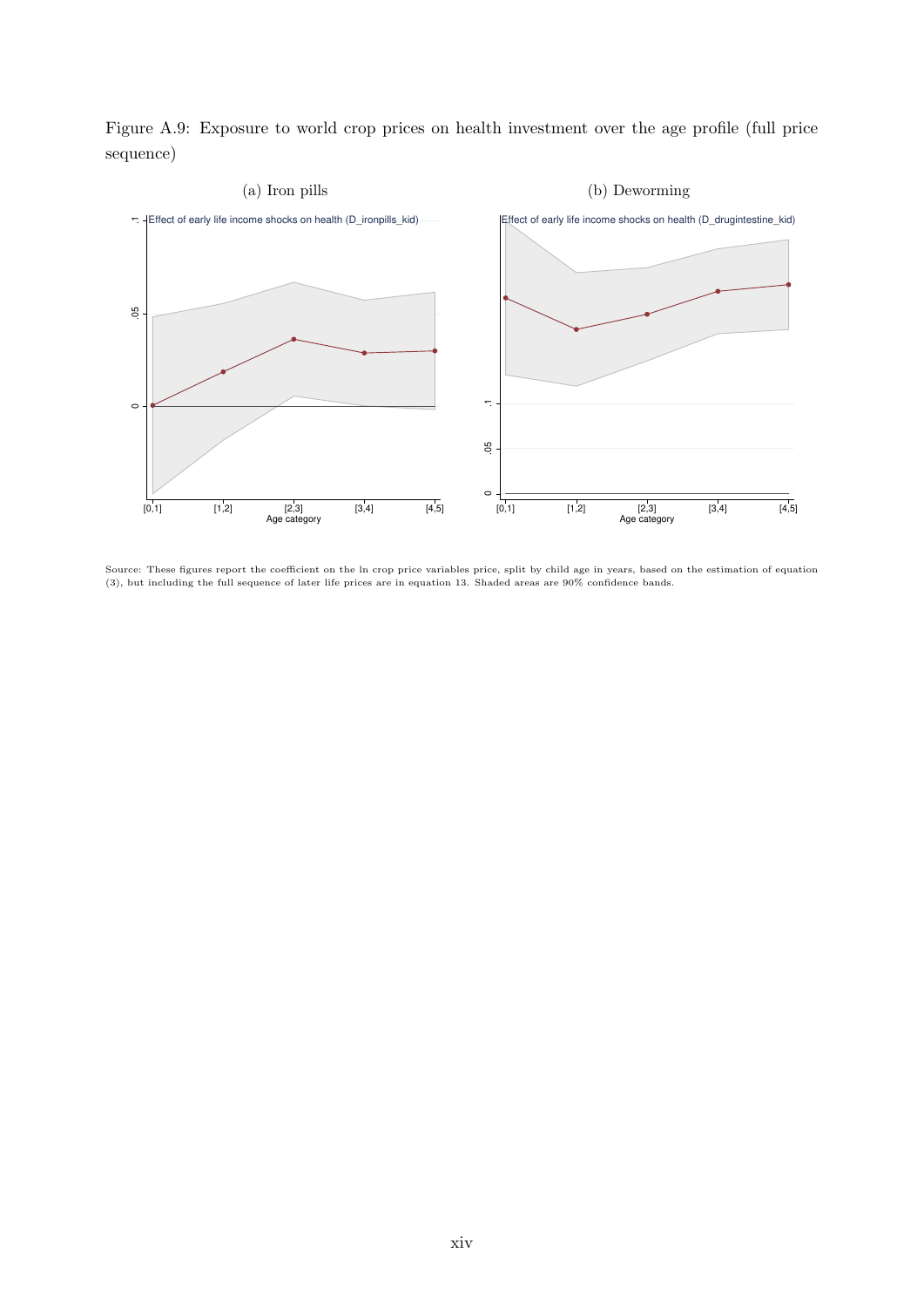#### <span id="page-46-0"></span>C.3 Time-varying controls

In this section we add to our baseline estimations a number of time-varying, cell-specific controls that might correlate with crop prices: prices of minerals produced in the regions (as computed by Berman et al., 2017); the occurrence of conflict events from UCDP-GED; rainfall. All variable are taken during pregnancy and first year of life.

|                       | (1)         | $\left( 2\right)$ | (3)             | $\left(4\right)$ | $\left( 5\right)$ | (6)           |
|-----------------------|-------------|-------------------|-----------------|------------------|-------------------|---------------|
| Dep. var.             | Underheight | Underweight       | ln height       | ln weight        | Death             |               |
|                       |             |                   |                 |                  | At birth          | $1^{st}$ year |
| Panel A               |             |                   |                 |                  |                   |               |
|                       |             |                   |                 |                  |                   |               |
| In crop price         | $-0.207^a$  | $-0.165^a$        | $0.071^{\circ}$ | $0.141^{\alpha}$ | $-0.008c$         | $-0.019^b$    |
|                       | (0.026)     | (0.017)           | (0.008)         | (0.019)          | (0.004)           | (0.008)       |
| Observations          | 351375      | 351375            | 340053          | 345017           | 738107            | 738140        |
| $R^2$                 | 0.668       | 0.663             | 0.741           | 0.742            | 0.525             | 0.537         |
|                       |             |                   |                 |                  |                   |               |
| Child controls        | Yes         | Yes               | Yes             | Yes              | Yes               | Yes           |
| Household (mother) FE | Yes         | Yes               | Yes             | <b>Yes</b>       | Yes               | Yes           |

Table A.4: Exposure to world crop prices on mortality and health – Cell-level controls

<sup>c</sup> significant at 10%;  $^b$  significant at 5%;  $^a$  significant at 1%. OLS estimations. The unit of observation is a child. Standard errors clustered at the cell level in parentheses. All estimations include country × year and month dummies, and time-varying controls for exposure to world prices of minerals, rainfall, and the incidence of conflicts at the cell level (all during the same period as crop price, ie. in utero and first year of life). Child controls include: gender, birth order, twin dummy, and age in month. Household controls include: mother's age and education dummies, rural dummy, and Rohrer index. ln crop price index is the log of the World price of the crops produced in the cell, weighted by the share of each crop in the area. Death is a dummy which equals 1 if the child dies at birth (col. 1) or in her/his first year (col. 2), 0 otherwise. Underheight (respectively underweight) is a dummy which equals 1 if the height-for-age (resp. weight-for-age) ratio is at least 2 standard deviations below the z-score from WHO. ln height (resp. ln weight) are the logs of height (resp. weight) divided by the gender-specific average height (resp. weight) for that particular age in month from WHO.

|                       | (1)       | $\left( 2\right)$ | (3)        | (4)                       | (5)       | (6)         | (7)               |
|-----------------------|-----------|-------------------|------------|---------------------------|-----------|-------------|-------------------|
| Dep. var.             | Breast.   |                   |            | $-$ Vaccins (# doses) $-$ |           |             | Other investments |
|                       |           | Polio             | <b>DPT</b> | BCG                       | Measles   | Iron        | Deworm            |
| In crop price         | $0.314^a$ | $0.443^a$         | $0.435^a$  | $0.086^a$                 | $0.195^a$ | $0.026^{c}$ | $0.195^a$         |
|                       | (0.021)   | (0.066)           | (0.060)    | (0.016)                   | (0.030)   | (0.015)     | (0.024)           |
|                       |           |                   |            |                           |           |             |                   |
| Observations          | 603751    | 430348            | 501213     | 507126                    | 499335    | 303999      | 328971            |
| $R^2$                 | 0.747     | 0.819             | 0.827      | 0.811                     | 0.803     | 0.826       | 0.829             |
| Child controls        | Yes       | Yes               | Yes        | Yes                       | Yes       | Yes         | Yes               |
| Household (mother) FE | Yes       | Yes               | Yes        | Yes                       | Yes       | Yes         | Yes               |

Table A.5: Exposure to world crop prices on health investments – Cell-level controls

<sup>c</sup> significant at 10%; <sup>b</sup> significant at 5%; <sup>a</sup> significant at 1%. OLS estimations. All estimations include country  $\times$  year and month dummies, and time-varying controls for exposure to world prices of minerals, rainfall, and the incidence of conflicts at the cell level (all during the same period as crop price, ie. in utero and first year of life). In the first column the dependent variable takes the value 1 is the child has been breastfed for at least 6 months, 0 otherwise. In the next two columns the dependent variables are the number of doses taken by the child of Polio (max. 4 doses), and DPT (max. 3 doses). In columns (4) to (7) the dependent variables are dummies taking the value 1 if the child has taken all required doses of particular vaccines (Measles and DPT), iron pills, and deworming drugs (these last two during the three months preceding the survey).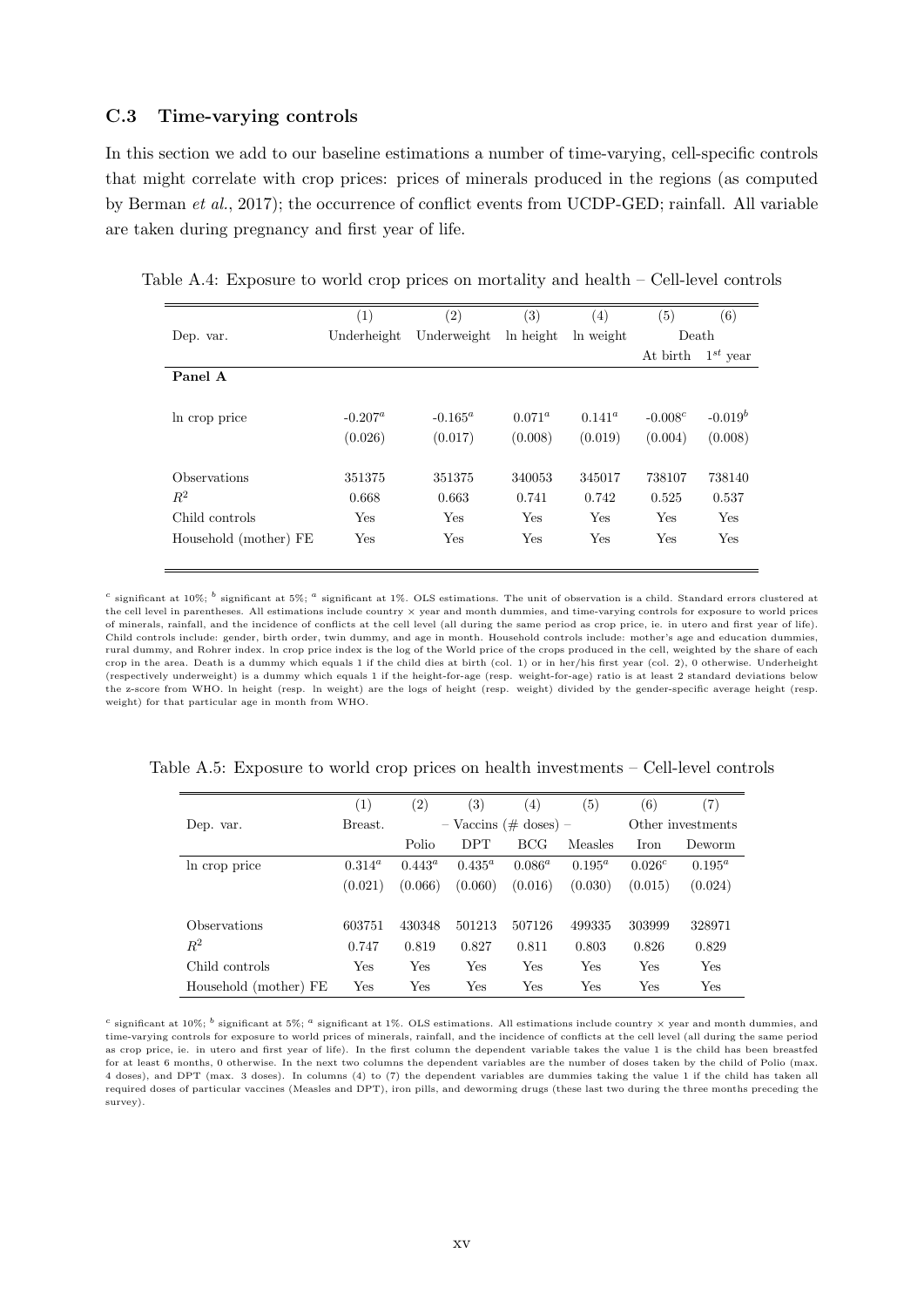### <span id="page-47-0"></span>C.4 Cash vs food crops

|                       | $\left( 1\right)$ | (2)         | (3)       | $\left( 4\right)$ | (5)        | (6)           |
|-----------------------|-------------------|-------------|-----------|-------------------|------------|---------------|
| Dep. var.             | Underheight       | Underweight | ln height | ln weight         |            | Death -       |
|                       |                   |             |           |                   | At birth   | $1^{st}$ year |
| In crop price (food)  | $-0.245^a$        | $-0.189^a$  | $0.078^a$ | $0.131^{a}$       | $-0.009c$  | $-0.025^a$    |
|                       | (0.029)           | (0.019)     | (0.009)   | (0.023)           | (0.005)    | (0.009)       |
| In crop price (cash)  | $-0.116c$         | $-0.136^a$  | $0.051^a$ | $0.146^a$         | $-0.013$   | $-0.013$      |
|                       | (0.060)           | (0.046)     | (0.018)   | (0.049)           | (0.010)    | (0.017)       |
| Observations          | 350150            | 350150      | 336094    | 340987            | 749313     | 749313        |
| $R^2$                 | 0.677             | 0.689       | 0.738     | 0.739             | 0.522      | 0.533         |
| Child controls        | Yes               | Yes         | Yes       | Yes               | <b>Yes</b> | Yes           |
| Household (mother) FE | Yes               | Yes         | Yes       | Yes               | Yes        | Yes           |

Table A.6: Exposure to world crop prices on mortality and health – 'Cash' vs. 'food' crops

<sup>c</sup> significant at 10%;  $^b$  significant at 5%;  $^a$  significant at 1%. OLS estimations. The unit of observation is a child. Standard errors clustered at the cell level in parentheses. All estimations include country × year and month dummies. Child controls include: gender, birth order, twin dummy, and age in month. In crop price index is the log of the World price of the crops produced in the cell, weighted by the share of each crop in the area. Death is a dummy which equals 1 if the child dies at birth (col. 1) or in her/his first year (col. 2), 0 otherwise. Underheight (respectively underweight) is a dummy which equals 1 if the height-for-age (resp. weight-for-age) ratio is at least 2 standard deviations below the z-score from WHO. ln height (resp. ln weight) are the logs of height (resp. weight) divided by the gender-specific average height (resp. weight) for that particular age in month from WHO.

|                       | (1)       | (2)         | $\left( 3\right)$ | $\left( 4\right)$         | (5)         | (6)     | (7)               |
|-----------------------|-----------|-------------|-------------------|---------------------------|-------------|---------|-------------------|
| Dep. var.             | Breast.   |             |                   | $-$ Vaccins (# doses) $-$ |             |         | Other investments |
|                       |           | Polio       | <b>DPT</b>        | <b>BCG</b>                | Measles     | Iron    | Deworm            |
| In crop price (food)  | $0.362^a$ | $0.492^a$   | $0.641^a$         | $0.116^a$                 | $0.286^a$   | 0.019   | $0.283^a$         |
|                       | (0.024)   | (0.081)     | (0.076)           | (0.019)                   | (0.040)     | (0.019) | (0.030)           |
|                       |           |             |                   |                           |             |         |                   |
| In crop price (cash)  | $0.404^a$ | $0.354^{b}$ | 0.117             | 0.063                     | $0.102^{c}$ | 0.047   | $-0.173^a$        |
|                       | (0.043)   | (0.160)     | (0.133)           | (0.043)                   | (0.058)     | (0.036) | (0.063)           |
|                       |           |             |                   |                           |             |         |                   |
| Observations          | 606419    | 419189      | 502556            | 508483                    | 500456      | 298381  | 323256            |
| $R^2$                 | 0.747     | 0.819       | 0.826             | 0.810                     | 0.801       | 0.827   | 0.829             |
| Child controls        | Yes       | Yes         | Yes               | Yes                       | Yes         | Yes     | <b>Yes</b>        |
| Household (mother) FE | Yes       | Yes         | Yes               | Yes                       | Yes         | Yes     | Yes               |

Table A.7: Exposure to world crop prices on health investments – 'Cash' vs. 'food' crops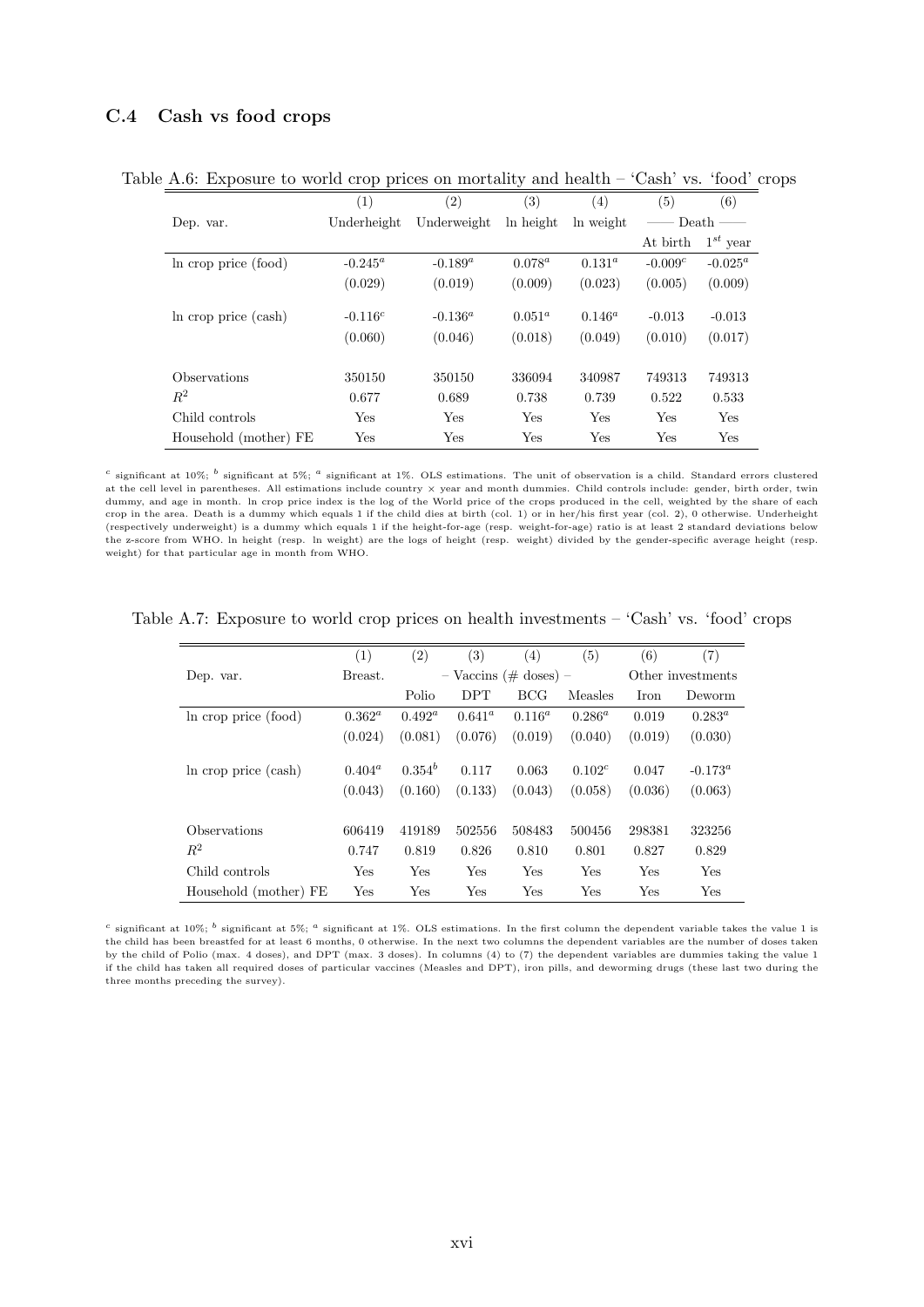## <span id="page-48-0"></span>C.5 Alternative agricultural specialization measure

|                            | (1)         | $\left( 2\right)$ | $\left( 3\right)$ | $\left( 4\right)$ | $\left( 5\right)$ | (6)                 |
|----------------------------|-------------|-------------------|-------------------|-------------------|-------------------|---------------------|
| Dep. var.                  | Underheight | Underweight       | ln height         | ln weight         |                   | Death $\frac{ }{ }$ |
|                            |             |                   |                   |                   | At birth          | $1^{st}$ year       |
| In crop price              | $-0.107^a$  | $-0.094^a$        | $0.035^a$         | $0.052^a$         | $-0.002$          | $-0.007$            |
|                            | (0.018)     | (0.012)           | (0.005)           | (0.013)           | (0.003)           | (0.005)             |
| <i><b>Observations</b></i> | 380015      | 380015            | 365673            | 370850            | 783023            | 783023              |
| $R^2$                      | 0.674       | 0.687             | 0.736             | 0.741             | 0.522             | 0.533               |
| Child controls             | Yes         | Yes               | Yes               | Yes               | Yes               | Yes                 |
| Household (mother) FE      | Yes         | Yes               | Yes               | Yes               | Yes               | Yes                 |

Table A.8: Exposure to world crop prices on mortality and health – M3 crop data

<sup>c</sup> significant at 10%;  $^b$  significant at 5%;  $^a$  significant at 1%. OLS estimations. The unit of observation is a child. Standard errors clustered at the cell level in parentheses. All estimations include country × year and month dummies. Child controls include: gender, birth order, twin dummy, and age in month. ln crop price index is the log of the World price of the crops produced in the cell, weighted by the share of each crop in the area. Death is a dummy which equals 1 if the child dies at birth (col. 1) or in her/his first year (col. 2), 0 otherwise. Underheight (respectively underweight) is a dummy which equals 1 if the height-for-age (resp. weight-for-age) ratio is at least 2 standard deviations below the z-score from WHO. ln height (resp. ln weight) are the logs of height (resp. weight) divided by the gender-specific average height (resp. weight) for that particular age in month from WHO.

|                       | (1)       | $\left( 2\right)$ | $\left(3\right)$ | (4)                       | 5)        | (6)         | (7)               |
|-----------------------|-----------|-------------------|------------------|---------------------------|-----------|-------------|-------------------|
| Dep. var.             | Breast.   |                   |                  | $-$ Vaccins (# doses) $-$ |           |             | Other investments |
|                       |           | Polio             | <b>DPT</b>       | <b>BCG</b>                | Measles   | <b>Iron</b> | Deworm            |
| In crop price         | $0.208^a$ | $0.317^a$         | $0.376^{a}$      | $0.052^a$                 | $0.145^a$ | 0.011       | $0.102^a$         |
|                       | (0.015)   | (0.048)           | (0.045)          | (0.012)                   | (0.023)   | (0.011)     | (0.018)           |
|                       |           |                   |                  |                           |           |             |                   |
| Observations          | 641273    | 437280            | 535936           | 542412                    | 534274    | 301482      | 326530            |
| $R^2$                 | 0.742     | 0.820             | 0.825            | 0.808                     | 0.799     | 0.825       | 0.829             |
| Child controls        | Yes       | Yes               | Yes              | Yes                       | Yes       | Yes         | <b>Yes</b>        |
| Household (mother) FE | Yes       | Yes               | Yes              | Yes                       | Yes       | Yes         | Yes               |

Table A.9: Exposure to world crop prices on health investments – M3 crop data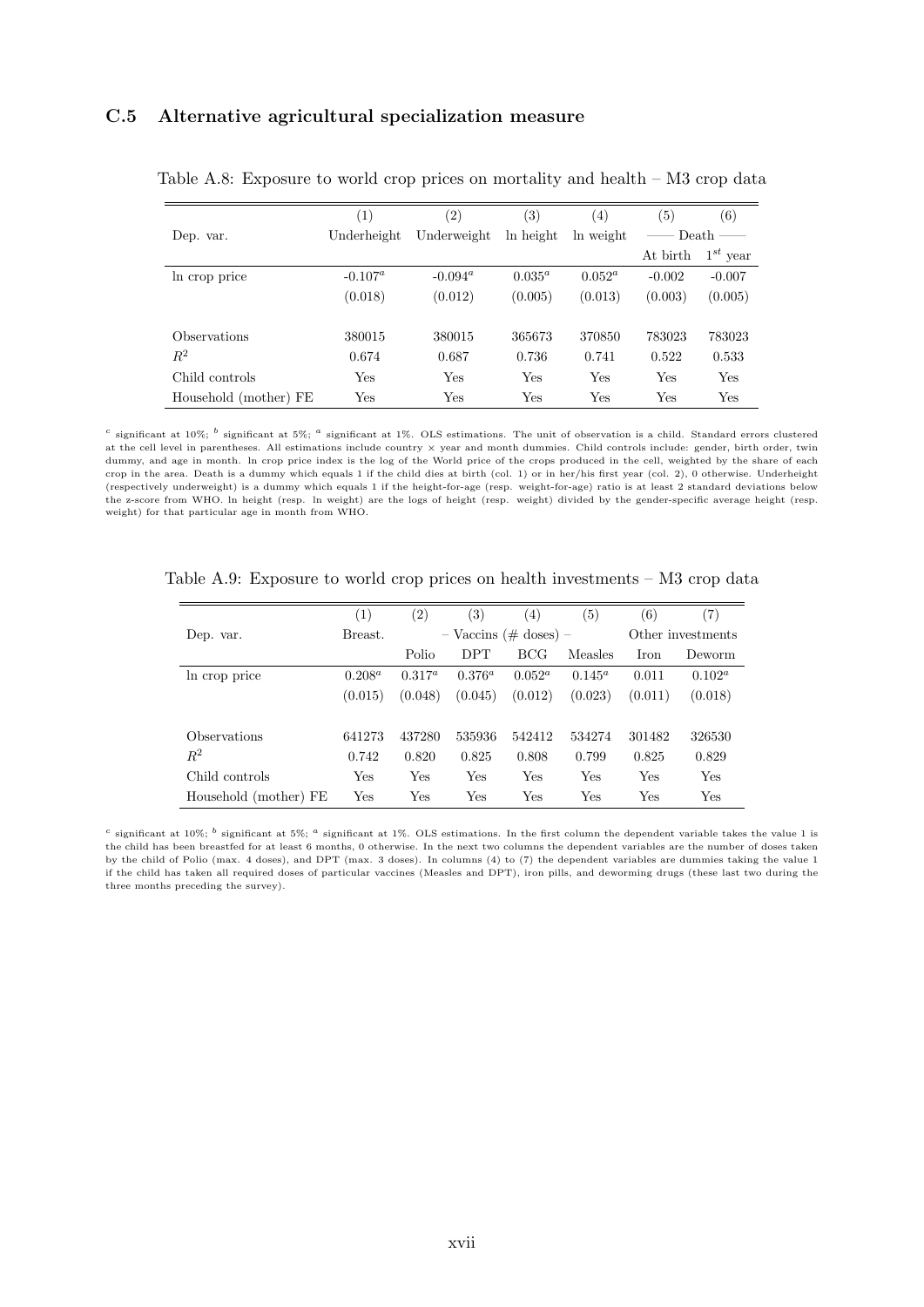## <span id="page-49-0"></span>C.6 Migration

|                       | $\left(1\right)$ | $\left( 2\right)$ | $\left( 3\right)$ | $^{(4)}$    | (5)      | (6)           |
|-----------------------|------------------|-------------------|-------------------|-------------|----------|---------------|
| Dep. var.             | Underheight      | Underweight       | ln height         | ln weight   |          | Death -       |
|                       |                  |                   |                   |             | At birth | $1^{st}$ year |
| In crop price         | $-0.191^a$       | $-0.189^a$        | $0.086^a$         | $0.176^{a}$ | $-0.005$ | $-0.025^b$    |
|                       | (0.035)          | (0.024)           | (0.010)           | (0.028)     | (0.007)  | (0.012)       |
| <b>Observations</b>   | 183966           | 183966            | 174001            | 176485      | 350444   | 350444        |
| $\,R^2$               | 0.689            | 0.723             | 0.746             | 0.744       | 0.524    | 0.535         |
| Child controls        | Yes              | Yes               | Yes               | Yes         | Yes      | Yes           |
| Household (mother) FE | Yes              | Yes               | Yes               | Yes         | Yes      | Yes           |

Table A.10: Exposure to world crop prices on mortality and health – Excluding migrants

<sup>c</sup> significant at 10%;  $^b$  significant at 5%;  $^a$  significant at 1%. OLS estimations. The unit of observation is a child. Standard errors clustered at the cell level in parentheses. All estimations include country × year and month dummies. Child controls include: gender, birth order, twin dummy, and age in month. ln crop price index is the log of the World price of the crops produced in the cell, weighted by the share of each crop in the area. Death is a dummy which equals 1 if the child dies at birth (col. 1) or in her/his first year (col. 2), 0 otherwise. Underheight (respectively underweight) is a dummy which equals 1 if the height-for-age (resp. weight-for-age) ratio is at least 2 standard deviations below the z-score from WHO. ln height (resp. ln weight) are the logs of height (resp. weight) divided by the gender-specific average height (resp. weight) for that particular age in month from WHO.

<span id="page-49-1"></span>Table A.11: Exposure to world crop prices on health investments – Excluding migrants

|                | (1)       | $\left( 2\right)$ | $\left( 3\right)$ | (4)                       | (5)      | (6)         | (7)               |
|----------------|-----------|-------------------|-------------------|---------------------------|----------|-------------|-------------------|
| Dep. var.      | Breast.   |                   |                   | $-$ Vaccins (# doses) $-$ |          |             | Other investments |
|                |           | Polio             | <b>DPT</b>        | BCG                       | Measles  | <b>Iron</b> | Deworm            |
| In crop price  | $0.150^a$ | $0.195^{b}$       | $0.319^a$         | 0.003                     | $-0.017$ | 0.021       | 0.040             |
|                | (0.029)   | (0.093)           | (0.081)           | (0.020)                   | (0.035)  | (0.030)     | (0.037)           |
|                |           |                   |                   |                           |          |             |                   |
| Observations   | 532482    | 365742            | 464692            | 467672                    | 463654   | 158254      | 186113            |
| $R^2$          | 0.399     | 0.336             | 0.398             | 0.315                     | 0.419    | 0.175       | 0.307             |
| Child controls | Yes       | Yes               | Yes               | Yes                       | Yes      | Yes         | Yes               |
| Mother FE      | Yes       | Yes               | Yes               | Yes                       | Yes      | Yes         | Yes               |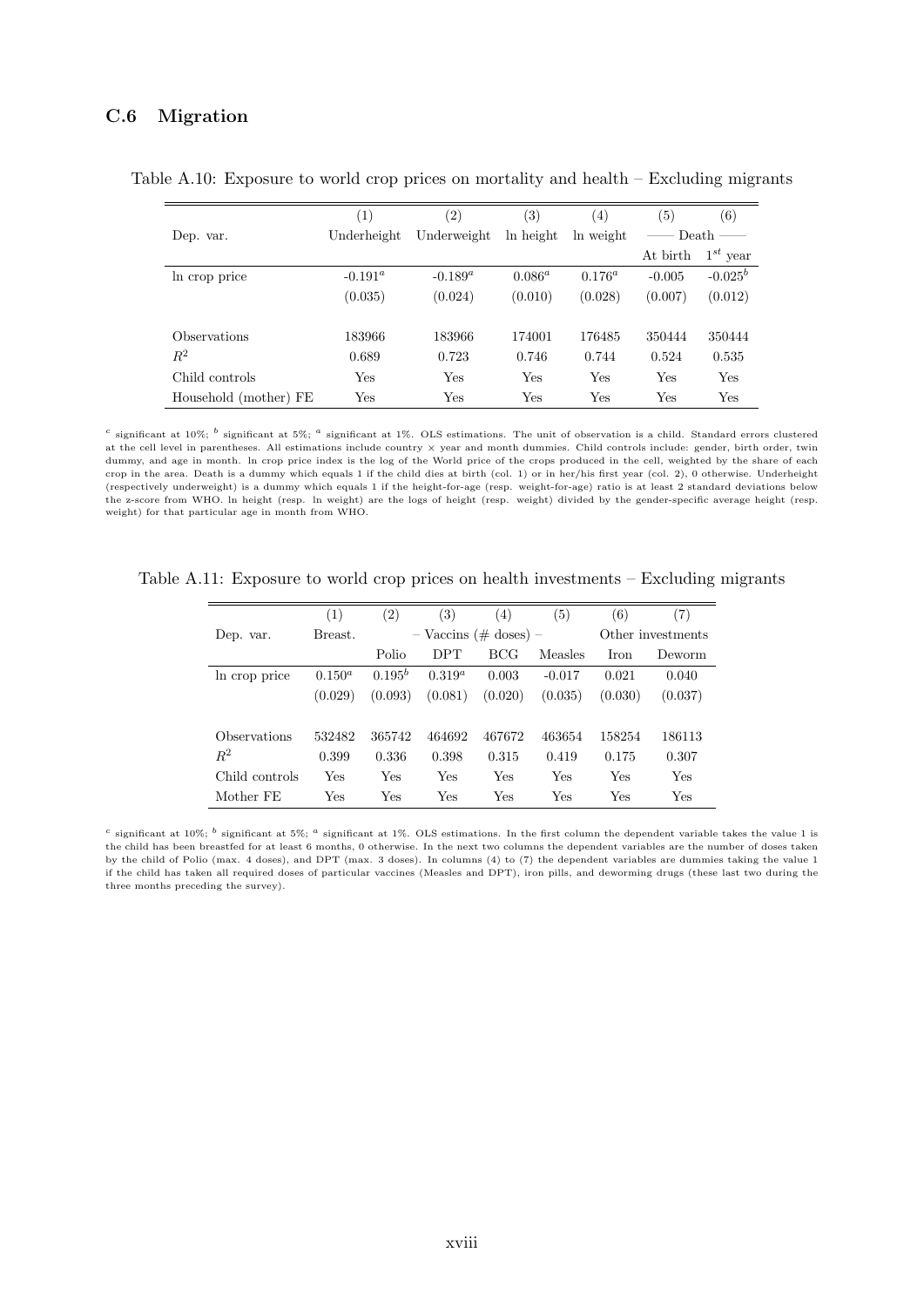## <span id="page-50-0"></span>C.7 Rural sample

|                            | (1)          | $\left( 2\right)$ | $^{(3)}$  | (4)       | $\left( 5\right)$ | (6)                 |
|----------------------------|--------------|-------------------|-----------|-----------|-------------------|---------------------|
| Dep. var.                  | Underheight  | Underweight       | ln height | ln weight |                   | Death $\frac{ }{ }$ |
|                            |              |                   |           |           | At birth          | $1^{st}$ year       |
| In crop price              | $-0.186^a$   | $-0.183^a$        | $0.061^a$ | $0.112^a$ | $-0.012^b$        | $-0.024^a$          |
|                            | (0.029)      | (0.019)           | (0.008)   | (0.021)   | (0.005)           | (0.009)             |
| <i><b>Observations</b></i> | 272093       | 272093            | 262065    | 265094    | 580546            | 580546              |
| $R^2$                      | 0.675        | 0.683             | 0.740     | 0.737     | 0.521             | 0.532               |
| Child controls             | $_{\rm Yes}$ | Yes               | Yes       | Yes       | Yes               | Yes                 |
| Household (mother) FE      | Yes          | Yes               | Yes       | Yes       | Yes               | Yes                 |

Table A.12: Exposure to world crop prices on mortality and health – Rural sample

<sup>c</sup> significant at 10%;  $^b$  significant at 5%;  $^a$  significant at 1%. OLS estimations. The unit of observation is a child. Standard errors clustered at the cell level in parentheses. All estimations include country × year and month dummies. Child controls include: gender, birth order, twin dummy, and age in month. ln crop price index is the log of the World price of the crops produced in the cell, weighted by the share of each crop in the area. Death is a dummy which equals 1 if the child dies at birth (col. 1) or in her/his first year (col. 2), 0 otherwise. Underheight (respectively underweight) is a dummy which equals 1 if the height-for-age (resp. weight-for-age) ratio is at least 2 standard deviations below the z-score from WHO. ln height (resp. ln weight) are the logs of height (resp. weight) divided by the gender-specific average height (resp. weight) for that particular age in month from WHO.

|                | (1)       | $\left( 2\right)$ | (3)        | (4)                       | $\left(5\right)$ | (6)          | (7)               |
|----------------|-----------|-------------------|------------|---------------------------|------------------|--------------|-------------------|
| Dep. var.      | Breast.   |                   |            | $-$ Vaccins (# doses) $-$ |                  |              | Other investments |
|                |           | Polio             | <b>DPT</b> | BCG                       | Measles          | <b>I</b> ron | Deworm            |
| In crop price  | $0.282^a$ | $0.472^a$         | $0.516^a$  | $0.068^a$                 | $0.170^{a}$      | $0.089^a$    | $0.256^a$         |
|                | (0.017)   | (0.065)           | (0.051)    | (0.014)                   | (0.021)          | (0.017)      | (0.021)           |
|                |           |                   |            |                           |                  |              |                   |
| Observations   | 754778    | 561668            | 672949     | 678205                    | 671146           | 380278       | 427086            |
| $R^2$          | 0.440     | 0.350             | 0.408      | 0.332                     | 0.409            | 0.148        | 0.303             |
| Child controls | Yes       | Yes               | Yes        | Yes                       | Yes              | Yes          | Yes               |
| Mother FE      | Yes       | Yes               | Yes        | Yes                       | Yes              | Yes          | Yes               |

Table A.13: Exposure to world crop prices on health investments – Rural sample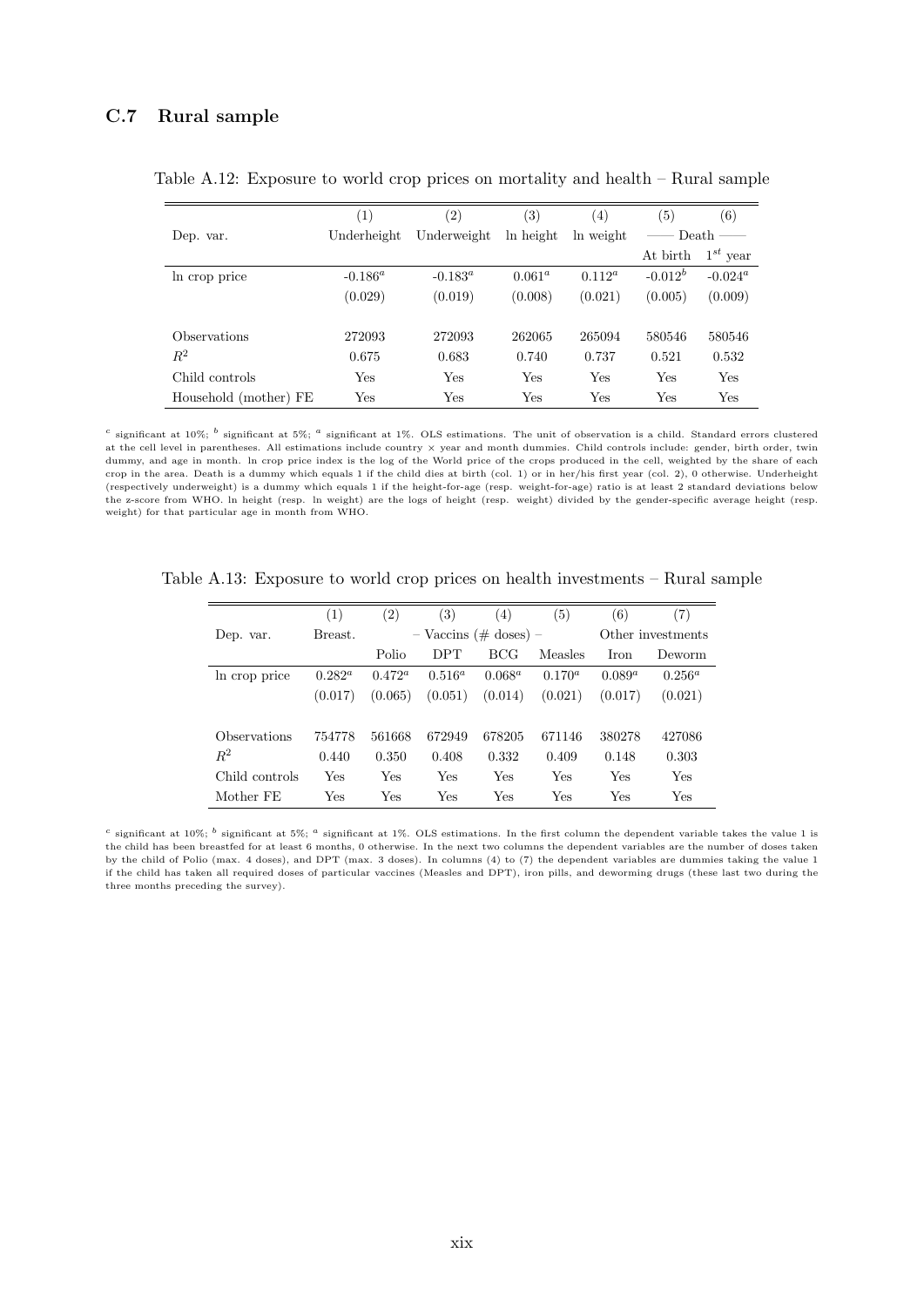#### <span id="page-51-0"></span>C.8 Conley standard errors

**TBC** 

### <span id="page-51-1"></span>C.9 Child mortality and selection bias

Our results show a small but at times statistically significant effect of early life crop price variations on mortality at birth and in the first year of life. In this section we examine whether this selective mortality affects our baseline results on child health and parental investments in child health. We perform two different tests, which both suggest that such selection bias is unlikely to be driving our findings.

First, we estimate our baseline specifications [\(2\)](#page-12-0) and [\(4\)](#page-13-1) on sub-samples defined according to the survival probability. This is an application of the "identification-at-infinity" method (Chamberlain, 1986; Mulligan and Rubinstein, 2008). The general idea is to restrict the estimation sample to children that are most likely to survive, the selection bias being lower for children with high survival probability. As a first step, we estimate the following equation:

$$
\text{Alive}_c = \alpha \log \overline{P}_{c,k} + \mathbf{D}_c' \delta + \mu_H + \gamma_{i,t} + \nu_m + \varepsilon_c \tag{14}
$$

<span id="page-51-2"></span>where Alive<sub>c</sub> is a dummy taking the value 1 if the child is alive at the time of the survey, and the others terms have been defined in section [4.1.](#page-11-0) Based on the predictions from the estimation of [14,](#page-51-2) we allocate children in 5 bins of survival probability and estimate [\(2\)](#page-12-0) and [\(4\)](#page-13-1) on subsamples that include only children above the 20th, 40th, 60th and 80th percentiles of survival probability. The results depicted graphically in Figures [A.10](#page-54-0) and [A.11](#page-55-0) below. As we move toward the right along the x-axis, the sample gets more and more restricted to children with high predicted survival probability, i.e. we progressively drop the quintiles of observations with the highest exit probabilities from the sample. Accordingly, the fifth point estimate only includes the quintiles of observations with the lowest exit probabilities (i.e. the highest survival probability). If selective mortality were driving our results, we would expect the patterns depicted in Figures [A.10](#page-54-0) and [A.11](#page-55-0) to substantially differ across samples. On the contrary, the coefficients are generally stable, except in Figure [A.10.](#page-54-0)d , where the coefficients are very imprecisely estimated.

These results suggest that selective mortality does not bias our results. We can go further and try to account for a potential selection bias by including a correction term in our estimations. Given the structure of our selection equation (which includes two high dimensional sets of fixed effects, we cannot use probit or other maximum likelihood estimators to implement a standard Heckman procedure. The variables being the same in our baseline equations and in the selection equation, we have to rely on some nonlinear transformation of the predicted probabilities to correct for selection. We first follow Cosslett (1991), who proposes a semi-parametric estimator in which the selection correction is approximated through indicator variables computed from the predictions obtained from equation [\(14\)](#page-51-2). In Tables ?? and [A.15,](#page-53-0) we include in our baseline specifications 100 bins corresponding to each centile of the predicted survival probabilities as correction terms. Alternatively, in Tables ?? and [A.15t](#page-53-0)he predicted probability of exit is introduced directly when estimating equation [\(2\)](#page-12-0) and [\(4\)](#page-13-1) in the form of a 10 degree polynomial. In all cases, the results are very close from the benchmark ones.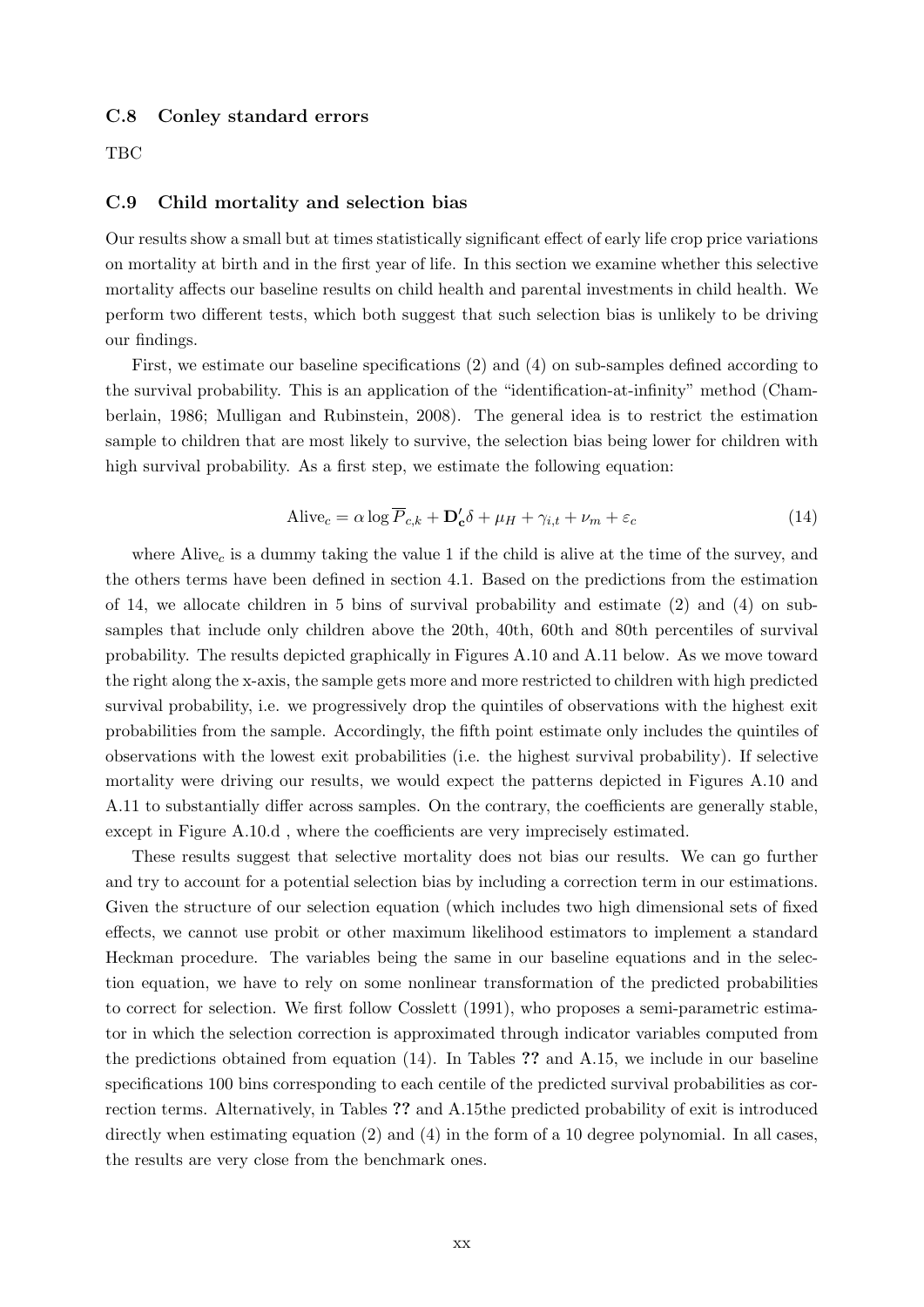|                       | (1)         | (2)         | (3)       | (4)       |
|-----------------------|-------------|-------------|-----------|-----------|
| Dep. var.             | Underheight | Underweight | ln height | ln weight |
|                       |             |             |           |           |
| Panel A (bins)        |             |             |           |           |
|                       |             |             |           |           |
| In crop price         | $-0.207^a$  | $-0.153^a$  | $0.069^a$ | $0.133^a$ |
|                       | (0.026)     | (0.017)     | (0.008)   | (0.019)   |
|                       |             |             |           |           |
| Observations          | 325272      | 325272      | 316377    | 321183    |
| $R^2$                 | 0.630       | 0.601       | 0.717     | 0.726     |
| Child controls        | Yes         | Yes         | Yes       | Yes       |
| Household (mother) FE | Yes         | Yes         | Yes       | Yes       |
| Panel B (polynomials  |             |             |           |           |
|                       |             |             |           |           |
| In crop price         | $-0.207^a$  | $-0.153^a$  | $0.069^a$ | $0.133^a$ |
|                       | (0.026)     | (0.017)     | (0.008)   | (0.019)   |
|                       |             |             |           |           |
| Observations          | 325272      | 325272      | 316377    | 321183    |
| $R^2$                 | 0.630       | 0.601       | 0.717     | 0.726     |
| Child controls        | Yes         | Yes         | Yes       | Yes       |
| Household (mother) FE | Yes         | Yes         | Yes       | Yes       |
|                       |             |             |           |           |

| Table A.14: Crop prices and child health: selection on mortality |  |  |  |  |
|------------------------------------------------------------------|--|--|--|--|
|                                                                  |  |  |  |  |

 $^c$  significant at 10%;  $^b$  significant at 5%;  $^a$  significant at 1%. OLS estimations. The unit of observation is a child. Standard errors clustered at the cell level in parentheses. All estimations include country × year and month dummies. Child controls include: gender, birth order, twin dummy, and age in month. Household controls include: mother's age and age square, education dummies, rural/urban dummy. ln crop price index is the log of the World price of the crops produced in the cell, weighted by the share of each crop in the area. Underheight (respectively underweight) is a dummy which equals 1 if the height-for-age (resp. weight-for-age) ratio is at least 2 standard deviations below the z-score from WHO. ln height (resp. ln weight) are the logs of height (resp. weight) divided by the gender-specific average height (resp. weight) for that particular age in month from WHO. Death is a dummy which equals 1 if the child dies at birth (col. 5) or in her/his first year (col. 6), 0 otherwise. The estimations in Panel A include as correction terms 100 bins corresponding to each centile of the predicted survival probabilities, estimated from equation [\(14\)](#page-51-2). The estimations of Panel B include directly the predicted survival probability in the form of a 10 degree polynomial.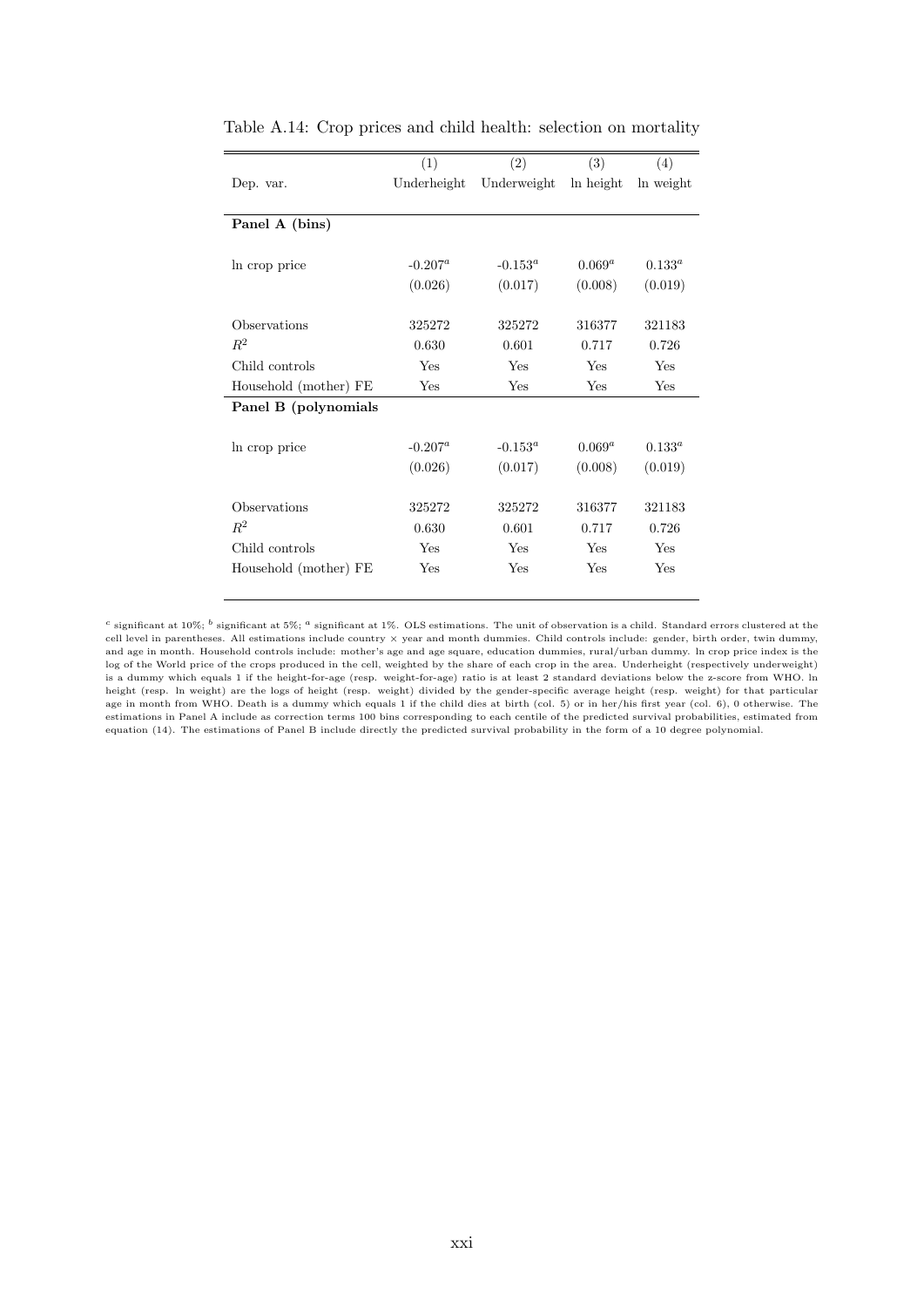<span id="page-53-0"></span>

|                      | (1)         | (2)                         | (3)        | (4)        | (5)         | (6)               | (7)         |
|----------------------|-------------|-----------------------------|------------|------------|-------------|-------------------|-------------|
| Dep. var.            | Breast.     | $-$ Vaccins ( $\#$ doses) – |            |            |             | Other investments |             |
|                      |             | Polio                       | <b>DPT</b> | <b>BCG</b> | Measles     | Iron              | Deworm      |
| Panel A (bins)       |             |                             |            |            |             |                   |             |
|                      |             |                             |            |            |             |                   |             |
| In crop price        | $0.331^{a}$ | $0.450^a$                   | $0.498^a$  | $0.096^a$  | $0.230^{a}$ | 0.029c            | $0.195^a$   |
|                      | (0.020)     | (0.066)                     | (0.061)    | (0.016)    | (0.031)     | (0.015)           | (0.024)     |
|                      |             |                             |            |            |             |                   |             |
| Observations         | 633666      | 434806                      | 527134     | 533398     | 525223      | 303999            | 328971      |
| $R^2$                | 0.744       | 0.820                       | 0.826      | 0.809      | 0.800       | 0.826             | 0.829       |
| Child controls       | Yes         | Yes                         | Yes        | Yes        | Yes         | Yes               | Yes         |
| Mother FE            | Yes         | Yes                         | Yes        | Yes        | Yes         | Yes               | Yes         |
| Panel B (polynomials |             |                             |            |            |             |                   |             |
|                      |             |                             |            |            |             |                   |             |
| In crop price        | $0.298^a$   | $0.498^a$                   | $0.518^a$  | $0.068^a$  | $0.177^a$   | $0.096^a$         | $0.238^{a}$ |
|                      | (0.019)     | (0.068)                     | (0.055)    | (0.015)    | (0.027)     | (0.017)           | (0.024)     |
|                      |             |                             |            |            |             |                   |             |
| Observations         | 633642      | 434782                      | 527110     | 533374     | 525199      | 303981            | 328955      |
| $R^2$                | 0.425       | 0.338                       | 0.397      | 0.321      | 0.408       | 0.152             | 0.299       |
| Child controls       | Yes         | Yes                         | Yes        | Yes        | Yes         | Yes               | Yes         |
| Household controls   | Yes         | Yes                         | Yes        | Yes        | Yes         | Yes               | Yes         |
| Cell FE              | Yes         | Yes                         | Yes        | Yes        | Yes         | Yes               | Yes         |
|                      |             |                             |            |            |             |                   |             |

Table A.15: Crop prices and health investments: selection on mortality

<sup>c</sup> significant at 10%; <sup>b</sup> significant at 5%; <sup>a</sup> significant at 1%. OLS estimations. In the first column the dependent variable takes the value 1 is the child has been breastfed for at least 6 months, 0 otherwise. In the next two columns the dependent variables are the number of doses taken by the child of Polio (max. 4 doses), and DPT (max. 3 doses). In columns (4) to (7) the dependent variables are dummies taking the value 1 if the child has taken all required doses of particular vaccines (Measles and DPT), iron pills, and deworming drugs (these last two during the three months preceding the survey). The estimations in Panel A include as correction terms 100 bins corresponding to each centile of the predicted survival probabilities, estimated from equation [\(14\)](#page-51-2). The estimations of Panel B include directly the predicted survival probability in the form of a 10 degree polynomial.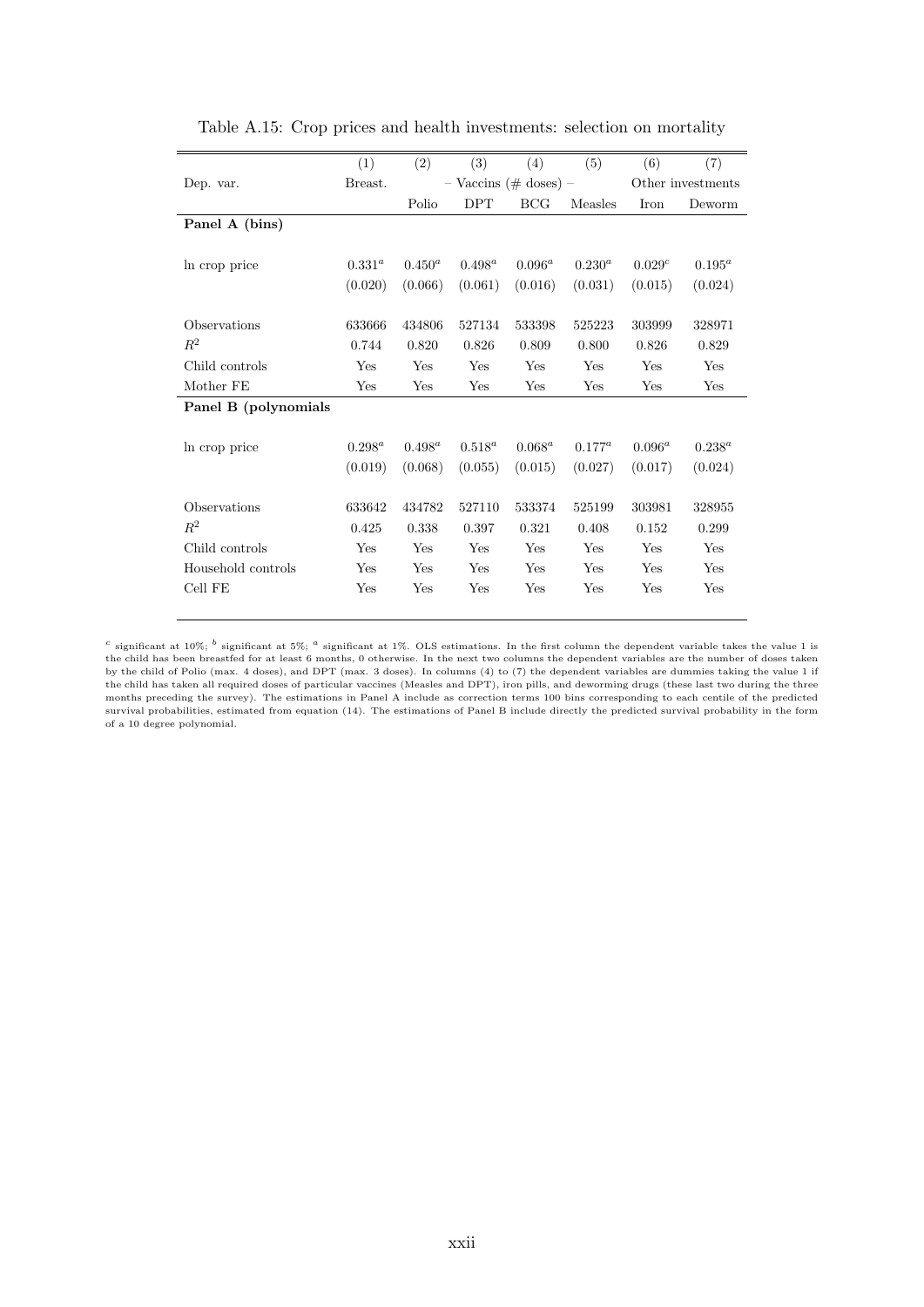<span id="page-54-0"></span>

Figure A.10: Selective mortality: sub-samples (1/2)

Note: These figures plot the coefficients and 90% confidence intervals obtained when equations [\(2\)](#page-12-0) and [\(4\)](#page-13-1) are estimated on subsamples defined according to the child-specific predicted survival probability. As we move toward the right along the x-axis, the sample gets more and more restricted to children with high predicted survival probability, i.e. we progressively drop the quintiles of observations with the highest exit probabilities from the sample. For instance, the fifth point estimate in each figure is from a regression that only includes the quintiles of observations with the lowest exit probabilities (i.e. the highest survival probability). Predicted survival probabilities are estimated from equation [14.](#page-51-2)